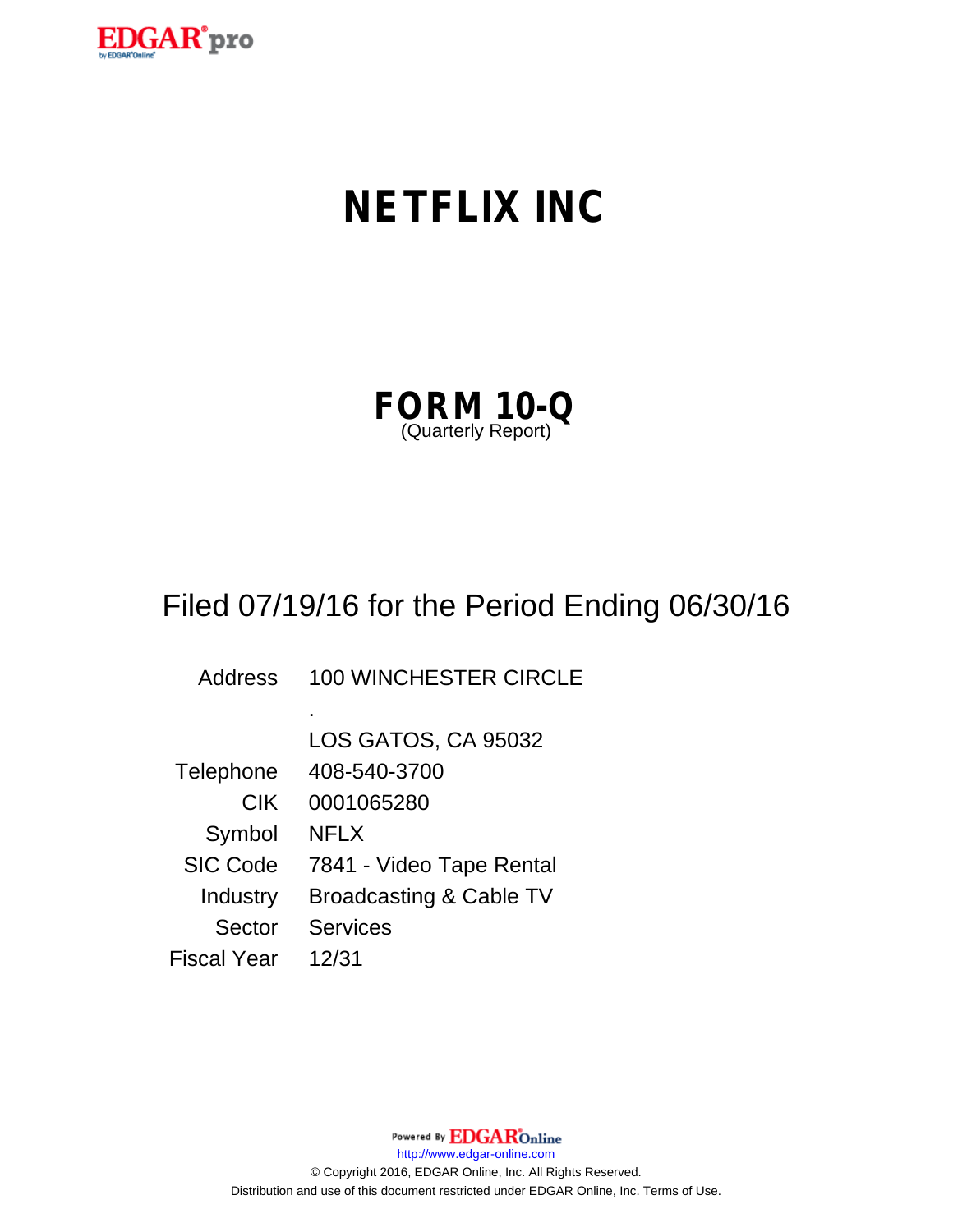# **UNITED STATES SECURITIES AND EXCHANGE COMMISSION**

**Washington, D.C. 20549**

# **FORM 10-Q**

**(Mark One)**

x **QUARTERLY REPORT PURSUANT TO SECTION 13 OR 15(d) OF THE SECURITIES EXCHANGE ACT OF 1934**

**For the quarterly period ended June 30, 2016**

**OR**

o **TRANSITION REPORT PURSUANT TO SECTION 13 OR 15(d) OF THE SECURITIES EXCHANGE ACT OF 1934**

**For the transition period from to** 

**Commission File Number: 001-35727**

# **Netflix, Inc.**

**(Exact name of Registrant as specified in its charter)**

**(State or other jurisdiction of incorporation or organization)**

> **100 Winchester Circle, Los Gatos, California 95032 (Address and zip code of principal executive offices)**

> > **(408) 540-3700**

**(Registrant's telephone number, including area code)**

Indicate by check mark whether the registrant (1) has filed all reports required to be filed by Section 13 or 15(d) of the Securities Exchange Act of 1934 during the preceding 12 months (or for such shorter period that the registrant was required to file such reports) and (2) has been subject to such filing requirements for the past 90 days. Yes  $\boxtimes$ No  $\Box$ 

Indicate by check mark whether the registrant has submitted electronically and posted on its corporate Web site, if any, every Interactive Data File required to be submitted and posted pursuant to Rule 405 of Regulation S-T (§232.405 of this chapter) during the preceding 12 months (or for such shorter period that the registrant was required to submit and post such files). Yes  $\boxtimes$ No  $\Box$ 

 Indicate by check mark whether the registrant is a large accelerated filer, an accelerated filer, a non-accelerated filer, or a smaller reporting company. See definitions of "large accelerated filer," "accelerated filer" and "smaller reporting company" in Rule 12b-2 of the Exchange Act.

Large accelerated filer  $\square$ Non-accelerated filer  $\Box$  (Do not check if a smaller reporting company) Smaller reporting company  $\Box$ Indicate by check mark whether the registrant is a shell company (as defined by Rule 12b-2 of the Exchange Act). Yes  $\Box$  $N<sub>0</sub>$   $\boxtimes$ As of June 30, 2016 , there were 428,725,388 shares of the registrant's common stock, par value \$0.001, outstanding.

**(I.R.S. Employer Identification Number)**

**Delaware** 77-0467272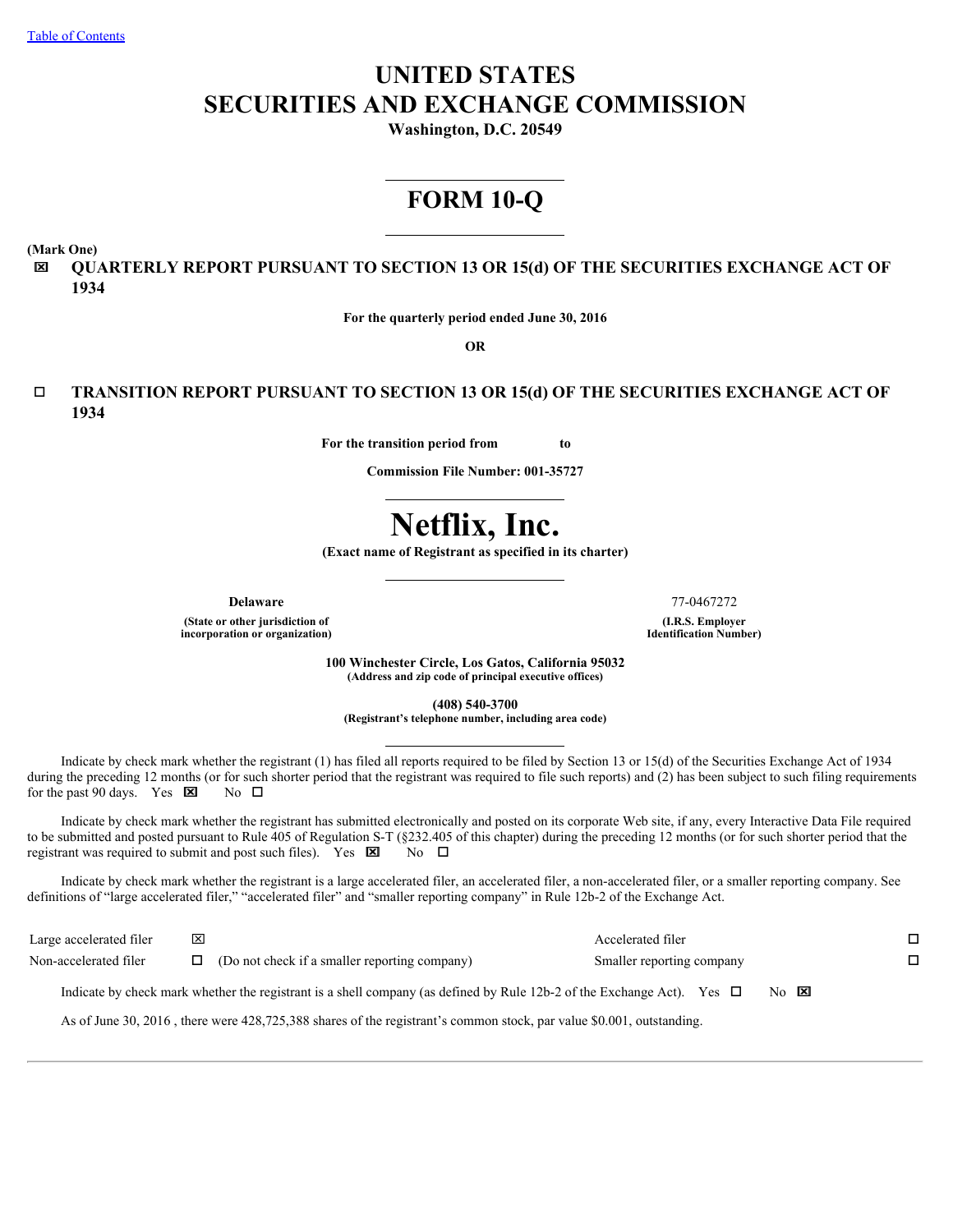# **Table of Contents**

|                      |                                                                                       | Page |
|----------------------|---------------------------------------------------------------------------------------|------|
|                      | <b>Part I. Financial Information</b>                                                  |      |
| Item 1.              | <b>Consolidated Financial Statements</b>                                              |      |
|                      | <b>Consolidated Statements of Operations</b>                                          |      |
|                      | <b>Consolidated Statements of Comprehensive Income</b>                                |      |
|                      | <b>Consolidated Statements of Cash Flows</b>                                          |      |
|                      | <b>Consolidated Balance Sheets</b>                                                    |      |
|                      | <b>Notes to Consolidated Financial Statements</b>                                     |      |
| Item 2.              | Management's Discussion and Analysis of Financial Condition and Results of Operations | 18   |
| Item 3.              | Quantitative and Qualitative Disclosures About Market Risk                            | 32   |
| Item 4.              | <b>Controls and Procedures</b>                                                        | 32   |
|                      | <b>Part II. Other Information</b>                                                     | 33   |
| Item 1.              | <b>Legal Proceedings</b>                                                              | 33   |
| Item 1A.             | <b>Risk Factors</b>                                                                   | 33   |
| Item 6.              | <b>Exhibits</b>                                                                       | 33   |
| <b>Signatures</b>    |                                                                                       | 34   |
| <b>Exhibit Index</b> |                                                                                       | 35   |
|                      |                                                                                       |      |
|                      | $\overline{2}$                                                                        |      |
|                      |                                                                                       |      |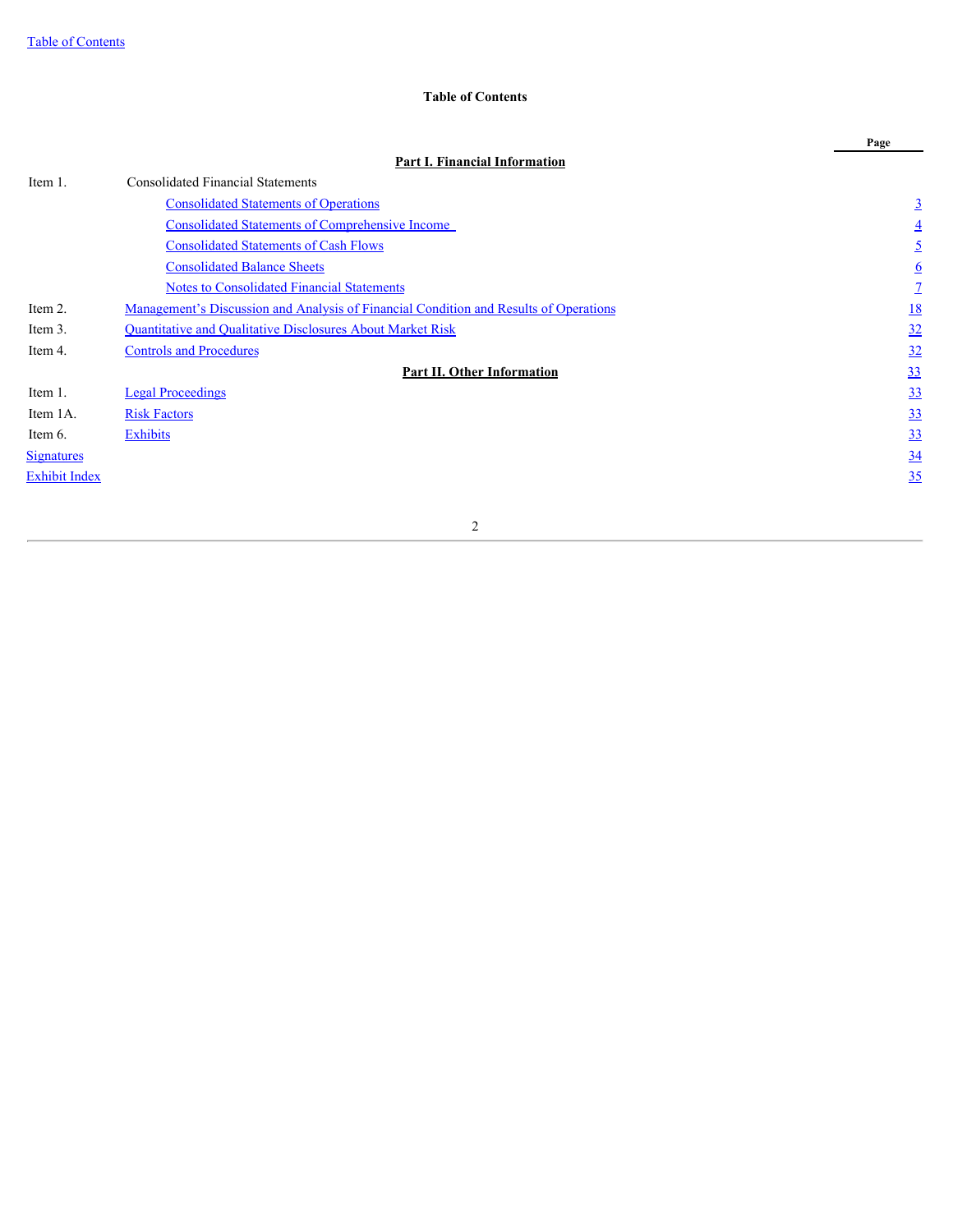# **Consolidated Statements of Operations (unaudited) (in thousands, except per share data)**

|                                             | <b>Three Months Ended</b> |    |                         | <b>Six Months Ended</b> |                         |               |                         |  |  |
|---------------------------------------------|---------------------------|----|-------------------------|-------------------------|-------------------------|---------------|-------------------------|--|--|
|                                             | <b>June 30,</b><br>2016   |    | <b>June 30,</b><br>2015 |                         | <b>June 30,</b><br>2016 |               | <b>June 30,</b><br>2015 |  |  |
| Revenues                                    | 2,105,204                 |    | 1,644,694               | <sup>\$</sup>           | 4,062,940               |               | 3,217,823               |  |  |
| Cost of revenues                            | 1,473,098                 |    | 1,121,752               |                         | 2,842,638               |               | 2,168,153               |  |  |
| Marketing                                   | 216,029                   |    | 197,140                 |                         | 424,039                 |               | 391,817                 |  |  |
| Technology and development                  | 207,300                   |    | 155,061                 |                         | 410,808                 |               | 298,167                 |  |  |
| General and administrative                  | 138,407                   |    | 95,906                  |                         | 265,632                 |               | 187,395                 |  |  |
| Operating income                            | 70,370                    |    | 74,835                  |                         | 119,823                 |               | 172,291                 |  |  |
| Other income (expense):                     |                           |    |                         |                         |                         |               |                         |  |  |
| Interest expense                            | (35, 455)                 |    | (35,217)                |                         | (70,992)                |               | (61, 954)               |  |  |
| Interest and other income (expense)         | 16,317                    |    | 872                     |                         | 42,280                  |               | (31, 421)               |  |  |
| Income before income taxes                  | 51,232                    |    | 40,490                  |                         | 91,111                  |               | 78,916                  |  |  |
| Provision for income taxes                  | 10,477                    |    | 14,155                  |                         | 22,698                  |               | 28,885                  |  |  |
| Net income                                  | 40,755                    |    | 26,335                  | <sup>\$</sup>           | 68,413                  | <sup>\$</sup> | 50,031                  |  |  |
| Earnings per share:                         |                           |    |                         |                         |                         |               |                         |  |  |
| Basic                                       | 0.10                      | -8 | 0.06                    | <sup>\$</sup>           | 0.16                    | <sup>\$</sup> | 0.12                    |  |  |
| Diluted                                     | 0.09                      |    | 0.06                    | -S                      | 0.16                    | -S            | 0.12                    |  |  |
| Weighted-average common shares outstanding: |                           |    |                         |                         |                         |               |                         |  |  |
| Basic                                       | 428,483                   |    | 425,340                 |                         | 428,300                 |               | 424,486                 |  |  |
| Diluted                                     | 438,154                   |    | 436,097                 |                         | 438,073                 |               | 434,958                 |  |  |
|                                             |                           |    |                         |                         |                         |               |                         |  |  |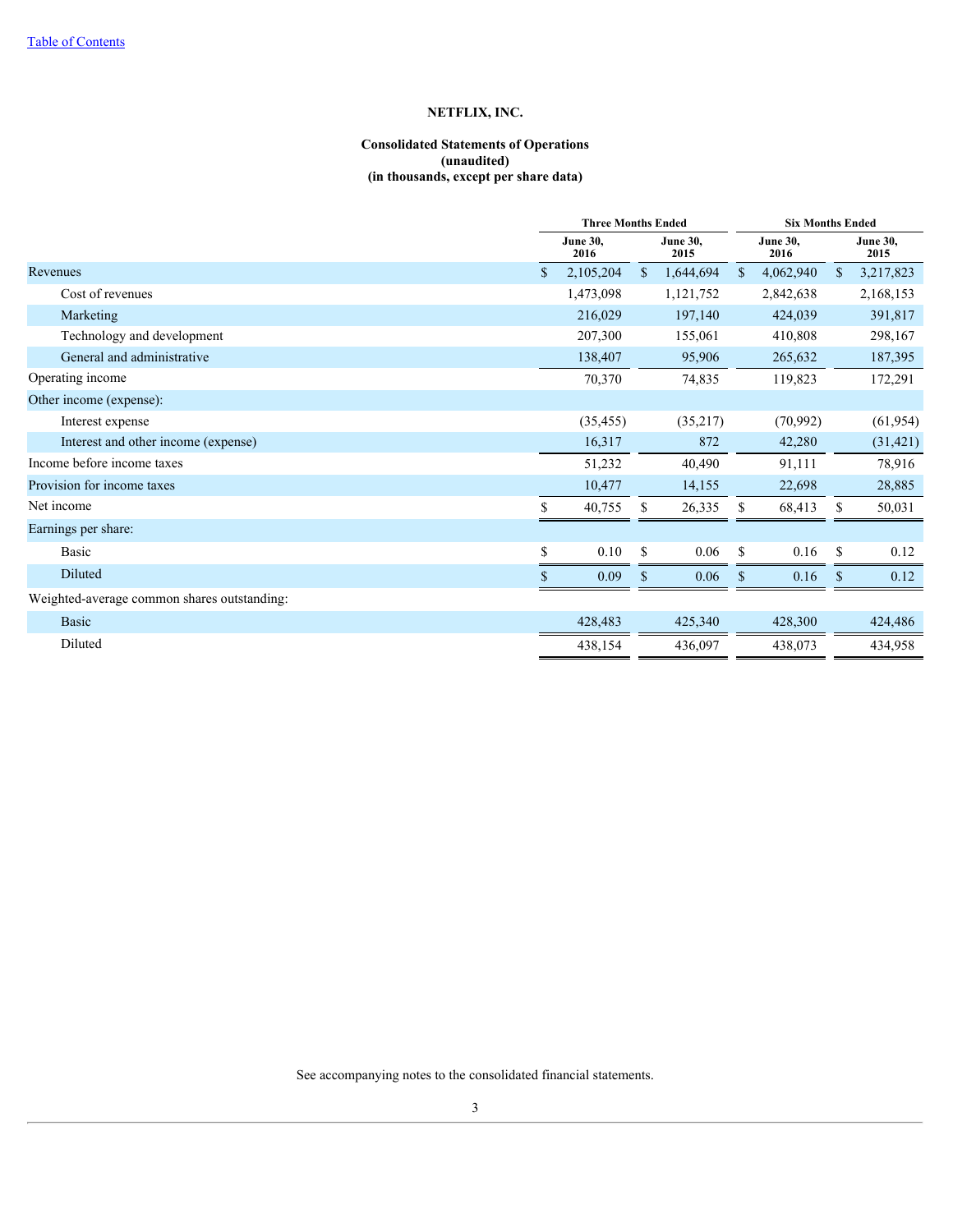# **Consolidated Statements of Comprehensive Income (unaudited) (in thousands)**

|                                                                                                                                     | <b>Three Months Ended</b> |  |                         | <b>Six Months Ended</b> |                         |           |  |  |
|-------------------------------------------------------------------------------------------------------------------------------------|---------------------------|--|-------------------------|-------------------------|-------------------------|-----------|--|--|
|                                                                                                                                     | <b>June 30,</b><br>2016   |  | <b>June 30,</b><br>2015 | <b>June 30,</b><br>2016 | <b>June 30,</b><br>2015 |           |  |  |
| Net income                                                                                                                          | 40,755                    |  | 26,335                  | 68,413                  |                         | 50,031    |  |  |
| Other comprehensive income (loss):                                                                                                  |                           |  |                         |                         |                         |           |  |  |
| Foreign currency translation adjustments                                                                                            | (4, 446)                  |  | 5,560                   | 3,096                   |                         | (33,930)  |  |  |
| Change in unrealized gains (losses) on available-for-sale securities, net of tax of<br>\$388, \$25, \$1,222 and \$158, respectively | 636                       |  | (526)                   | 2,001                   |                         | 256       |  |  |
| Total other comprehensive income (loss)                                                                                             | (3,810)                   |  | 5,034                   | 5,097                   |                         | (33, 674) |  |  |
| Comprehensive income                                                                                                                | 36,945                    |  | 31,369                  | 73,510                  |                         | 16,357    |  |  |
|                                                                                                                                     |                           |  |                         |                         |                         |           |  |  |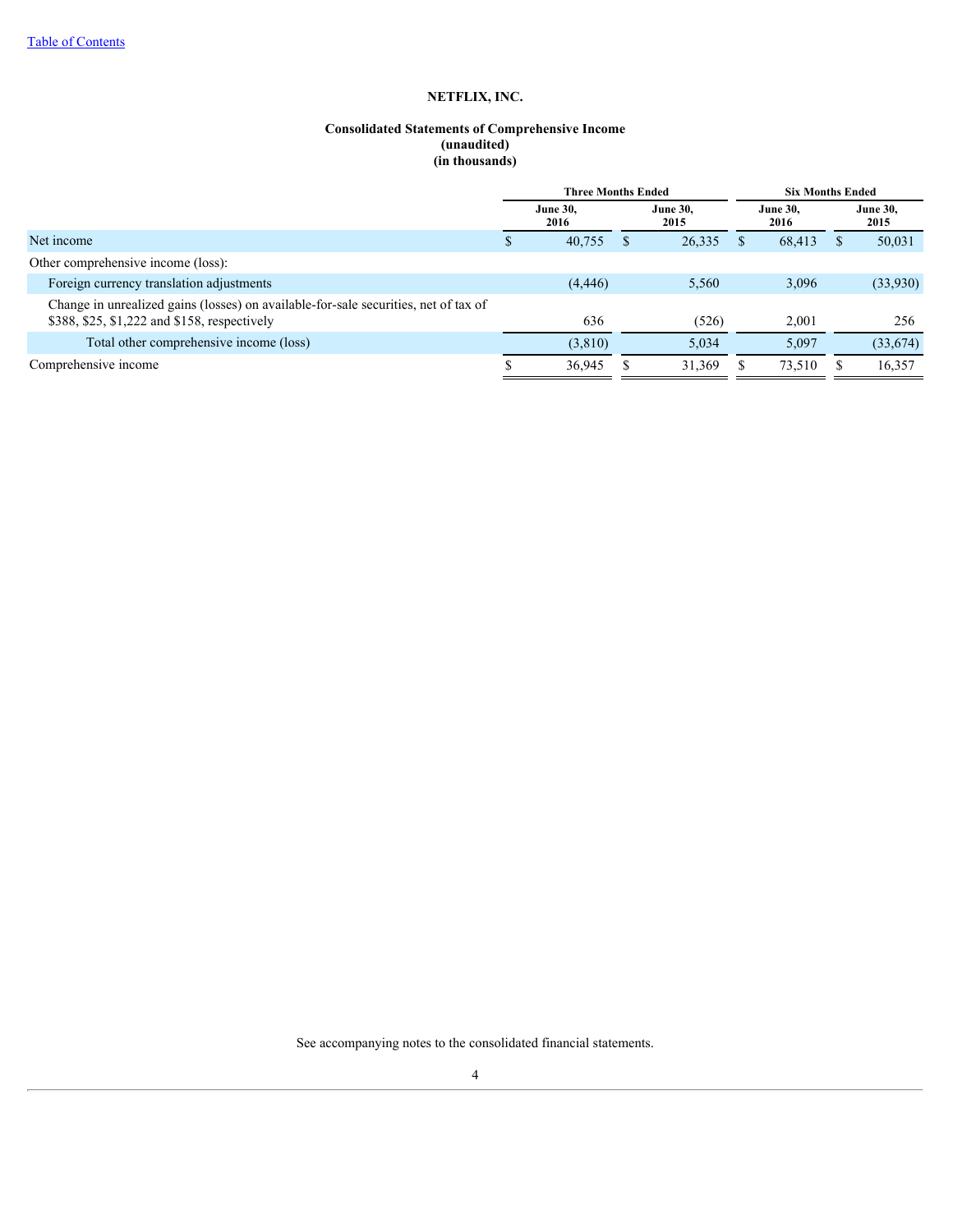# **Consolidated Statements of Cash Flows (unaudited) (in thousands)**

|                                                                               |               | <b>Three Months Ended</b> |                         | <b>Six Months Ended</b> |                         |               |                         |  |  |
|-------------------------------------------------------------------------------|---------------|---------------------------|-------------------------|-------------------------|-------------------------|---------------|-------------------------|--|--|
|                                                                               |               | <b>June 30,</b><br>2016   | <b>June 30,</b><br>2015 |                         | <b>June 30,</b><br>2016 |               | <b>June 30,</b><br>2015 |  |  |
| Cash flows from operating activities:                                         |               |                           |                         |                         |                         |               |                         |  |  |
| Net income                                                                    | <sup>\$</sup> | 40,755                    | 26,335<br>- \$          | - \$                    | 68,413                  | - \$          | 50,031                  |  |  |
| Adjustments to reconcile net income to net cash used in operating activities: |               |                           |                         |                         |                         |               |                         |  |  |
| Additions to streaming content assets                                         |               | (1,791,766)               | (1,276,643)             |                         | (4,108,365)             |               | (2,916,860)             |  |  |
| Change in streaming content liabilities                                       |               | 238,517                   | 191,154                 |                         | 1,144,240               |               | 817,479                 |  |  |
| Amortization of streaming content assets                                      |               | 1,175,361                 | 822,600                 |                         | 2,233,882               |               | 1,572,118               |  |  |
| Amortization of DVD content assets                                            |               | 20,021                    | 20,813                  |                         | 40,462                  |               | 41,998                  |  |  |
| Depreciation and amortization of property, equipment and intangibles          |               | 14,131                    | 15,581                  |                         | 28,929                  |               | 30,748                  |  |  |
| Stock-based compensation expense                                              |               | 44,112                    | 28,590                  |                         | 86,534                  |               | 56,031                  |  |  |
| Excess tax benefits from stock-based compensation                             |               | (13, 323)                 | (39, 427)               |                         | (24, 639)               |               | (68, 428)               |  |  |
| Other non-cash items                                                          |               | 9,040                     | 6,682                   |                         | 21,797                  |               | 12,988                  |  |  |
| Deferred taxes                                                                |               | (17, 876)                 | (4,232)                 |                         | (34, 479)               |               | (41, 274)               |  |  |
| Changes in operating assets and liabilities:                                  |               |                           |                         |                         |                         |               |                         |  |  |
| Other current assets                                                          |               | 24,091                    | (36, 648)               |                         | 38,399                  |               | 14,753                  |  |  |
| Accounts payable                                                              |               | 8,795                     | 6,447                   |                         | (11, 103)               |               | (4,178)                 |  |  |
| Accrued expenses                                                              |               | 2,099                     | 41,624                  |                         | 43,331                  |               | 77,546                  |  |  |
| Deferred revenue                                                              |               | 22,753                    | 16,414                  |                         | 50,255                  |               | 27,168                  |  |  |
| Other non-current assets and liabilities                                      |               | (3,003)                   | (633)                   |                         | (32, 539)               |               | 21,155                  |  |  |
| Net cash used in operating activities                                         |               | (226, 293)                | (181, 343)              |                         | (454, 883)              |               | (308, 725)              |  |  |
| Cash flows from investing activities:                                         |               |                           |                         |                         |                         |               |                         |  |  |
| Acquisition of DVD content assets                                             |               | (17, 924)                 | (19,786)                |                         | (41, 131)               |               | (42,692)                |  |  |
| Purchases of property and equipment                                           |               | (10, 814)                 | (27, 538)               |                         | (19,239)                |               | (40, 574)               |  |  |
| Change in other assets                                                        |               | 907                       | (639)                   |                         | 551                     |               | (414)                   |  |  |
| Purchases of short-term investments                                           |               | (18, 492)                 | (67, 949)               |                         | (53, 454)               |               | (158, 889)              |  |  |
| Proceeds from sale of short-term investments                                  |               | 18,752                    | 48,412                  |                         | 26,940                  |               | 100,360                 |  |  |
| Proceeds from maturities of short-term investments                            |               | 24,675                    | 19,170                  |                         | 87,700                  |               | 51,057                  |  |  |
| Net cash (used in) provided by investing activities                           |               | (2,896)                   | (48, 330)               |                         | 1,367                   |               | (91, 152)               |  |  |
| Cash flows from financing activities:                                         |               |                           |                         |                         |                         |               |                         |  |  |
| Proceeds from issuance of common stock                                        |               | 4,232                     | 23,804                  |                         | 7,768                   |               | 34,720                  |  |  |
| Proceeds from issuance of debt                                                |               |                           |                         |                         |                         |               | 1,500,000               |  |  |
| Issuance costs                                                                |               |                           | (397)                   |                         |                         |               | (17,629)                |  |  |
| Excess tax benefits from stock-based compensation                             |               | 13,323                    | 39,427                  |                         | 24,639                  |               | 68,428                  |  |  |
| Other financing activities                                                    |               | 57                        | (287)                   |                         | 112                     |               | (538)                   |  |  |
|                                                                               |               |                           |                         |                         |                         |               |                         |  |  |
| Net cash provided by financing activities                                     |               | 17,612                    | 62,547                  |                         | 32,519                  |               | 1,584,981               |  |  |
| Effect of exchange rate changes on cash and cash equivalents                  |               | (2,742)                   | 6,221                   |                         | 2,592                   |               | (4, 840)                |  |  |
| Net (decrease) increase in cash and cash equivalents                          |               | (214,319)                 | (160, 905)              |                         | (418, 405)              |               | 1,180,264               |  |  |
| Cash and cash equivalents, beginning of period                                |               | 1,605,244                 | 2,454,777               |                         | 1,809,330               |               | 1,113,608               |  |  |
| Cash and cash equivalents, end of period                                      | \$            | 1,390,925                 | 2,293,872 \$<br>-S      |                         | 1,390,925               | <sup>\$</sup> | 2,293,872               |  |  |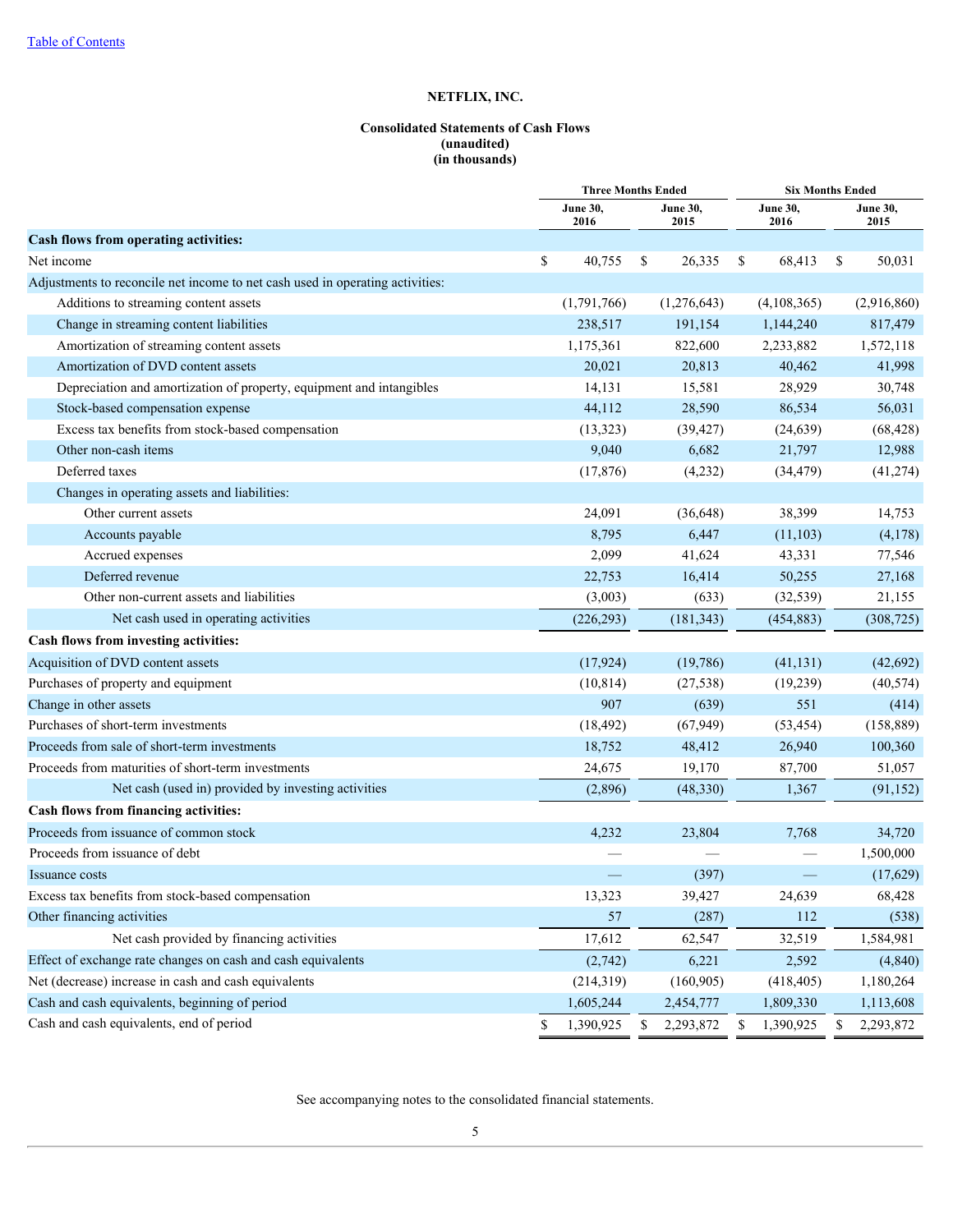# **Consolidated Balance Sheets (in thousands, except share and par value data)**

|                                                                                                                                                                                                                     | As of        |                         |  |                      |  |  |
|---------------------------------------------------------------------------------------------------------------------------------------------------------------------------------------------------------------------|--------------|-------------------------|--|----------------------|--|--|
|                                                                                                                                                                                                                     |              | <b>June 30,</b><br>2016 |  | December 31,<br>2015 |  |  |
|                                                                                                                                                                                                                     |              | (unaudited)             |  |                      |  |  |
| Assets                                                                                                                                                                                                              |              |                         |  |                      |  |  |
| Current assets:                                                                                                                                                                                                     |              |                         |  |                      |  |  |
| Cash and cash equivalents                                                                                                                                                                                           | $\mathbb{S}$ | 1,390,925 \$            |  | 1,809,330            |  |  |
| Short-term investments                                                                                                                                                                                              |              | 443,303                 |  | 501,385              |  |  |
| Current content assets, net                                                                                                                                                                                         |              | 3,349,262               |  | 2,905,998            |  |  |
| Other current assets                                                                                                                                                                                                |              | 203,428                 |  | 215,127              |  |  |
| Total current assets                                                                                                                                                                                                |              | 5,386,918               |  | 5,431,840            |  |  |
| Non-current content assets, net                                                                                                                                                                                     |              | 5,742,938               |  | 4,312,817            |  |  |
| Property and equipment, net                                                                                                                                                                                         |              | 162,864                 |  | 173,412              |  |  |
| Other non-current assets                                                                                                                                                                                            |              | 300,787                 |  | 284,802              |  |  |
| Total assets                                                                                                                                                                                                        | $\mathbb{S}$ | 11,593,507 \$           |  | 10,202,871           |  |  |
| <b>Liabilities and Stockholders' Equity</b>                                                                                                                                                                         |              |                         |  |                      |  |  |
| Current liabilities:                                                                                                                                                                                                |              |                         |  |                      |  |  |
| Current content liabilities                                                                                                                                                                                         | $\mathbb{S}$ | 3,242,330 \$            |  | 2,789,023            |  |  |
| Accounts payable                                                                                                                                                                                                    |              | 240,458                 |  | 253,491              |  |  |
| Accrued expenses                                                                                                                                                                                                    |              | 172,073                 |  | 140,389              |  |  |
| Deferred revenue                                                                                                                                                                                                    |              | 396,976                 |  | 346,721              |  |  |
| Total current liabilities                                                                                                                                                                                           |              | 4,051,837               |  | 3,529,624            |  |  |
| Non-current content liabilities                                                                                                                                                                                     |              | 2,698,520               |  | 2,026,360            |  |  |
| Long-term debt                                                                                                                                                                                                      |              | 2,373,085               |  | 2,371,362            |  |  |
| Other non-current liabilities                                                                                                                                                                                       |              | 54,231                  |  | 52,099               |  |  |
| <b>Total liabilities</b>                                                                                                                                                                                            |              | 9,177,673               |  | 7,979,445            |  |  |
| Commitments and contingencies (Note 6)                                                                                                                                                                              |              |                         |  |                      |  |  |
| Stockholders' equity:                                                                                                                                                                                               |              |                         |  |                      |  |  |
| Common stock, \$0.001 par value; 4,990,000,000 shares authorized at June 30, 2016 and December 31, 2015;<br>428,725,388 and 427,940,440 issued and outstanding at June 30, 2016 and December 31, 2015, respectively |              | 1,443,707               |  | 1,324,809            |  |  |
| Accumulated other comprehensive loss                                                                                                                                                                                |              | (38,211)                |  | (43,308)             |  |  |
| Retained earnings                                                                                                                                                                                                   |              | 1,010,338               |  | 941,925              |  |  |
| Total stockholders' equity                                                                                                                                                                                          |              | 2,415,834               |  | 2,223,426            |  |  |
| Total liabilities and stockholders' equity                                                                                                                                                                          | $\mathbb{S}$ | 11,593,507 \$           |  | 10,202,871           |  |  |
|                                                                                                                                                                                                                     |              |                         |  |                      |  |  |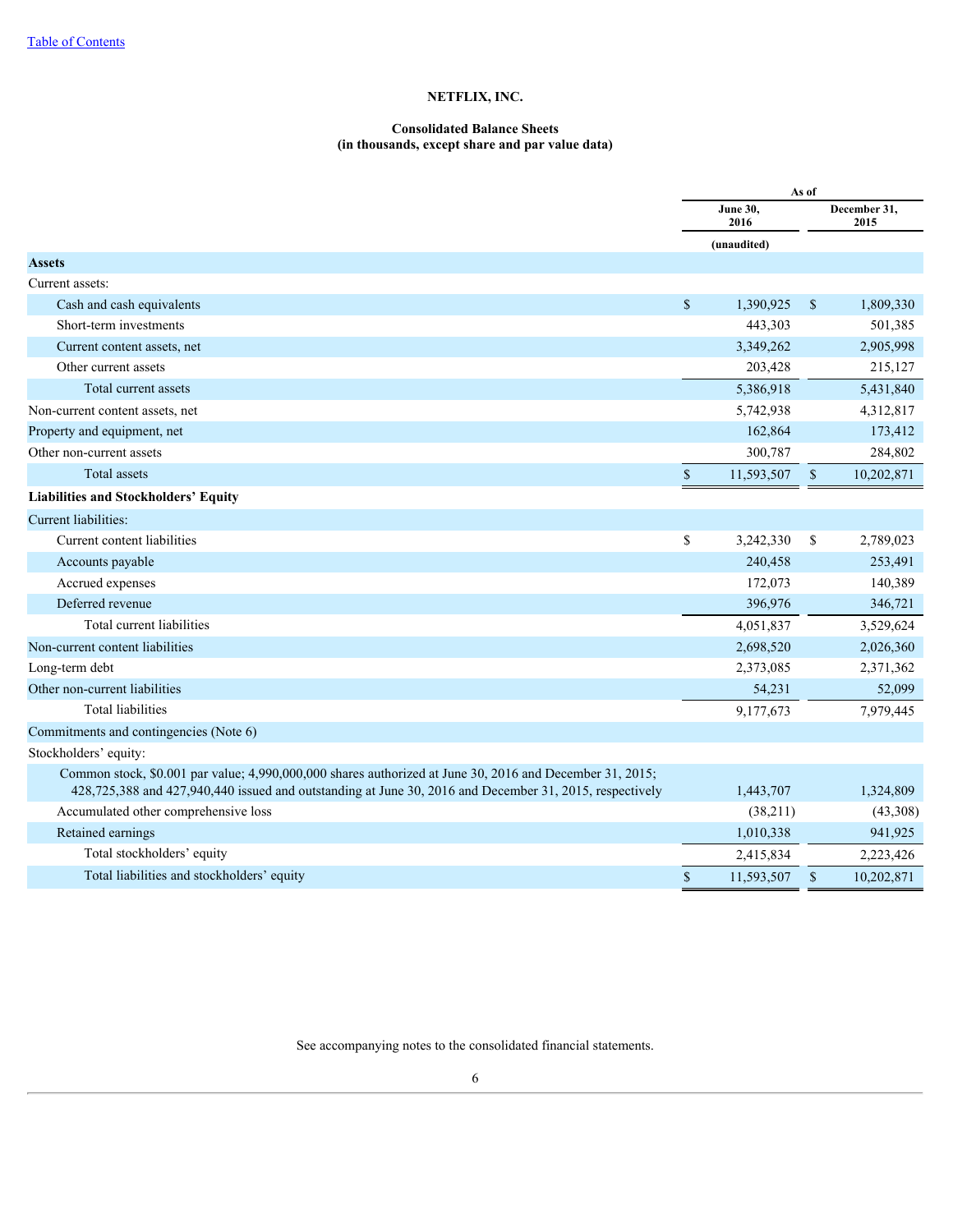#### **Notes to Consolidated Financial Statements (unaudited)**

#### **1. Basis of Presentation and Summary of Significant Accounting Policies**

The accompanying consolidated interim financial statements of Netflix, Inc. and its wholly owned subsidiaries (the "Company") have been prepared in conformity with accounting principles generally accepted in the United States ("U.S.") and are consistent in all material respects with those applied in the Company's Annual Report on Form 10-K for the year ended December 31, 2015 filed with the Securities and Exchange Commission (the "SEC") on January 28, 2016. The preparation of consolidated financial statements in conformity with U.S. generally accepted accounting principles ("GAAP") requires management to make estimates and judgments that affect the amounts reported in the consolidated financial statements and accompanying notes. Significant items subject to such estimates and assumptions include the streaming content asset amortization policy; the recognition and measurement of income tax assets and liabilities; and the valuation of stock-based compensation. The Company bases its estimates on historical experience and on various other assumptions that the Company believes to be reasonable under the circumstances. On a regular basis, the Company evaluates the assumptions, judgments and estimates. Actual results may differ from these estimates.

The interim financial information is unaudited, but reflects all normal recurring adjustments that are, in the opinion of management, necessary to fairly present the information set forth herein. The interim financial statements should be read in conjunction with the audited financial statements and related notes included in the Company's Annual Report on Form 10-K for the year ended December 31, 2015 . Interim results are not necessarily indicative of the results for a full year.

The Company has three reportable segments: Domestic streaming, International streaming and Domestic DVD, all of which derive revenue from monthly membership fees. See Note 10 for further detail on the Company's segments.

There have been no material changes in the Company's significant accounting policies as compared to the significant accounting policies described in the Company's Annual Report on Form 10-K for the year ended December 31, 2015 .

Certain prior year amounts have been reclassified to conform to the current year presentation in the consolidated financial statements. The Company reclassified the change in prepaid content of \$3.0 million and \$31.3 million for the three and six months ended June 30, 2015, from "Other current assets" to "Additions to streaming content assets" on the Consolidated Statements of Cash Flows.

In May 2014, the Financial Accounting Standards Board ("FASB") issued Accounting Standards Update ("ASU") 2014-09, *Revenue from Contracts with Customers (Topic 606)* which amended the existing accounting standards for revenue recognition. ASU 2014-09 establishes principles for recognizing revenue upon the transfer of promised goods or services to customers, in an amount that reflects the expected consideration received in exchange for those goods or services. In July 2015, the FASB deferred the effective date for annual reporting periods beginning after December 15, 2017 (including interim reporting periods within those periods). Early adoption is permitted to the original effective date for annual reporting periods beginning after December 15, 2016 (including interim reporting periods within those periods). The amendments may be applied retrospectively to each prior period presented or retrospectively with the cumulative effect recognized as of the date of initial application. The Company will adopt ASU 2014-09 in the first quarter of 2018 and apply it retrospectively. The Company does not expect the impact on its consolidated financial statements to be material.

In February 2016, the FASB issued ASU 2016-02, *Leases (Topic 842)* in order to increase transparency and comparability among organizations by recognizing lease assets and lease liabilities on the balance sheet for those leases classified as operating leases under previous GAAP. ASU 2016-02 requires that a lessee should recognize a liability to make lease payments (the lease liability) and a right-of-use asset representing its right to use the underlying asset for the lease term on the balance sheet. ASU 2016-02 is effective for fiscal years beginning after December 15, 2018 (including interim periods within those periods) using a modified retrospective approach and early adoption is permitted. The Company is currently in the process of evaluating the impact of adoption of the ASU on its consolidated financial statements.

In March 2016, the FASB issued ASU 2016-09, *Improvements to Employee Share-Based Payment Accounting* , which amends Accounting Standards Codification ("ASC") Topic 718, *Compensation – Stock Compensation* . ASU 2016-09 simplifies several aspects of the accounting for share-based payment transactions, including the income tax consequences, classification of awards as either equity or liabilities, and classification on the statement of cash flows. ASU 2016-09 is effective for fiscal years beginning after December 15, 2016, and interim periods within those fiscal years and early adoption is permitted. The Company will adopt ASU 2016-09 in the first quarter of 2017 and is currently in the process of evaluating the impact of adoption of the ASU on its consolidated financial statements.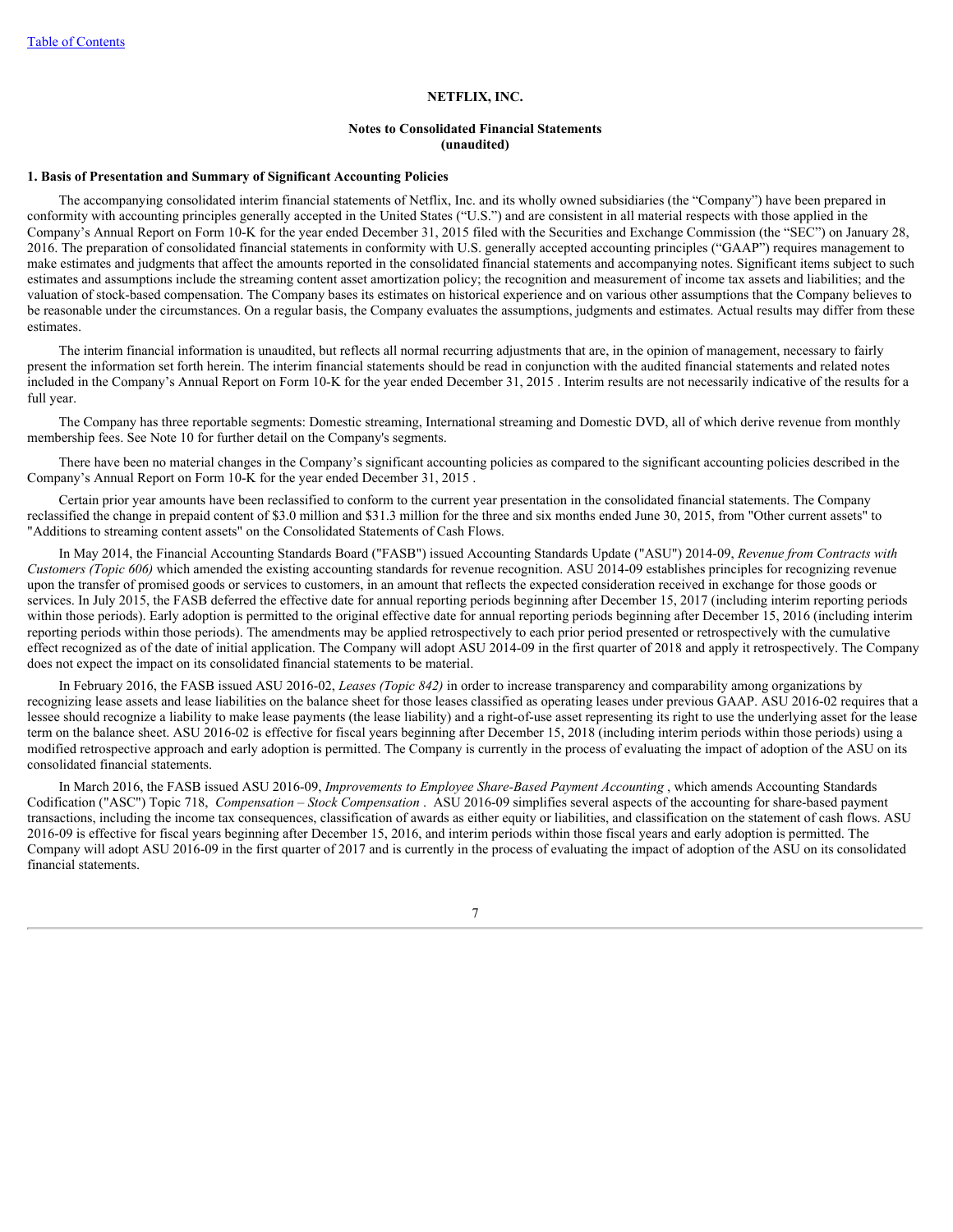# **2. Earnings Per Share**

Basic earnings per share is computed using the weighted-average number of outstanding shares of common stock during the period. Diluted earnings per share is computed using the weighted-average number of outstanding shares of common stock and, when dilutive, potential common shares outstanding during the period. Potential common shares consist of incremental shares issuable upon the assumed exercise of stock options. The computation of earnings per share is as follows:

|                                            | <b>Three Months Ended</b> |               |                                       | <b>Six Months Ended</b> |                         |      |                         |  |
|--------------------------------------------|---------------------------|---------------|---------------------------------------|-------------------------|-------------------------|------|-------------------------|--|
|                                            | <b>June 30,</b><br>2016   |               | <b>June 30,</b><br>2015               |                         | <b>June 30,</b><br>2016 |      | <b>June 30,</b><br>2015 |  |
|                                            |                           |               | (in thousands, except per share data) |                         |                         |      |                         |  |
| Basic earnings per share:                  |                           |               |                                       |                         |                         |      |                         |  |
| Net income                                 | \$<br>40,755              | <sup>\$</sup> | 26,335                                | -S                      | 68,413                  | -S   | 50,031                  |  |
| Shares used in computation:                |                           |               |                                       |                         |                         |      |                         |  |
| Weighted-average common shares outstanding | 428,483                   |               | 425,340                               |                         | 428,300                 |      | 424,486                 |  |
| Basic earnings per share                   | 0.10                      |               | 0.06                                  |                         | $0.16$ \$               |      | 0.12                    |  |
|                                            |                           |               |                                       |                         |                         |      |                         |  |
| Diluted earnings per share:                |                           |               |                                       |                         |                         |      |                         |  |
| Net income                                 | \$<br>40,755              | <sup>S</sup>  | 26,335                                | <sup>\$</sup>           | 68,413 \$               |      | 50,031                  |  |
| Shares used in computation:                |                           |               |                                       |                         |                         |      |                         |  |
| Weighted-average common shares outstanding | 428,483                   |               | 425,340                               |                         | 428,300                 |      | 424,486                 |  |
| Employee stock options                     | 9,671                     |               | 10,757                                |                         | 9,773                   |      | 10,472                  |  |
| Weighted-average number of shares          | 438,154                   |               | 436,097                               |                         | 438,073                 |      | 434,958                 |  |
| Diluted earnings per share                 | 0.09                      |               | 0.06                                  | - 75                    | 0.16                    | - 85 | 0.12                    |  |
|                                            |                           |               |                                       |                         |                         |      |                         |  |

Employee stock options with exercise prices greater than the average market price of the common stock were excluded from the diluted calculation as their inclusion would have been anti-dilutive. The following table summarizes the potential common shares excluded from the diluted calculation:

|                        | <b>Three Months Ended</b> |                         | <b>Six Months Ended</b> |                         |  |  |
|------------------------|---------------------------|-------------------------|-------------------------|-------------------------|--|--|
|                        | June 30,<br>2016          | <b>June 30,</b><br>2015 | June 30,<br>2016        | <b>June 30,</b><br>2015 |  |  |
|                        |                           | (in thousands)          |                         |                         |  |  |
| Employee stock options | 1,930                     | 80                      | 1,634                   | 938                     |  |  |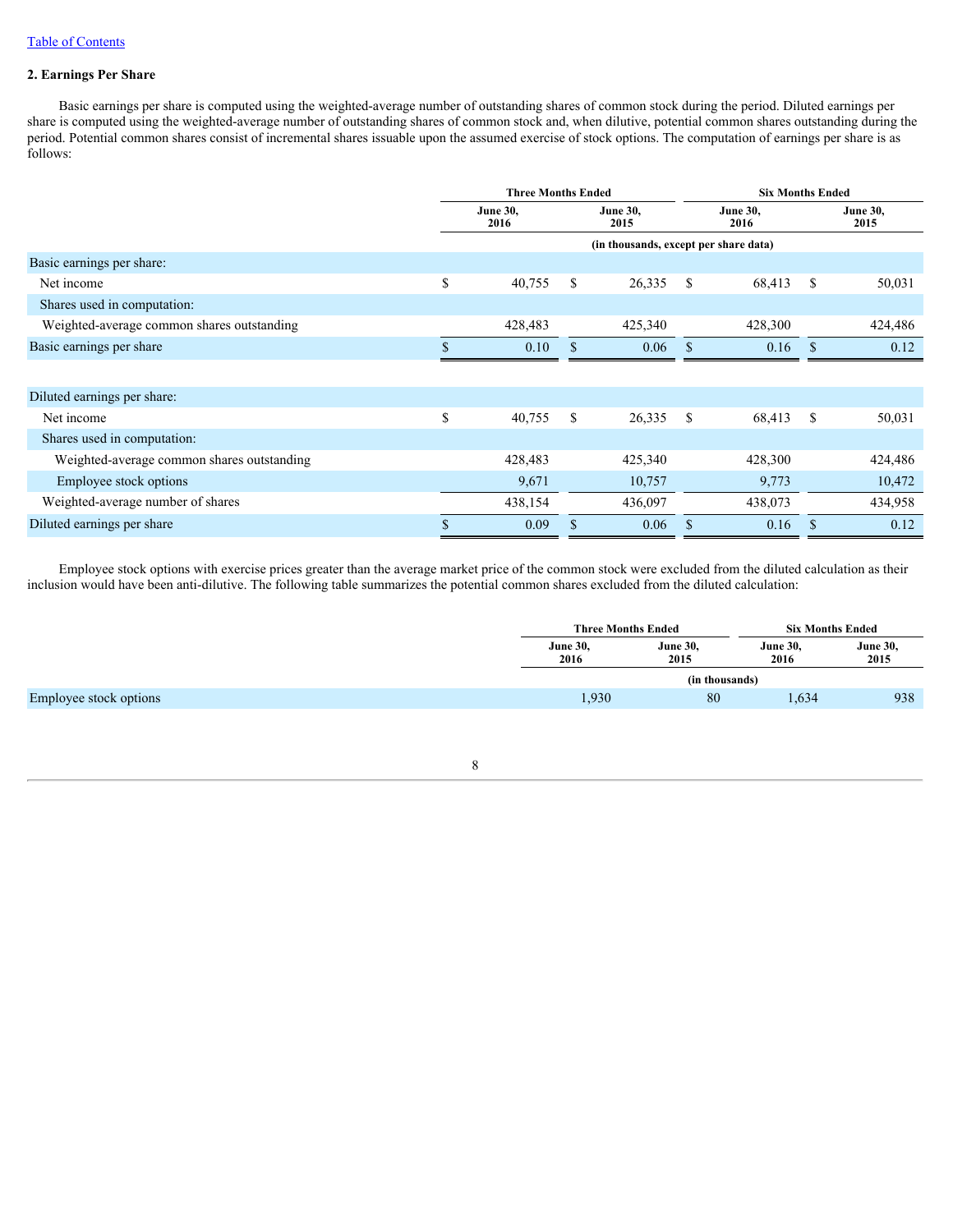# **3. Short-term Investments**

The Company's investment policy is consistent with the definition of available-for-sale securities. The Company does not buy and hold securities principally for the purpose of selling them in the near future. The Company's policy is focused on the preservation of capital, liquidity and investment return. From time to time, the Company may sell certain securities but the objectives are generally not to generate profits on short-term differences in price. The following tables summarize, by major security type, the Company's assets that are measured at fair value on a recurring basis and are categorized using the fair value hierarchy and where they are classified on the Consolidated Balance Sheets:

|                           |                   |     |                               |                                             | As of June 30, 2016                   |                              |                                 |                                 |
|---------------------------|-------------------|-----|-------------------------------|---------------------------------------------|---------------------------------------|------------------------------|---------------------------------|---------------------------------|
|                           | Amortized<br>Cost |     | Gross<br>Unrealized<br>Gains  | Gross<br><b>Unrealized</b><br><b>Losses</b> | <b>Estimated</b><br><b>Fair Value</b> | Cash and cash<br>equivalents | Short-term<br>investments       | Non-current<br>assets (1)       |
|                           |                   |     |                               |                                             | (in thousands)                        |                              |                                 |                                 |
| Cash                      | 851,449 \$        |     | $-$ \$                        | <b>Contract Contract Contract</b>           | 851,449                               | 848,875                      | $\overline{\phantom{a}}$        | 2,574                           |
| Level 1 securities:       |                   |     |                               |                                             |                                       |                              |                                 |                                 |
| Money market funds        | 543,564           |     | $\overbrace{\phantom{aaaaa}}$ |                                             | 543,564                               | 542,050                      | $\hspace{0.1mm}-\hspace{0.1mm}$ | 1,514                           |
| Level 2 securities:       |                   |     |                               |                                             |                                       |                              |                                 |                                 |
| Corporate debt securities | 200,366           |     | 1,195                         | (49)                                        | 201,512                               | $\overline{\phantom{m}}$     | 201,512                         | $\overline{\phantom{m}}$        |
| Government securities     | 230,815           |     | 759                           | $\hspace{0.1mm}-\hspace{0.1mm}$             | 231,574                               | $\overline{\phantom{m}}$     | 231,574                         | $\hspace{0.1mm}-\hspace{0.1mm}$ |
| Agency securities         | 10,209            |     |                               | $\overline{\phantom{m}}$                    | 10,217                                | $\overline{\phantom{m}}$     | 10,217                          | $\overbrace{\hspace{25mm}}^{}$  |
| Total                     | 1,836,403         | - 8 | 1,962                         | (49)                                        | 1,838,316                             | 1,390,925                    | 443,303                         | 4,088                           |

|                           |                   |                              |                                 |                                      | As of December 31, 2015               |                                 |                           |                          |                               |
|---------------------------|-------------------|------------------------------|---------------------------------|--------------------------------------|---------------------------------------|---------------------------------|---------------------------|--------------------------|-------------------------------|
|                           | Amortized<br>Cost | Gross<br>Unrealized<br>Gains |                                 | Gross<br><b>Unrealized</b><br>Losses | <b>Estimated</b><br><b>Fair Value</b> | Cash and cash<br>equivalents    | Short-term<br>investments |                          | Non-current<br>assets $(1)$   |
|                           |                   |                              |                                 |                                      | (in thousands)                        |                                 |                           |                          |                               |
| Cash                      | 1,708,220         |                              | $\overline{\phantom{a}}$        | $\frac{1}{2}$                        | ,708,220                              | 1,706,592                       |                           | $\overline{\phantom{a}}$ | 1,628                         |
| Level 1 securities:       |                   |                              |                                 |                                      |                                       |                                 |                           |                          |                               |
| Money market funds        | 107,199           |                              |                                 | $\overline{\phantom{m}}$             | 107,199                               | 102,738                         |                           | $\hspace{0.05cm}$        | 4,461                         |
| Level 2 securities:       |                   |                              |                                 |                                      |                                       |                                 |                           |                          |                               |
| Corporate debt securities | 240,867           |                              | 154                             | (409)                                | 240,612                               | $\hspace{0.1mm}-\hspace{0.1mm}$ | 240,612                   |                          | $\overline{\phantom{a}}$      |
| Government securities     | 235,252           |                              | $\hspace{0.1mm}-\hspace{0.1mm}$ | (1,046)                              | 234,206                               | $\hspace{0.1mm}-\hspace{0.1mm}$ | 234,206                   |                          | $\overbrace{\phantom{13333}}$ |
| Agency securities         | 26,576            |                              | $\overline{\phantom{a}}$        | (9)                                  | 26,567                                | $\overline{\phantom{m}}$        | 26,567                    |                          |                               |
| Total                     | 2,318,114         | - 8                          | 154                             | (1, 464)                             | 2,316,804<br>$\mathcal{P}$            | 1,809,330                       | 501,385                   |                          | 6,089                         |

(1) Primarily restricted cash that is related to workers compensation deposits and letter of credit agreements.

Fair value is a market-based measurement that should be determined based on the assumptions that market participants would use in pricing an asset or liability. The hierarchy level assigned to each security in the Company's available-for-sale portfolio and cash equivalents is based on its assessment of the transparency and reliability of the inputs used in the valuation of such instrument at the measurement date. The fair value of available-for-sale securities and cash equivalents included in the Level 1 category is based on quoted prices that are readily and regularly available in an active market. The fair value of available-forsale securities included in the Level 2 category is based on observable inputs, such as quoted prices for similar assets at the measurement date; quoted prices in markets that are not active; or other inputs that are observable, either directly or indirectly. These values were obtained from an independent pricing service and were evaluated using pricing models that vary by asset class and may incorporate available trade, bid and other market information and price quotes from wellestablished independent pricing vendors and broker-dealers. The Company's procedures include controls to ensure that appropriate fair values are recorded, such as comparing prices obtained from multiple independent sources. See Note 5 to the consolidated financial statements for further information regarding the fair value of the Company's senior notes.

The Company does not intend to sell the investments that are in an unrealized loss position and it is not likely that the Company will be required to sell any investments before recovery of their amortized cost basis. As such, the Company does not consider those investments with an unrealized loss to be other-thantemporarily impaired at June 30, 2016 or December 31, 2015, respectively. There were no material other-than-temporary impairments or credit losses related to available-for-sale securities in the three and six months ended June 30, 2016 and 2015 , respectively. In addition, there were no material gross realized gains or losses in the three and six months ended June 30, 2016 and 2015 , respectively.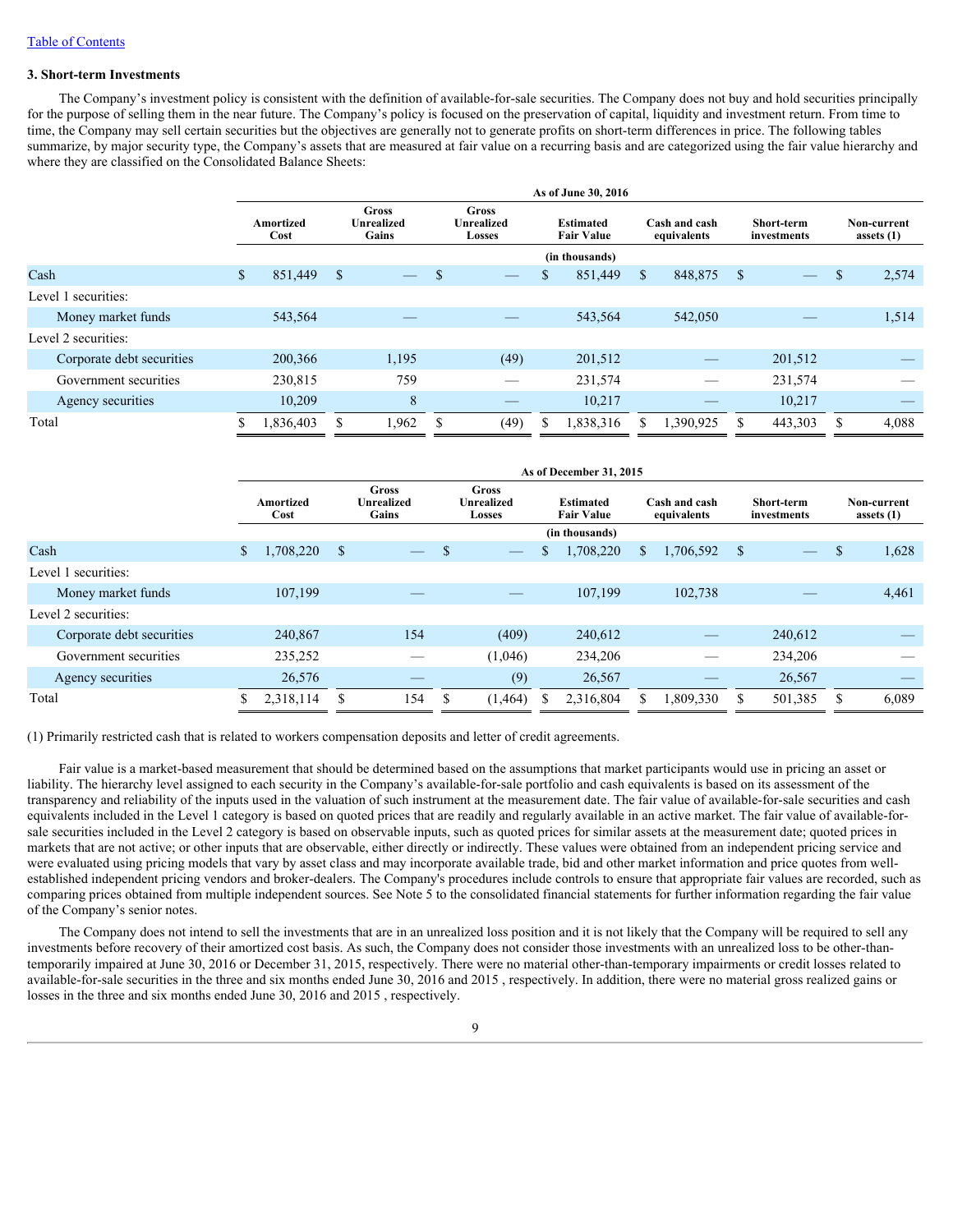The estimated fair value of short-term investments by contractual maturity as of June 30, 2016 is as follows:

|                                           | (in thousands) |
|-------------------------------------------|----------------|
| Due within one year                       | 144,035        |
| Due after one year and through five years | 299,268        |
| Total short-term investments              | 443,303        |
|                                           |                |

# **4. Balance Sheet Components**

# *Content Assets*

Content assets consisted of the following:

|                                 |              |                         | As of          |                      |  |  |
|---------------------------------|--------------|-------------------------|----------------|----------------------|--|--|
|                                 |              | <b>June 30,</b><br>2016 |                | December 31,<br>2015 |  |  |
|                                 |              |                         | (in thousands) |                      |  |  |
| Licensed content, net           | $\mathbb{S}$ | 8,349,966               | $\mathbb{S}$   | 6,827,119            |  |  |
|                                 |              |                         |                |                      |  |  |
| Produced content, net           |              |                         |                |                      |  |  |
| Released, less amortization     |              | 165,006                 |                | 61,515               |  |  |
| In production                   |              | 529,077                 |                | 279,013              |  |  |
| In development                  |              | 21,411                  |                | 24,651               |  |  |
|                                 |              | 715,494                 |                | 365,179              |  |  |
| DVD, net                        |              | 26,740                  |                | 26,517               |  |  |
| Total                           |              | 9,092,200               |                | 7,218,815            |  |  |
|                                 |              |                         |                |                      |  |  |
| Current content assets, net     | \$.          | 3,349,262               | $\mathcal{S}$  | 2,905,998            |  |  |
| Non-current content assets, net | \$           | 5,742,938               | Y.             | 4,312,817            |  |  |

Produced content is included in "Non-current content assets, net" on the Consolidated Balance Sheets. Certain original content, such as House of Cards, is licensed and therefore not included in produced content. Of the produced content that has been released, approximately 32% and 83% , is expected to be amortized over the next twelve and thirty-six months, respectively. The amount of accrued participations and residuals to be paid during the next twelve months is immaterial.

# *Property and Equipment, Net*

Property and equipment and accumulated depreciation consisted of the following:

|                                |    |                         | As of        |                      |                               |
|--------------------------------|----|-------------------------|--------------|----------------------|-------------------------------|
|                                |    | <b>June 30,</b><br>2016 |              | December 31,<br>2015 | <b>Estimated Useful Lives</b> |
|                                |    | (in thousands)          |              |                      |                               |
| Information technology assets  | D. | 198,855                 | <sup>S</sup> | 194,054              | 3 years                       |
| Furniture and fixtures         |    | 31,330                  |              | 30,914               | 3 years                       |
| <b>Building</b>                |    | 40,681                  |              | 40,681               | 30 years                      |
| Leasehold improvements         |    | 108,274                 |              | 107,793              | Over life of lease            |
| DVD operations equipment       |    | 82,796                  |              | 88,471               | 5 years                       |
| Capital work-in-progress       |    | 12,273                  |              | 8,845                |                               |
| Property and equipment, gross  |    | 474,209                 |              | 470,758              |                               |
| Less: Accumulated depreciation |    | (311, 345)              |              | (297, 346)           |                               |
| Property and equipment, net    |    | 162,864                 |              | 173,412              |                               |
|                                |    |                         |              |                      |                               |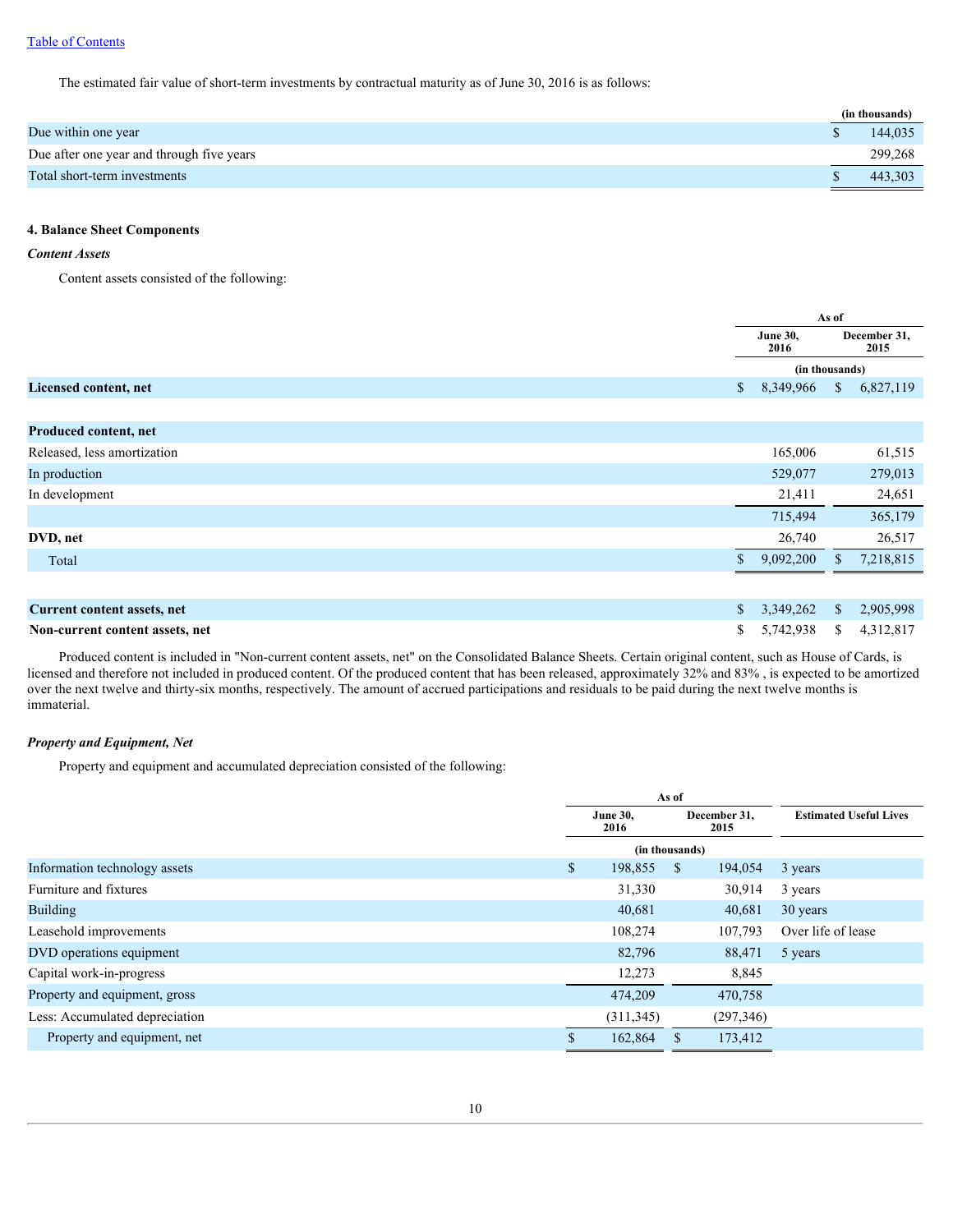# **5. Long-term Debt**

As of June 30, 2016 , the Company had aggregate outstanding long-term debt of \$2,373.1 million , net of \$26.9 million of issuance costs, with varying maturities (the "Notes"). Each of the Notes were issued at par and are senior unsecured obligations of the Company. Interest is payable semi-annually at fixed rates.

The following table provides a summary of the Company's Notes and the fair values based on quoted market prices in less active markets as of June 30, 2016 and December 31, 2015 :

|                     |                                   |                      |                 |                            |                      |               | Level 2 Fair Value as of |
|---------------------|-----------------------------------|----------------------|-----------------|----------------------------|----------------------|---------------|--------------------------|
|                     | <b>Principal Amount at</b><br>Par | <b>Issuance Date</b> | <b>Maturity</b> | <b>Interest Due Dates</b>  | <b>June 30, 2016</b> |               | December 31,<br>2015     |
|                     | (in millions)                     |                      |                 |                            |                      | (in millions) |                          |
| 5.50% Senior Notes  | 700.0                             | February 2015        | 2022            | April 15 and October 15 \$ | 729.8                |               | 717.5                    |
| 5.875% Senior Notes | 800.0                             | February 2015        | 2025            | April 15 and October 15    | 839.0                |               | 820.0                    |
| 5.750% Senior Notes | 400.0                             | February 2014        | 2024            | March 1 and September 1    | 417.0                |               | 411.0                    |
| 5.375% Senior Notes | 500.0                             | February 2013        | 2021            | February 1 and August 1    | 531.0                |               | 525.0                    |

Each of the Notes are repayable in whole or in part upon the occurrence of a change of control, at the option of the holders, at a purchase price in cash equal to 101% of the principal plus accrued interest. The Company may redeem the Notes prior to maturity in whole or in part at an amount equal to the principal amount thereof plus accrued and unpaid interest and an applicable premium. The Notes include, among other terms and conditions, limitations on the Company's ability to create, incur or allow certain liens; enter into sale and lease-back transactions; create, assume, incur or guarantee additional indebtedness of certain of the Company's subsidiaries; and consolidate or merge with, or convey, transfer or lease all or substantially all of the Company's and its subsidiaries assets, to another person. As of June 30, 2016 and December 31, 2015, the Company was in compliance with all related covenants.

#### **6. Commitments and Contingencies**

#### *Streaming Content*

As of June 30, 2016 , the Company had \$13.2 billion of obligations comprised of \$3.2 billion included in "Current content liabilities" and \$2.7 billion of "Non-current content liabilities" on the Consolidated Balance Sheets and \$7.3 billion of obligations that are not reflected on the Consolidated Balance Sheets as they did not then meet the criteria for recognition.

As of December 31, 2015 , the Company had \$10.9 billion of obligations comprised of \$2.8 billion included in "Current content liabilities" and \$2.0 billion of "Non-current content liabilities" on the Consolidated Balance Sheets and \$6.1 billion of obligations that are not reflected on the Consolidated Balance Sheets as they do not yet meet the criteria for recognition.

The expected timing of payments for these streaming content obligations is as follows:

|                                              |                         | As of                |            |
|----------------------------------------------|-------------------------|----------------------|------------|
|                                              | <b>June 30,</b><br>2016 | December 31,<br>2015 |            |
|                                              |                         | (in thousands)       |            |
| Less than one year                           | 5,544,875               |                      | 4,703,172  |
| Due after one year and through three years   | 6,305,936               |                      | 5,249,147  |
| Due after three years and through five years | 1,220,827               |                      | 891,864    |
| Due after five years                         | 122,371                 |                      | 58,048     |
| Total streaming content obligations          | 13,194,009              |                      | 10,902,231 |
|                                              |                         |                      |            |

11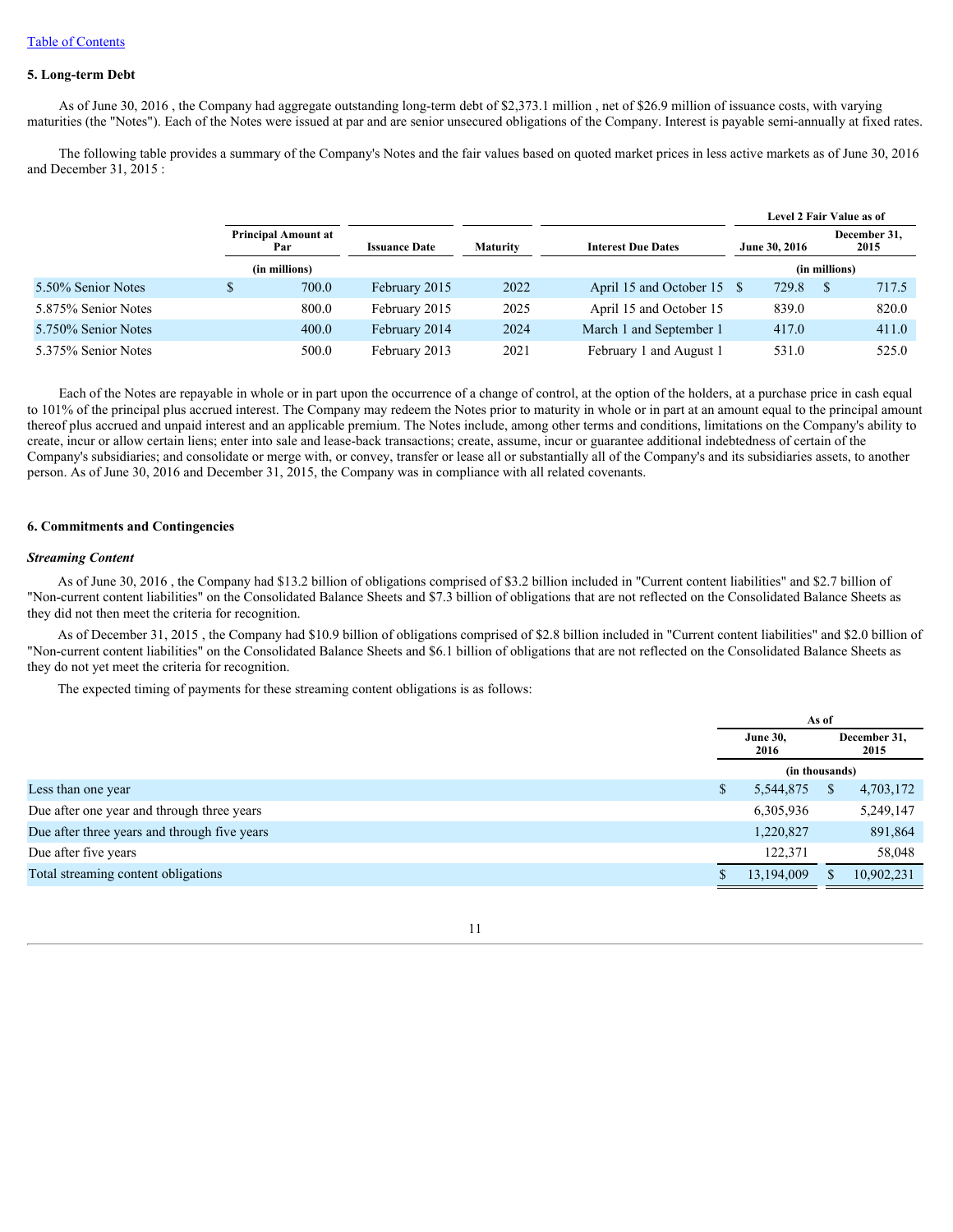Content obligations include amounts related to the acquisition, licensing and production of content. Obligations that are in non U.S. dollar currencies are translated to the U.S. dollar at period end rates. A content obligation for the production of original content includes non-cancellable commitments under creative talent and employment agreements. A content obligation for the acquisition and licensing of content is incurred at the time the Company enters into an agreement to obtain future titles. Once a title becomes available, a content liability is generally recorded on the Consolidated Balance Sheets. Certain agreements include the obligation to license rights for unknown future titles, the ultimate quantity and/or fees for which are not yet determinable as of the reporting date. Traditional film output deals, like the U.S. output deal with Disney, or certain TV series license agreements where the number of seasons to be aired is unknown, are examples of such license agreements.

The Company does not include any estimated obligation for these future titles beyond the known minimum amount. However, the unknown obligations are expected to be significant.

#### *Legal Proceedings*

From time to time, in the normal course of its operations, the Company is subject to litigation matters and claims, including claims relating to employee relations, business practices and patent infringement. Litigation can be expensive and disruptive to normal business operations. Moreover, the results of complex legal proceedings are difficult to predict and the Company's view of these matters may change in the future as the litigation and events related thereto unfold. The Company expenses legal fees as incurred. The Company records a provision for contingent losses when it is both probable that a liability has been incurred and the amount of the loss can be reasonably estimated. An unfavorable outcome to any legal matter, if material, could have an adverse effect on the Company's operations or its financial position, liquidity or results of operations.

On January 13, 2012, the first of three purported shareholder class action lawsuits was filed in the United States District Court for the Northern District of California against the Company and certain of its officers and directors. Two additional purported shareholder class action lawsuits were filed in the same court on January 27, 2012 and February 29, 2012 alleging substantially similar claims. These lawsuits were consolidated into *In re Netflix, Inc., Securities Litigation* , Case No. 3:12-cv-00225-SC, and the Court selected lead plaintiffs. On June 26, 2012, lead plaintiffs filed a consolidated complaint which alleged violations of the federal securities laws. The Court dismissed the consolidated complaint with leave to amend on February 13, 2013. Lead plaintiffs filed a first amended consolidated complaint on March 22, 2013. The Court dismissed the first amended consolidated complaint with prejudice on August 20, 2013, and judgment was entered on September 27, 2013. Lead plaintiffs filed a motion to alter or amend the judgment and requested leave to file a second amended complaint on October 25, 2013. On January 17, 2014, the Court denied that motion. On February 18, 2014, lead plaintiffs appealed that decision to the United States Court of Appeals for the Ninth Circuit; oral argument occurred on March 17, 2016. On April 11, 2016, the Ninth Circuit panel affirmed the dismissal of the suit with prejudice.

On November 23, 2011, the first of six purported shareholder derivative suits was filed in the Superior Court of California, Santa Clara County, against the Company and certain of its officers and directors. Five additional purported shareholder derivative suits were subsequently filed: two in the Superior Court of California, Santa Clara County on February 9, 2012 and May 2, 2012; and three in the United States District Court for the Northern District of California on February 13, 2012, February 24, 2012 and April 2, 2012. The purported shareholder derivative suits filed in the Northern District of California have been voluntarily dismissed. On July 5, 2012, the purported shareholder derivative suits filed in Santa Clara County were consolidated into *In re Netflix, Inc. Shareholder Derivative Litigation* , Case No. 1-12-cv-218399, and lead counsel was appointed. A consolidated complaint was filed on December 4, 2012, with plaintiffs seeking compensatory damages and other relief. The consolidated complaint alleges, among other things, that certain of the Company's current and former officers and directors breached their fiduciary duties, issued false and misleading statements primarily regarding the Company's streaming business, violated accounting rules concerning segment reporting, violated provisions of the California Corporations Code, and wasted corporate assets. The consolidated complaint further alleges that the defendants caused the Company to buy back stock at artificially inflated prices to the detriment of the Company and its shareholders while contemporaneously selling personally held Company stock. The Company filed a demurrer to the consolidated complaint and a motion to stay the derivative litigation in favor of the related federal securities class action on February 4, 2013. On June 21, 2013, the Court granted the motion to stay the derivative litigation pending resolution of the related federal securities class action. Management has determined a potential loss is reasonably possible however, based on its current knowledge, management does not believe that the amount of such possible loss or a range of potential loss is reasonably estimable.

The Company is involved in other litigation matters not listed above but does not consider the matters to be material either individually or in the aggregate at this time. The Company's view of the matters not listed may change in the future as the litigation and events related thereto unfold.

#### *Indemnification*

In the ordinary course of business, the Company has entered into contractual arrangements under which it has agreed to provide indemnification of varying scope and terms to business partners and other parties with respect to certain matters, including, but not limited to, losses arising out of the Company's breach of such agreements and out of intellectual property infringement claims made by third parties. In these circumstances, payment may be conditional on the other party making a claim pursuant to the procedures specified in the particular contract.

The Company's obligations under these agreements may be limited in terms of time or amount, and in some instances, the Company may have recourse against third parties for certain payments. In addition, the Company has entered into indemnification agreements with its

12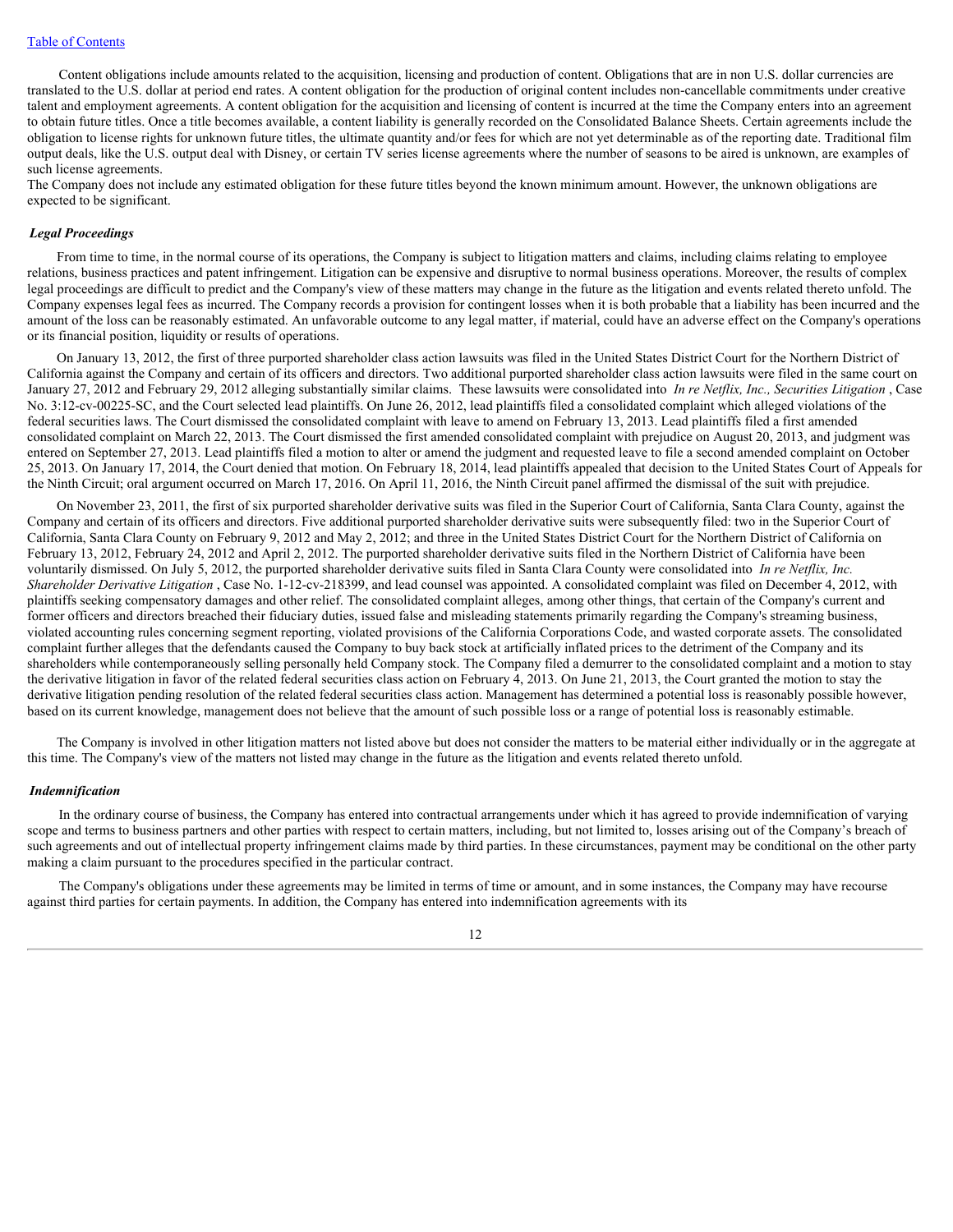directors and certain of its officers that will require it, among other things, to indemnify them against certain liabilities that may arise by reason of their status or service as directors or officers. The terms of such obligations vary.

It is not possible to make a reasonable estimate of the maximum potential amount of future payments under these or similar agreements due to the conditional nature of the Company's obligations and the unique facts and circumstances involved in each particular agreement. No amount has been accrued in the accompanying consolidated financial statements with respect to these indemnification obligations.

## **7. Stockholders' Equity**

# *Stock Split*

In March 2015, the Company's Board of Directors adopted an amendment to the Company's Certificate of Incorporation, to increase the number of shares of capital stock the Company is authorized to issue from 170,000,000 ( 160,000,000 shares of common stock and 10,000,000 shares of preferred stock), par value \$0.001 , to 5,000,000,000 ( 4,990,000,000 shares of common stock and 10,000,000 shares of preferred stock), par value \$0.001 . This amendment to the Company's certificate of incorporation was approved by the Company's stockholders at the 2015 Annual Meeting held on June 9, 2015.

On June 23, 2015, the Company's Board of Directors declared a seven -for-one stock split in the form of a stock dividend that was paid on July 14, 2015 to all shareholders of record as of July 2, 2015.

#### *Stock Option Plan*

In June 2011, the Company adopted the 2011 Stock Plan. The 2011 Stock Plan provides for the grant of incentive stock options to employees and for the grant of non-statutory stock options, stock appreciation rights, restricted stock and restricted stock units to employees, directors and consultants. As of June 30, 2016 , 15.1 million shares were reserved for future grants under the 2011 Stock Plan.

A summary of the activities related to the Company's stock option plans is as follows:

|                                            |                                         | <b>Options Outstanding</b> |                                                              |                                                                        |                                                       |
|--------------------------------------------|-----------------------------------------|----------------------------|--------------------------------------------------------------|------------------------------------------------------------------------|-------------------------------------------------------|
|                                            | <b>Shares</b><br>Available<br>for Grant | Number of<br><b>Shares</b> | Weighted-<br>Average<br><b>Exercise Price</b><br>(per share) | Weighted-Average<br>Remaining<br><b>Contractual Term</b><br>(in years) | Aggregate<br><b>Intrinsic Value</b><br>(in thousands) |
| Balances as of December 31, 2015           | 16,845,316                              | 20,995,756                 | 32.39                                                        |                                                                        |                                                       |
| Granted                                    | (1,747,540)                             | 1,747,540                  | 99.75                                                        |                                                                        |                                                       |
| Exercised                                  |                                         | (784, 948)                 | 9.85                                                         |                                                                        |                                                       |
| Balances as of June 30, 2016               | 15,097,776                              | 21,958,348                 | 38.55                                                        | 6.2                                                                    | 1,197,223                                             |
| Vested and exercisable as of June 30, 2016 |                                         | 21,958,348                 | 38.55                                                        | 6.2                                                                    | 1,197,223                                             |

The aggregate intrinsic value in the table above represents the total pre-tax intrinsic value (the difference between the Company's closing stock price on the last trading day of the second quarter of 2016 and the exercise price, multiplied by the number of in-the-money options) that would have been received by the option holders had all option holders exercised their options on the last trading day of the second quarter of 2016 . This amount changes based on the fair market value of the Company's common stock.

A summary of the amounts related to option exercises, is as follows:

|                                            | <b>Three Months Ended</b> |                         |                | <b>Six Months Ended</b> |                         |
|--------------------------------------------|---------------------------|-------------------------|----------------|-------------------------|-------------------------|
|                                            | <b>June 30,</b><br>2016   | <b>June 30,</b><br>2015 |                | <b>June 30,</b><br>2016 | <b>June 30,</b><br>2015 |
|                                            |                           |                         | (in thousands) |                         |                         |
| Total intrinsic value of options exercised | 37,268 \$                 | $114,783$ \$            |                | 68,725 \$               | 195,621                 |
| Cash received from options exercised       | $4,232$ \$                | 23,804                  |                | 7,768 \$                | 34,720                  |
|                                            |                           |                         |                |                         |                         |

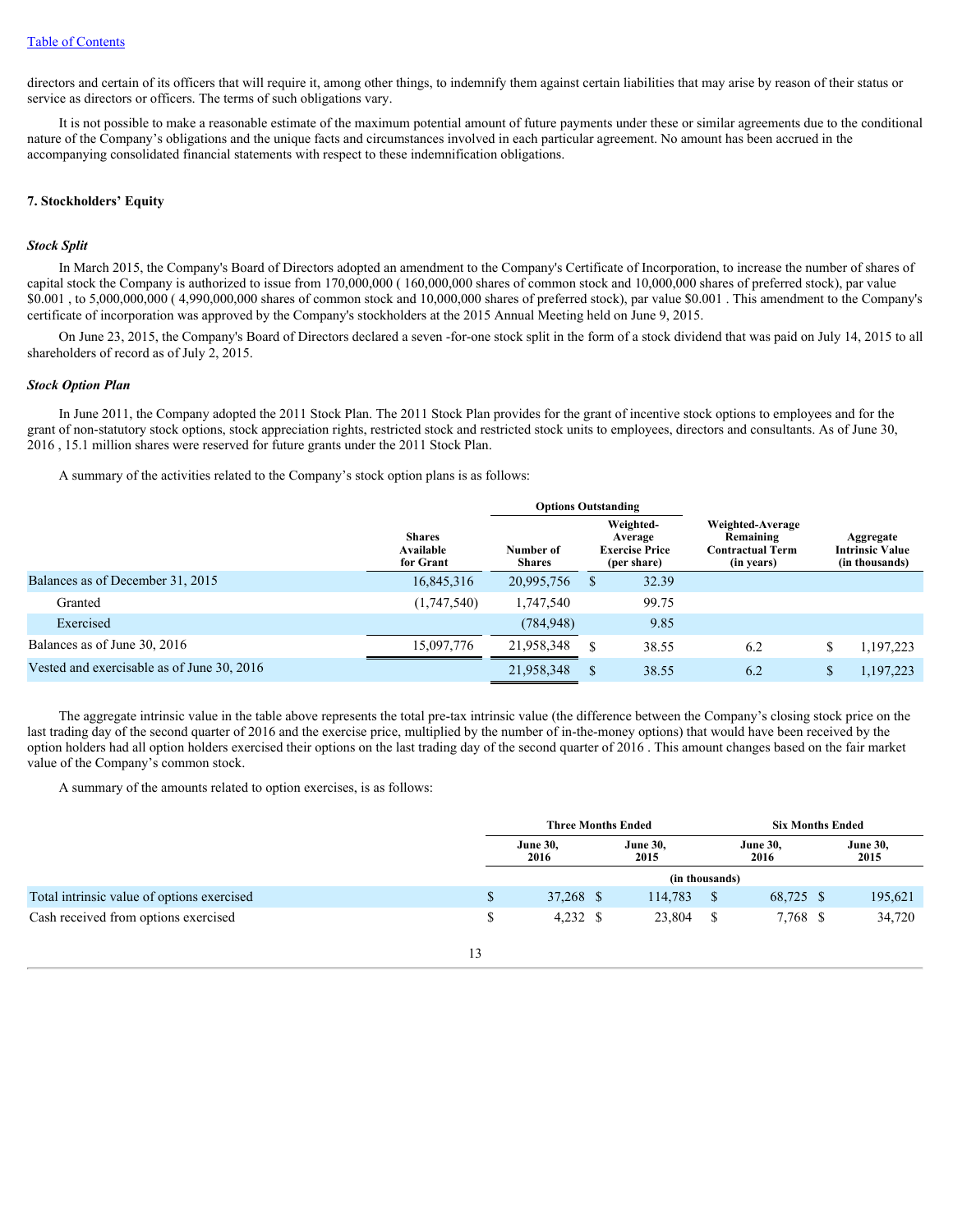# Table of Contents

## *Stock-based Compensation*

The following table summarizes the assumptions used to value stock option grants using the lattice-binomial model and the valuation data:

|                                                       |                         | <b>Three Months Ended</b> |                         | <b>Six Months Ended</b> |                         |
|-------------------------------------------------------|-------------------------|---------------------------|-------------------------|-------------------------|-------------------------|
|                                                       | <b>June 30,</b><br>2016 |                           | <b>June 30,</b><br>2015 | <b>June 30,</b><br>2016 | <b>June 30,</b><br>2015 |
| Dividend yield                                        | $-$ %                   |                           | $-$ %                   | $-$ %                   | $-$ %                   |
| Expected volatility                                   | 45%                     |                           | 36%                     | $45\% - 50\%$           | 36%                     |
| Risk-free interest rate                               | 1.83%                   |                           | 2.05%                   | $1.83\% - 2.04\%$       | $2.03\% - 2.05\%$       |
| Suboptimal exercise factor                            | 2.48                    |                           | 2.47                    | 2.48                    | $2.47 - 2.48$           |
| Weighted-average fair value (per share)               | 48.38                   |                           | 32.52                   | 49.52                   | 29.24                   |
| Total stock-based compensation expense (in thousands) | 44,112                  |                           | 28,590                  | 86,534                  | 56,031                  |
| Total income tax impact on provision (in thousands)   | 16,571                  |                           | 10,796                  | 32,534                  | 21,188                  |

The Company considers several factors in determining the suboptimal exercise factor, including the historical and estimated option exercise behavior.

The Company calculates expected volatility based solely on implied volatility. The Company believes that implied volatility of publicly traded options in its common stock is more reflective of market conditions, and given consistently high trade volumes of the options, can reasonably be expected to be a better indicator of expected volatility than historical volatility of its common stock.

In valuing shares issued under the Company's employee stock option plans, the Company bases the risk-free interest rate on U.S. Treasury zero-coupon issues with terms similar to the contractual term of the options. The Company does not anticipate paying any cash dividends in the foreseeable future and therefore uses an expected dividend yield of zero in the option valuation model. The Company does not use a post-vesting termination rate as options are fully vested upon grant date.

### **8. Accumulated Other Comprehensive Loss**

The following table summarizes the changes in the accumulated balance of other comprehensive income (loss), net of tax, for the three and six months ended June 30, 2016 :

|                                                            | <b>Foreign currency</b> | Change in unrealized<br>gains on available-<br>for-sale securities | <b>Total</b> |
|------------------------------------------------------------|-------------------------|--------------------------------------------------------------------|--------------|
|                                                            |                         | (in thousands)                                                     |              |
| Balance as of March 31, 2016                               | (34,960)                | 559                                                                | (34, 401)    |
| Other comprehensive income (loss) before reclassifications | (4, 446)                | 636                                                                | (3, 810)     |
| Net decrease in other comprehensive income (loss)          | (4, 446)                | 636                                                                | (3,810)      |
| Balance as of June 30, 2016                                | (39, 406)               | . 195                                                              | (38,211)     |

|                                                     | <b>Foreign currency</b> | Change in<br>unrealized gains on<br>available-for-sale<br>securities<br>(in thousands) | Total    |
|-----------------------------------------------------|-------------------------|----------------------------------------------------------------------------------------|----------|
|                                                     |                         |                                                                                        |          |
| Balance as of December 31, 2015                     | $(42,502)$ \$           | $(806)$ \$                                                                             | (43,308) |
| Other comprehensive income before reclassifications | 3,096                   | 2,001                                                                                  | 5,097    |
| Net decrease in other comprehensive income          | 3,096                   | 2,001                                                                                  | 5,097    |
| Balance as of June 30, 2016                         | $(39,406)$ \$           | 1,195                                                                                  | (38,211) |
|                                                     |                         |                                                                                        |          |

The amounts reclassified from accumulated other comprehensive loss were immaterial for the three and six months ended June 30, 2016.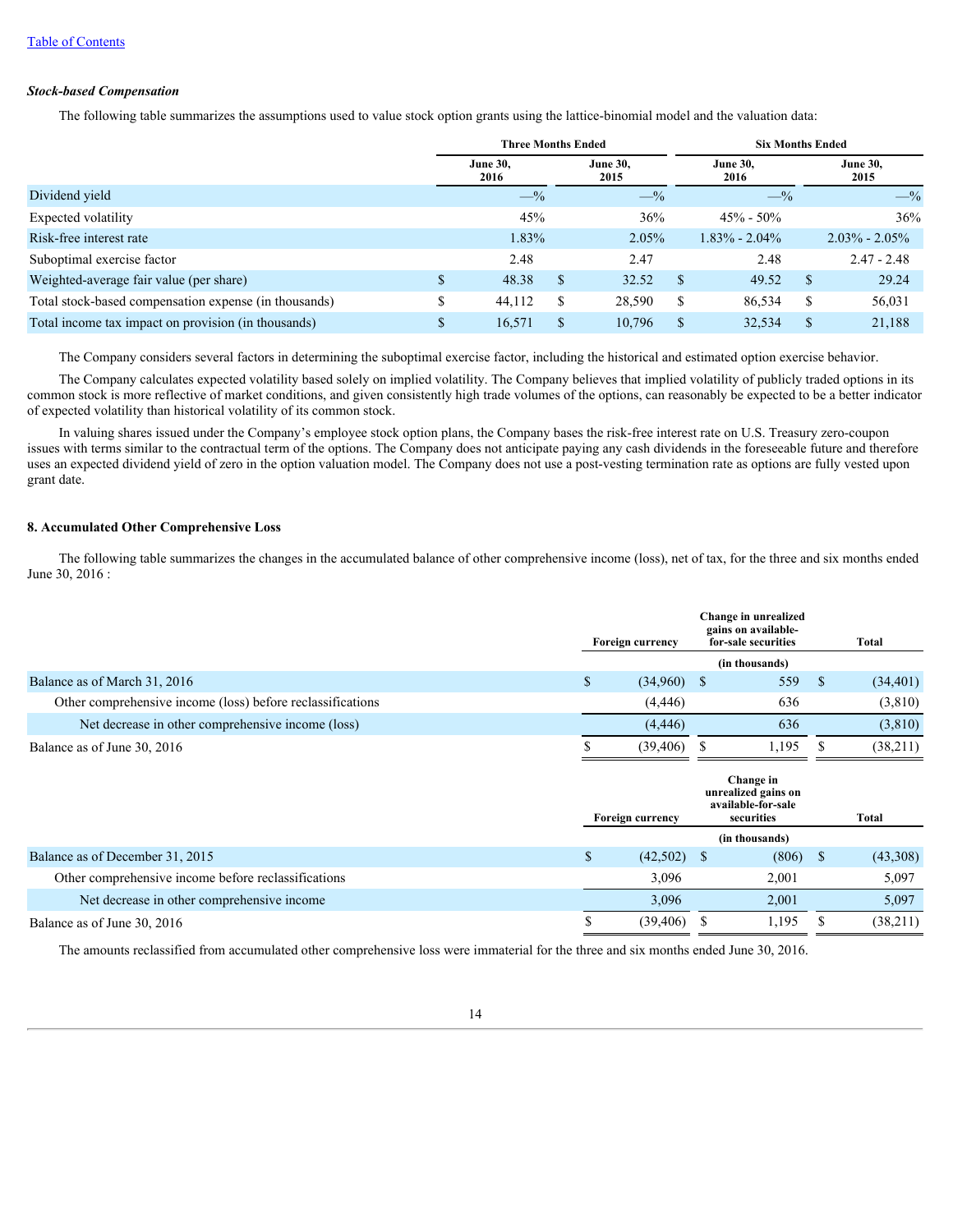# **9. Income Taxes**

The effective tax rates for the three months ended June 30, 2016 and 2015 were 20% and 35% , respectively. The effective tax rates for the six months ended June 30, 2016 and 2015 were 25% and 37% , respectively. The effective tax rate for the three and six months ended June 30, 2016 differed from the Federal statutory rate primarily due to Federal and California research and development ("R&D") credits partially offset by state taxes, foreign taxes and non-deductible expenses. The effective tax rate for the three and six months ended June 30, 2015 differed from the Federal statutory rate primarily due to state taxes, foreign taxes and non-deductible expenses, partially offset by the California R&D credit. The decrease in the Company's effective tax rates for the three and six months ended June 30, 2016 as compared to the three and six months ended June 30, 2015 was primarily attributable to the permanent reinstatement of the Federal R&D credit in the fourth quarter of 2015.

Gross unrecognized tax benefits were \$22.4 million and \$17.1 million as of June 30, 2016 and December 31, 2015, respectively. The gross unrecognized tax benefits, if recognized by the Company, will result in a reduction of approximately \$17.4 million to the provision for income taxes thereby favorably impacting the Company's effective tax rate. The Company classified unrecognized tax benefits that are expected to result in payment or receipt of cash within one year as "Accrued expenses". The unrecognized tax benefits that are not expected to result in payment or receipt of cash within one year are classified as "Other noncurrent liabilities" and a reduction of deferred tax assets which is classified as "Other non-current assets" in the Consolidated Balance Sheets. The Company includes interest and penalties related to unrecognized tax benefits within the "Provision for income taxes" on the Consolidated Statements of Operations and "Other non-current liabilities" in the Consolidated Balance Sheets. Interest and penalties included in the Company's "Provision for income taxes" were not material in any of the periods presented.

Deferred tax assets include \$213.8 million and \$180.6 million classified as "Other non-current assets" on the Consolidated Balance Sheets as of June 30, 2016 and December 31, 2015 , respectively. In evaluating its ability to realize the net deferred tax assets, the Company considered all available positive and negative evidence, including its past operating results and the forecast of future market growth, forecasted earnings, future taxable income, and prudent and feasible tax planning strategies. As of June 30, 2016 and December 31, 2015 , it was considered more likely than not that all deferred tax assets would be realized.

Income tax benefits attributable to the exercise of employee stock options are recorded in additional paid-in-capital. These benefits amounted to \$13.3 million and \$39.1 million, during the three months ended June 30, 2016 and 2015, respectively, and amounted to \$24.6 million and \$67.9 million, during the six months ended June 30, 2016 and 2015, respectively.

The Company files U.S. Federal, state and foreign tax returns. The 2014 Federal tax return is subject to examination by the IRS. The 2008 through 2014 state tax returns are subject to examination by state tax authorities. The Company has no significant foreign jurisdiction audits underway. The years 2011 through 2015 remain subject to examination by foreign tax authorities. Given the potential outcome of the current examinations as well as the impact of the current examinations on the potential expiration of the statute of limitations, it is reasonably possible that the balance of unrecognized tax benefits could significantly change within the next twelve months. As of June 30, 2016 , the Company has identified gross unrecognized tax benefits of \$4.0 million in "Accrued expenses" in the Consolidated Balance Sheets. At this time, an estimate of the range of reasonably possible adjustments to the remaining balance of unrecognized tax benefits of \$18.4 million cannot be made.

#### **10. Segment Information**

The Company has three reportable segments: Domestic streaming, International streaming and Domestic DVD. Segment information is presented in the same manner that the Company's chief operating decision maker ("CODM") reviews the operating results in assessing performance and allocating resources. The Company's CODM reviews revenues and contribution profit (loss) for each of the reportable segments. Contribution profit (loss) is defined as revenues less cost of revenues and marketing expenses incurred by the segment. The Company has aggregated the results of the International operating segments into one reportable segment because these operating segments share similar long-term economic and other qualitative characteristics.

The Domestic streaming segment derives revenues from monthly membership fees for services consisting solely of streaming content to members in the United States. The International streaming segment derives revenues from monthly membership fees for services consisting solely of streaming content to members outside the United States. The Domestic DVD segment derives revenues from monthly membership fees for services consisting solely of DVD-by-mail. Revenues and the related payment card fees are attributed to the operating segment based on the nature of the underlying membership (streaming or DVD) and the geographic region from which the membership originates. There are no internal revenue transactions between the Company's segments.

The vast majority of the cost of revenues relate to content expenses, which include the amortization of streaming content assets and other costs associated with the licensing and acquisition of streaming content. In connection with the Company's global expansion, content acquired, licensed, and produced increasingly includes global rights. The Company allocates this content between the International and Domestic streaming segments based on estimated fair market value. Content expenses for each streaming segment thus include both expenses directly incurred by the segment as well as an allocation of expenses incurred for global rights. Other costs of revenues such as delivery costs are primarily attributed to the operating segment based on amounts directly incurred by the segment. Marketing expenses consist primarily of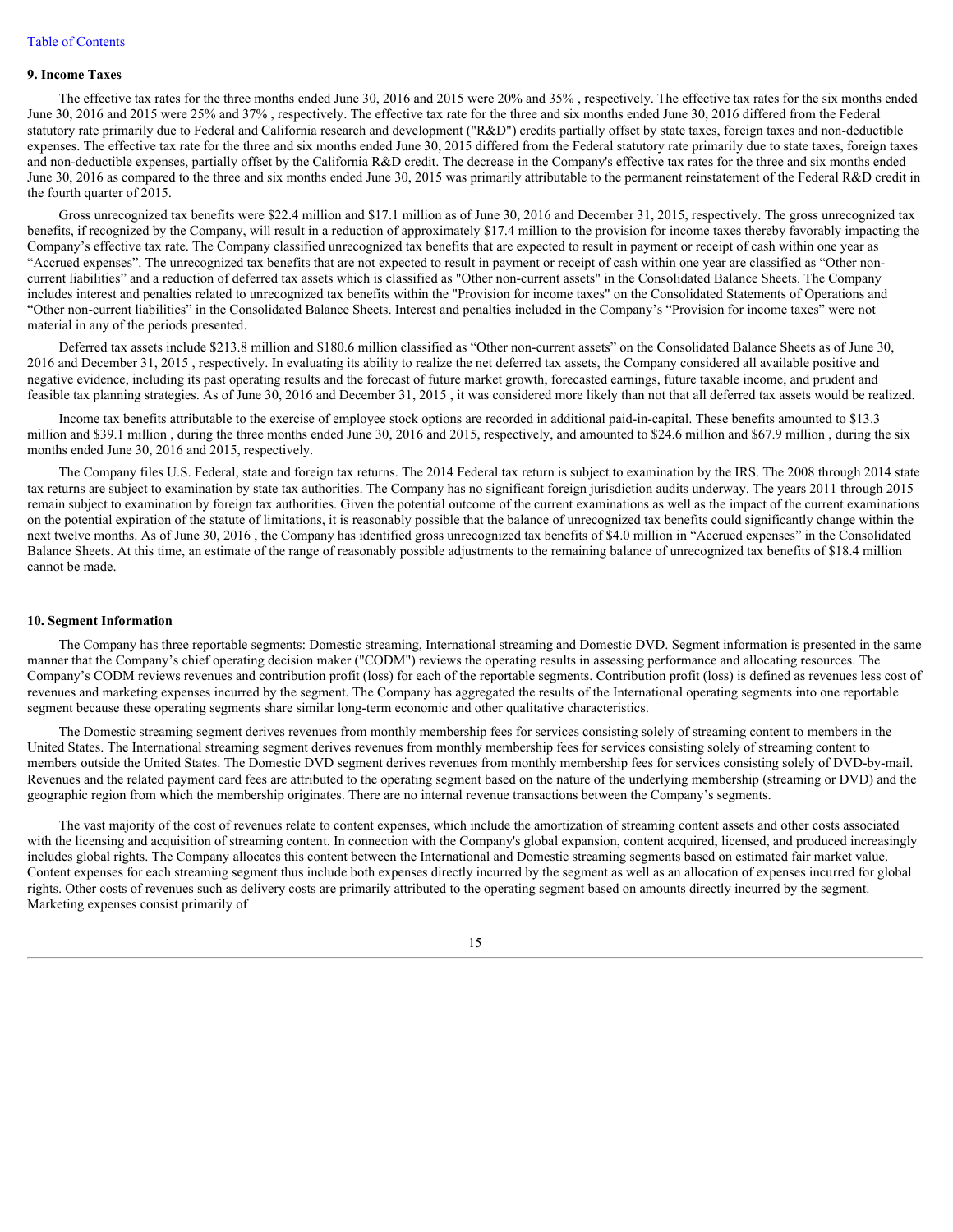# Table of Contents

advertising expenses and payments made to device partners which are generally included in the segment in which the expenditures are directly incurred.

The Company's long-lived tangible assets were located as follows:

|                      |                  | As of          |                      |
|----------------------|------------------|----------------|----------------------|
|                      | June 30,<br>2016 |                | December 31,<br>2015 |
|                      |                  | (in thousands) |                      |
| <b>United States</b> | 147,812          |                | 159,566              |
| International        | 15,052           |                | 13,846               |

The following table represents segment information for the three and six months ended June 30, 2016 :

|                                        |                              |          |                            |                |      | As of/ Three Months Ended June 30, 2016 |              |
|----------------------------------------|------------------------------|----------|----------------------------|----------------|------|-----------------------------------------|--------------|
|                                        | Domestic<br><b>Streaming</b> |          | International<br>Streaming |                |      | <b>Domestic</b><br><b>DVD</b>           | Consolidated |
|                                        |                              |          |                            | (in thousands) |      |                                         |              |
| Total memberships at end of period (1) |                              | 47,129   |                            | 36,048         |      | 4,530                                   |              |
| Revenues                               |                              | ,208,271 | - S                        | 758,201        |      | 138,732                                 | 2,105,204    |
| Cost of revenues                       |                              | 707,106  |                            | 698,162        |      | 67,830                                  | 1,473,098    |
| Marketing                              |                              | 86,806   |                            | 129,223        |      | $\overline{\phantom{m}}$                | 216,029      |
| Contribution profit (loss)             |                              | 414,359  |                            | (69, 184)      | - 35 | 70,902                                  | 416,077      |
| Other operating expenses               |                              |          |                            |                |      |                                         | 345,707      |
| Operating income                       |                              |          |                            |                |      |                                         | 70,370       |
| Other income (expense)                 |                              |          |                            |                |      |                                         | (19, 138)    |
| Provision for income taxes             |                              |          |                            |                |      |                                         | 10,477       |
| Net income                             |                              |          |                            |                |      |                                         | 40,755       |

|                                        |                              | As of/Six Months Ended June 30, 2016 |      |                          |    |              |
|----------------------------------------|------------------------------|--------------------------------------|------|--------------------------|----|--------------|
|                                        | Domestic<br><b>Streaming</b> | International<br><b>Streaming</b>    |      | Domestic<br><b>DVD</b>   |    | Consolidated |
|                                        |                              | (in thousands)                       |      |                          |    |              |
| Total memberships at end of period (1) | 47,129                       | 36,048                               |      | 4,530                    |    |              |
| Revenues                               | 2,369,512                    | 1,409,949                            | - 75 | 283,479                  | -S | 4,062,940    |
| Cost of revenues                       | 1,373,652                    | 1,328,061                            |      | 140,925                  |    | 2,842,638    |
| Marketing                              | 168,748                      | 255,291                              |      | $\overline{\phantom{a}}$ |    | 424,039      |
| Contribution profit (loss)             | 827,112                      | $(173, 403)$ \$                      |      | 142,554                  |    | 796,263      |
| Other operating expenses               |                              |                                      |      |                          |    | 676,440      |
| Operating income                       |                              |                                      |      |                          |    | 119,823      |
| Other income (expense)                 |                              |                                      |      |                          |    | (28, 712)    |
| Provision for income taxes             |                              |                                      |      |                          |    | 22,698       |
| Net income                             |                              |                                      |      |                          |    | 68,413       |
|                                        |                              |                                      |      |                          |    |              |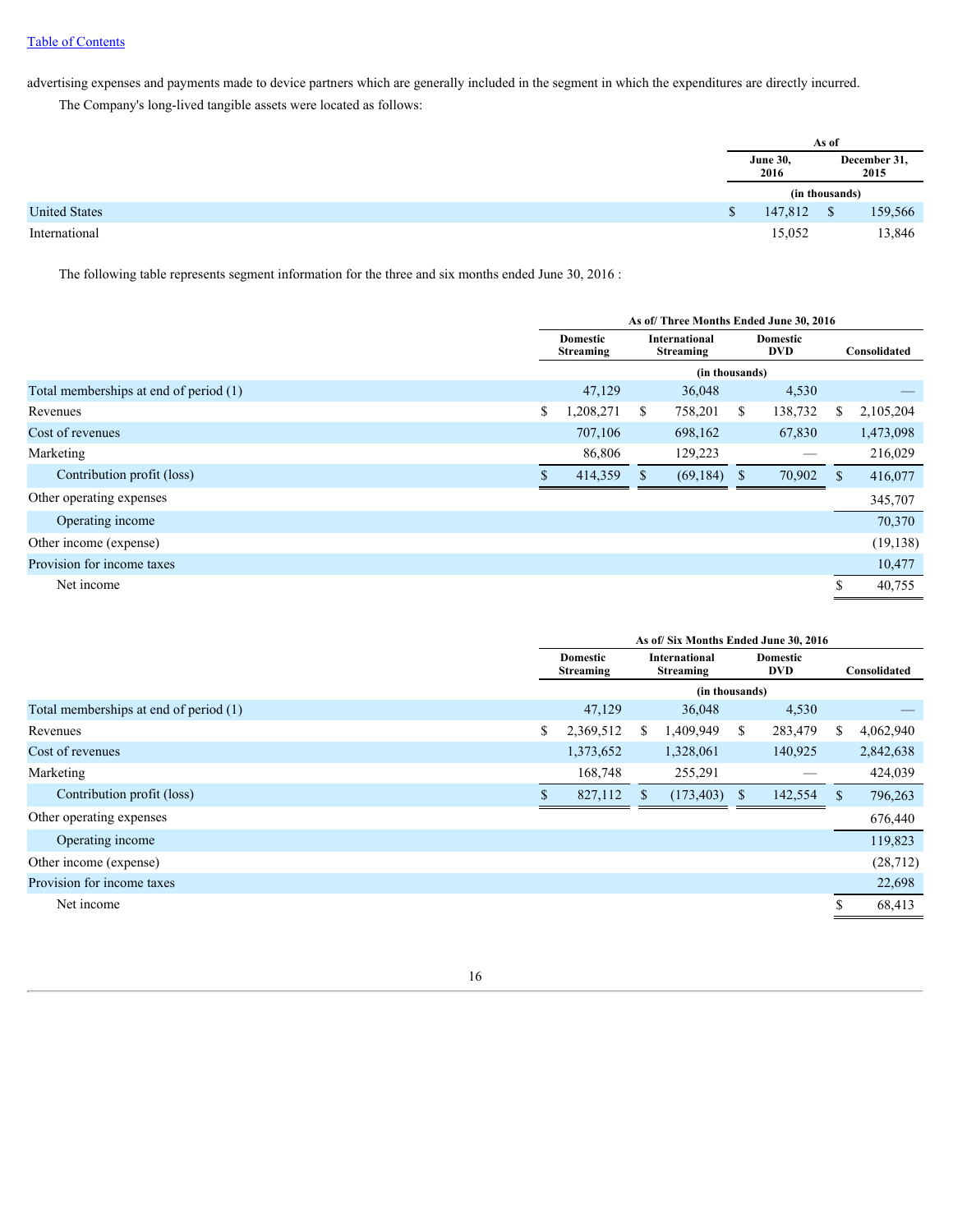The following table represents segment information for the three and six months ended June 30, 2015 :

|                                        |                       |                            |      | As of/ Three Months Ended June 30, 2015 |              |
|----------------------------------------|-----------------------|----------------------------|------|-----------------------------------------|--------------|
|                                        | Domestic<br>Streaming | International<br>Streaming |      | Domestic<br><b>DVD</b>                  | Consolidated |
|                                        |                       | (in thousands)             |      |                                         |              |
| Total memberships at end of period (1) | 42,300                | 23,251                     |      | 5,314                                   |              |
| Revenues                               | $1,025,913$ \$        | 454,763                    | - \$ | 164,018                                 | 1,644,694    |
| Cost of revenues                       | 612,691               | 422,966                    |      | 86,095                                  | 1,121,752    |
| Marketing                              | 73,427                | 123,713                    |      | $\hspace{0.1mm}-\hspace{0.1mm}$         | 197,140      |
| Contribution profit (loss)             | 339,795               | $(91,916)$ \$              |      | 77,923                                  | 325,802      |
| Other operating expenses               |                       |                            |      |                                         | 250,967      |
| Operating income                       |                       |                            |      |                                         | 74,835       |
| Other income (expense)                 |                       |                            |      |                                         | (34, 345)    |
| Provision for income taxes             |                       |                            |      |                                         | 14,155       |
| Net income                             |                       |                            |      |                                         | 26,335       |

| As of/Six Months Ended June 30, 2015 |           |                              |              |                            |                                 |                                   |                   |  |
|--------------------------------------|-----------|------------------------------|--------------|----------------------------|---------------------------------|-----------------------------------|-------------------|--|
|                                      |           |                              |              |                            | <b>DVD</b>                      |                                   | Consolidated      |  |
|                                      |           |                              |              |                            |                                 |                                   |                   |  |
|                                      | 42,300    |                              | 23,251       |                            | 5,314                           |                                   | $\hspace{0.05cm}$ |  |
|                                      |           |                              | 870,160      | - 8                        | 337,218                         |                                   | 3,217,823         |  |
|                                      | 1,195,220 |                              | 798,244      |                            | 174,689                         |                                   | 2,168,153         |  |
|                                      | 162,978   |                              | 228,839      |                            | $\hspace{0.1mm}-\hspace{0.1mm}$ |                                   | 391,817           |  |
|                                      | 652,247   |                              |              |                            | 162,529                         |                                   | 657,853           |  |
|                                      |           |                              |              |                            |                                 |                                   | 485,562           |  |
|                                      |           |                              |              |                            |                                 |                                   | 172,291           |  |
|                                      |           |                              |              |                            |                                 |                                   | (93, 375)         |  |
|                                      |           |                              |              |                            |                                 |                                   | 28,885            |  |
|                                      |           |                              |              |                            |                                 |                                   | 50,031            |  |
|                                      |           | Domestic<br><b>Streaming</b> | 2,010,445 \$ | International<br>Streaming | (156, 923)                      | <b>Domestic</b><br>(in thousands) |                   |  |

The following table represents the amortization of content assets:

|                             |  | <b>Domestic</b><br><b>Streaming</b> |              | International<br><b>Streaming</b> |    | Domestic<br><b>DVD</b> |  | Consolidated |  |
|-----------------------------|--|-------------------------------------|--------------|-----------------------------------|----|------------------------|--|--------------|--|
|                             |  |                                     |              | (in thousands)                    |    |                        |  |              |  |
| Three months ended June 30, |  |                                     |              |                                   |    |                        |  |              |  |
| 2016                        |  | 581,390                             | <sup>S</sup> | 593,971                           | -S | 20,021                 |  | ,195,382     |  |
| 2015                        |  | 462,228                             |              | 360,372                           |    | 20,813                 |  | 843,413      |  |
| Six months ended June 30,   |  |                                     |              |                                   |    |                        |  |              |  |
| 2016                        |  | 1,112,129                           |              | 1,121,753                         |    | 40,462                 |  | 2,274,344    |  |
| 2015                        |  | 894,217                             |              | 677,901                           |    | 41,998                 |  | 1,614,116    |  |
|                             |  |                                     |              |                                   |    |                        |  |              |  |

(1) A membership (also referred to as a subscription or a member) is defined as the right to receive Netflix service following sign-up and a method of payment being provided. Memberships are assigned to territories based on the geographic location used at time of sign-up as determined by the Company's internal systems, which utilize industry standard geo-location technology. The Company offers free-trial memberships to new and certain rejoining members. Total members include those who are on a free-trial as long as a method of payment has been provided. A membership is canceled and ceases to be reflected in the above metrics as of the effective cancellation date. Voluntary cancellations become effective at the end of the prepaid membership period, while involuntary cancellation of the service, as a result of a failed method of payment, becomes effective immediately except in limited circumstances where a short grace period is offered to ensure the streaming service is not interrupted for members who are impacted by payment processing delays by the Company's banks or integrated payment partners. The number of members in a grace period at any given point is not material.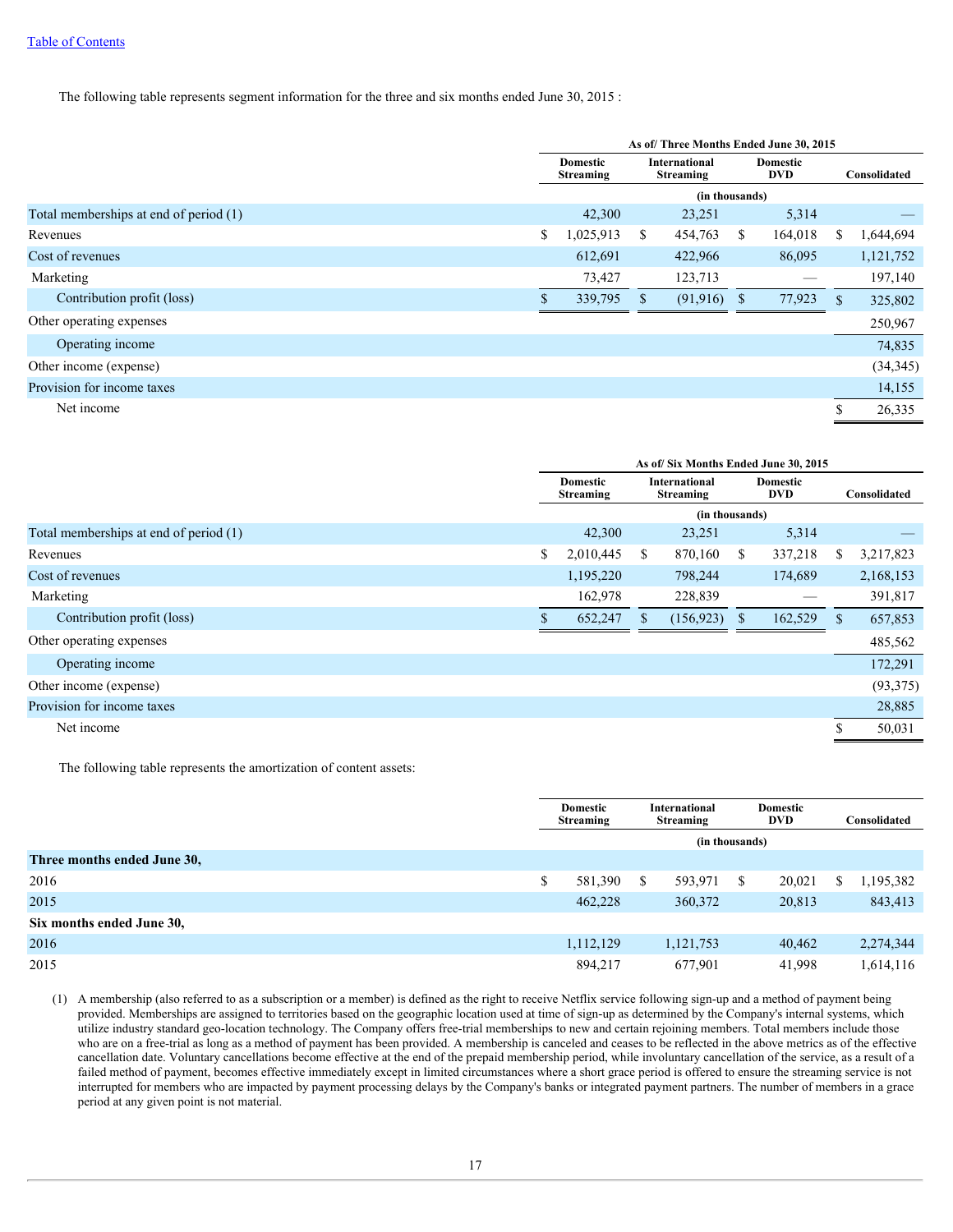#### **Item 2. Management's Discussion and Analysis of Financial Condition and Results of Operations**

#### *Forward-Looking Statements*

This Quarterly Report on Form 10-Q contains forward-looking statements within the meaning of the federal securities laws. These forward-looking statements include, but are not limited to statements regarding: our core strategy; the impact of, and the Company's response to, new accounting standards; pricing changes, including their impact on paid memberships and average monthly revenue per paying membership; dividends; impact of foreign currency and exchange rate fluctuations; investments in marketing and content, including original content; cash use in connection with content acquisitions and licensing; contribution margin and free cash flow expectations; unrecognized tax benefits; deferred tax assets; tax settlements; accessing and obtaining additional capital; accounting treatment for changes related to content assets; and future contractual obligations, including unknown streaming content obligations. These forward-looking statements are subject to risks and uncertainties that could cause actual results and events to differ materially from those included in forward-looking statements. Factors that might cause or contribute to such differences include, but are not limited to, those discussed in our Annual Report on Form 10-K for the year ended December 31, 2015 filed with the Securities and Exchange Commission ("SEC") on January 28, 2016, in particular the risk factors discussed under the heading "Risk Factors" in Part I, Item IA.

We assume no obligation to revise or publicly release any revision to any forward-looking statements contained in this Quarterly Report on Form 10-Q. unless required by law.

Investors and others should note that we announce material financial information to our investors using our investor relations Web site (http://ir.netflix.com), SEC filings, press releases, public conference calls and webcasts. We use these channels, as well as social media, to communicate with our members and the public about our company, our services and other issues. It is possible that the information we post on social media could be deemed to be material information. Therefore, we encourage investors, the media, and others interested in our company to review the information we post on the United States ("U.S.") social media channels listed on our investor relations Web site.

#### *Overview*

We are the world's leading Internet television network with over 83 million streaming members in over 190 countries enjoying more than 125 million hours of TV shows and movies per day, including original series, documentaries and feature films. Members can watch as much as they want, anytime, anywhere, on nearly any Internet-connected screen. Members can play, pause and resume watching, all without commercials or commitments. Additionally, in the U.S., our members can receive DVDs delivered quickly to their homes.

We are a pioneer in the Internet delivery of TV shows and movies, launching our streaming service in 2007. Since this launch, we have developed an ecosystem for Internet-connected screens and have added increasing amounts of content that enable consumers to enjoy TV shows and movies directly on their Internet-connected screens. As a result of these efforts, we have experienced growing consumer acceptance of, and interest in, the delivery of TV shows and movies directly over the Internet. Historically, the first and fourth quarters (October through March) represent our greatest membership growth across our Domestic and International streaming segments and the fewest membership losses in our Domestic DVD segment.

Our core strategy is to grow our streaming membership business globally within the parameters of our consolidated net income and operating segment contribution profit (loss) targets. We are continuously improving our members' experience by expanding our streaming content with a focus on a programming mix of content that delights our members. In addition, we are perpetually enhancing our user interface and extending our streaming service to more Internet-connected screens.

# *Results of Operations*

The following represents our consolidated performance highlights:

|                                                                |                         | As of/ Three Months Ended | Change                                                        |
|----------------------------------------------------------------|-------------------------|---------------------------|---------------------------------------------------------------|
|                                                                | <b>June 30,</b><br>2016 | June 30,<br>2015          | Q2'16 vs. Q2'15                                               |
|                                                                |                         |                           | (in thousands, except revenue per membership and percentages) |
| Global streaming memberships at end of period                  | 83,177                  | 65,551                    | 27 %                                                          |
| Global streaming average monthly revenue per paying membership | 8.32 <sup>5</sup>       | 8.07                      | $3\%$                                                         |
| Revenues                                                       | 2,105,204               | 1,644,694                 | 28 %                                                          |
| Operating income                                               | 70,370                  | 74,835                    | $(6)\%$                                                       |
| Net income                                                     | 40,755                  | 26,335                    | 55 %                                                          |
|                                                                |                         |                           |                                                               |

18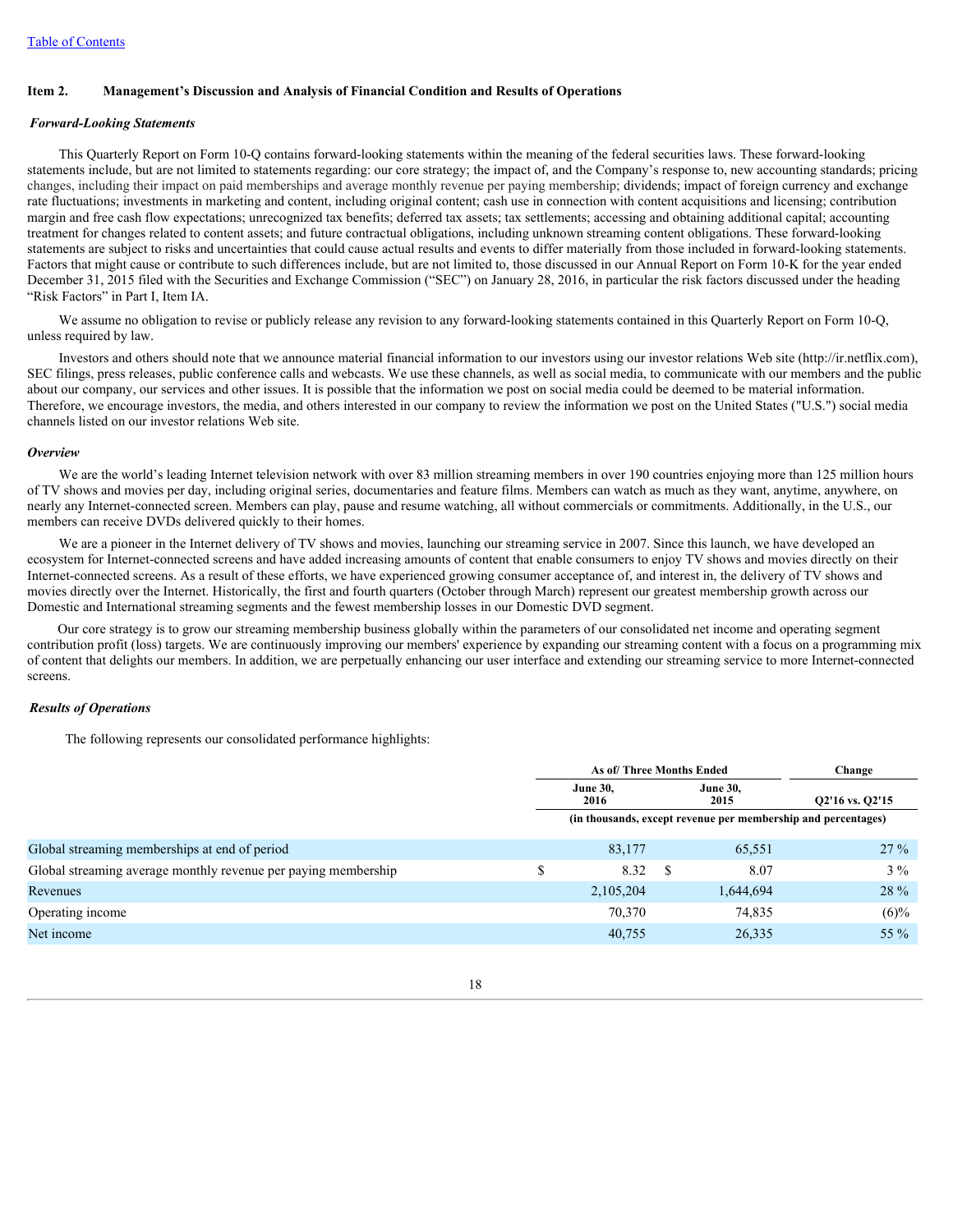Consolidated revenues for the three months ended June 30, 2016 increased \$460.5 million as compared to the three months ended June 30, 2015 due to growth in global streaming paying memberships, primarily in our international memberships reflecting our expansion and focus on Netflix as a global Internet TV network. For the three months ended June 30, 2016 , average monthly revenue per paying streaming membership increased as a result of increases related to price changes and plan mix. The decrease in operating income for the three months ended June 30, 2016 as compared to the three months ended June 30, 2015 was due primarily to increased content expenses as we continue to acquire, license and produce content, including more Netflix originals, and increased headcount costs to support our international expansion. Although operating income decreased, net income increased as compared to the three months ended June 30, 2015 due to a \$14.0 million foreign exchange gain, which resulted primarily from the remeasurement of significant content liabilities denominated in currencies, such as the British pound, that are not the functional currencies of our European and U.S. entities, and a decrease in the effective tax rate resulting from reinstatement of the Federal R&D credit.

We offer three types of streaming membership plans. In the U.S. our "basic" plan is priced at \$7.99 per month and includes access to standard definition quality streaming on a single screen at a time. Our "standard" plan is our most popular streaming plan and is priced at \$9.99 per month and includes access to high definition quality streaming on two screens concurrently. Our "premium" plan is priced at \$11.99 per month and includes access to high definition and ultra-high definition quality content on four screens concurrently. Internationally, the membership plans are structured similarly to the U.S. and range in price from the U.S. dollar equivalent of approximately \$5.00 per month to \$18.00 per month.

We expect that from time to time the prices of our membership plans in each country may change. For instance, in May 2014, in the U.S., we increased the price of our standard plan from \$7.99 per month to \$8.99 per month with existing memberships grandfathered for a two year period. In October 2015, in the U.S., we increased the price of this same standard plan from \$8.99 per month to \$9.99 per month with existing memberships grandfathered for a one year period. In the second quarter of 2016, we began to phase out the grandfathered pricing, giving members the option of electing the basic streaming plan at \$7.99 per month, continuing on the standard streaming plan at the higher price of \$9.99 per month, or electing the premium plan at \$11.99 per month. We will complete the phase out of grandfathered pricing in the second half of 2016. Most of our members under grandfathered pricing are in the U.S. However, the same approach and pricing structures are applied internationally.

The following represents the key elements to our segment results of operations:

- We define contribution profit (loss) as revenues less cost of revenues and marketing expenses incurred by the segment. We believe this is an important measure of our operating segment performance as it represents each segment's performance before global corporate costs.
- For the Domestic and International streaming segments, content expenses, which include the amortization of the streaming content assets and other expenses associated with the licensing and acquisition of streaming content, represent the vast majority of cost of revenues. Streaming content rights were generally obtained for our current geographic regions. As we expand internationally, we obtained additional rights for new geographies. With our global expansion, we now aspire to obtain global rights for our content. We allocate this content between the Domestic and International streaming segments based on estimated fair market value. Other cost of revenues such as streaming delivery expenses, customer service and payment processing fees, including those we pay to our integrated payment partners, tend to be lower as a percentage of total cost of revenues. We have built our own global content delivery network ("Open Connect") to help us efficiently stream a high volume of content to our members over the Internet. Streaming delivery expenses, therefore, include equipment costs related to Open Connect and all third-party costs, such as cloud computing costs, associated with delivering streaming content over the Internet. Cost of revenues in the Domestic DVD segment consist primarily of delivery expenses, content expenses, including amortization of DVD content assets and revenue sharing expenses, and other expenses associated with our DVD processing and customer service centers. Delivery expenses for the Domestic DVD segment consist of the postage costs to mail DVDs to and from our members and the packaging and label costs for the mailers.
- For the Domestic and International streaming segments, marketing expenses consist primarily of advertising expenses and payments made to our device partners. Advertising expenses include promotional activities such as digital and television advertising. Payments to our device partners include fixed fee and/or revenue sharing payments. Marketing expenses are incurred by our Domestic and International streaming segments given our focus on building consumer awareness of the streaming offerings, and in particular our original content. Marketing expenses incurred by our International streaming segment have been significant and fluctuate dependent upon the number of international territories in which our streaming service is offered and the timing of the launch of new territories.
- We have demonstrated our ability to grow domestic streaming contribution margin as evidenced by the increase in contribution margin from 12% in the fourth quarter of 2011 to 34% in the second quarter of 2016. As a result of our focus on growing the streaming segments, contribution margins for the Domestic and International streaming segments are lower than for our Domestic DVD segment.

19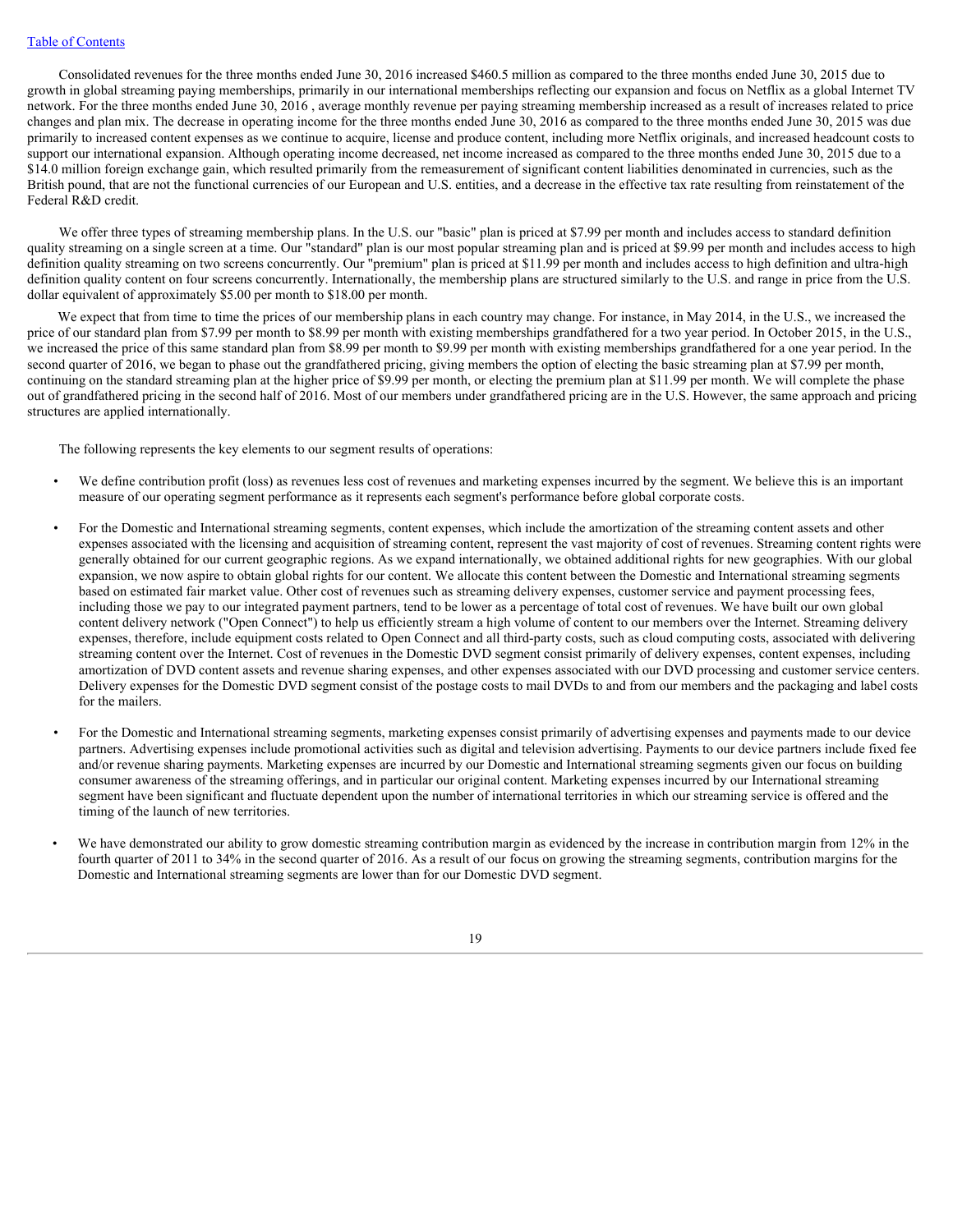# Table of Contents

# *Domestic Streaming Segment*

*Three months ended June 30, 2016 as compared to the three months ended June 30, 2015*

|                                               |    | As of/ Three Months Ended |               |                                                               |    | Change          |        |  |  |
|-----------------------------------------------|----|---------------------------|---------------|---------------------------------------------------------------|----|-----------------|--------|--|--|
|                                               |    | <b>June 30,</b><br>2016   |               | <b>June 30,</b><br>2015                                       |    | Q2'16 vs. Q2'15 |        |  |  |
|                                               |    |                           |               | (in thousands, except revenue per membership and percentages) |    |                 |        |  |  |
| <b>Memberships:</b>                           |    |                           |               |                                                               |    |                 |        |  |  |
| Net additions                                 |    | 162                       |               | 903                                                           |    | (741)           | (82)%  |  |  |
| Memberships at end of period                  |    | 47,129                    |               | 42,300                                                        |    | 4,829           | $11\%$ |  |  |
| Paid memberships at end of period             |    | 46,004                    |               | 41,057                                                        |    | 4,947           | $12\%$ |  |  |
| Average monthly revenue per paying membership | Ъ. | 8.78                      | - 55          | 8.41                                                          | -8 | 0.37            | $4\%$  |  |  |
|                                               |    |                           |               |                                                               |    |                 |        |  |  |
| <b>Contribution profit:</b>                   |    |                           |               |                                                               |    |                 |        |  |  |
| Revenues                                      | -S | ,208,271                  | $\mathcal{S}$ | 1,025,913                                                     |    | 182,358         | 18 %   |  |  |
| Cost of revenues                              |    | 707,106                   |               | 612,691                                                       |    | 94,415          | 15 %   |  |  |
| Marketing                                     |    | 86,806                    |               | 73,427                                                        |    | 13,379          | 18 %   |  |  |
| Contribution profit                           |    | 414,359                   |               | 339,795                                                       |    | 74,564          | 22 %   |  |  |
| Contribution margin                           |    | 34%                       |               | 33%                                                           |    |                 |        |  |  |

In the Domestic streaming segment, we derive revenues from monthly membership fees for services consisting solely of streaming content to our members in the United States. The increase in our domestic streaming revenues was primarily due to a 13% growth in the average number of paid memberships, as well as a 4% increase in the average monthly revenue per paying membership, resulting from our price changes and plan mix. Our standard plan continues to be the most popular plan choice for new memberships.

In the second quarter of 2016, we began to phase out grandfathered pricing and will complete this in the second half of 2016. Currently, more than half of our paying members in the United States remain under a grandfathered price plan. During the quarter, cancellations by members whose grandfathered pricing expired were not material and we expect this trend to continue. While the expiration of this grandfathered pricing and the associated media coverage may moderate near term membership growth, by the end of the fourth quarter of 2016, average monthly revenue per paying membership is expected to increase 10% to 20% as compared to the prior year and we believe the overall impact of the expiration of grandfathered pricing will be an increase in revenue.

If we experience higher than expected cancellations of service by members whose grandfathered pricing is expiring, if these members elect the lower priced plan in greater numbers than we expect, or if the associated media coverage has a larger impact than expected on acquisition and / or retention of other members, our paid memberships, average monthly revenue per paying membership and revenues may differ from our expectations.

The increase in domestic streaming cost of revenues was primarily due to an \$80.2 million increase in content expenses relating to our existing and new streaming content, including more exclusive and original programming. In addition, streaming delivery expenses increased by \$1.5 million and other costs, such as payment processing fees and customer service call centers, increased \$12.7 million due to our growing member base.

Domestic marketing expenses increased primarily due to increased public relations spending and increased payments to our device partners.

Our Domestic streaming segment had a contribution margin of 34% for the three months ended June 30, 2016 , which increased as compared to the contribution margin of 33% for the three months ended June 30, 2015 due to growth in paid memberships and revenue which continued to outpace content spending. Our 2020 domestic streaming contribution margin target remains at 40%.

*Six months ended June 30, 2016 as compared to the six months ended June 30, 2015*

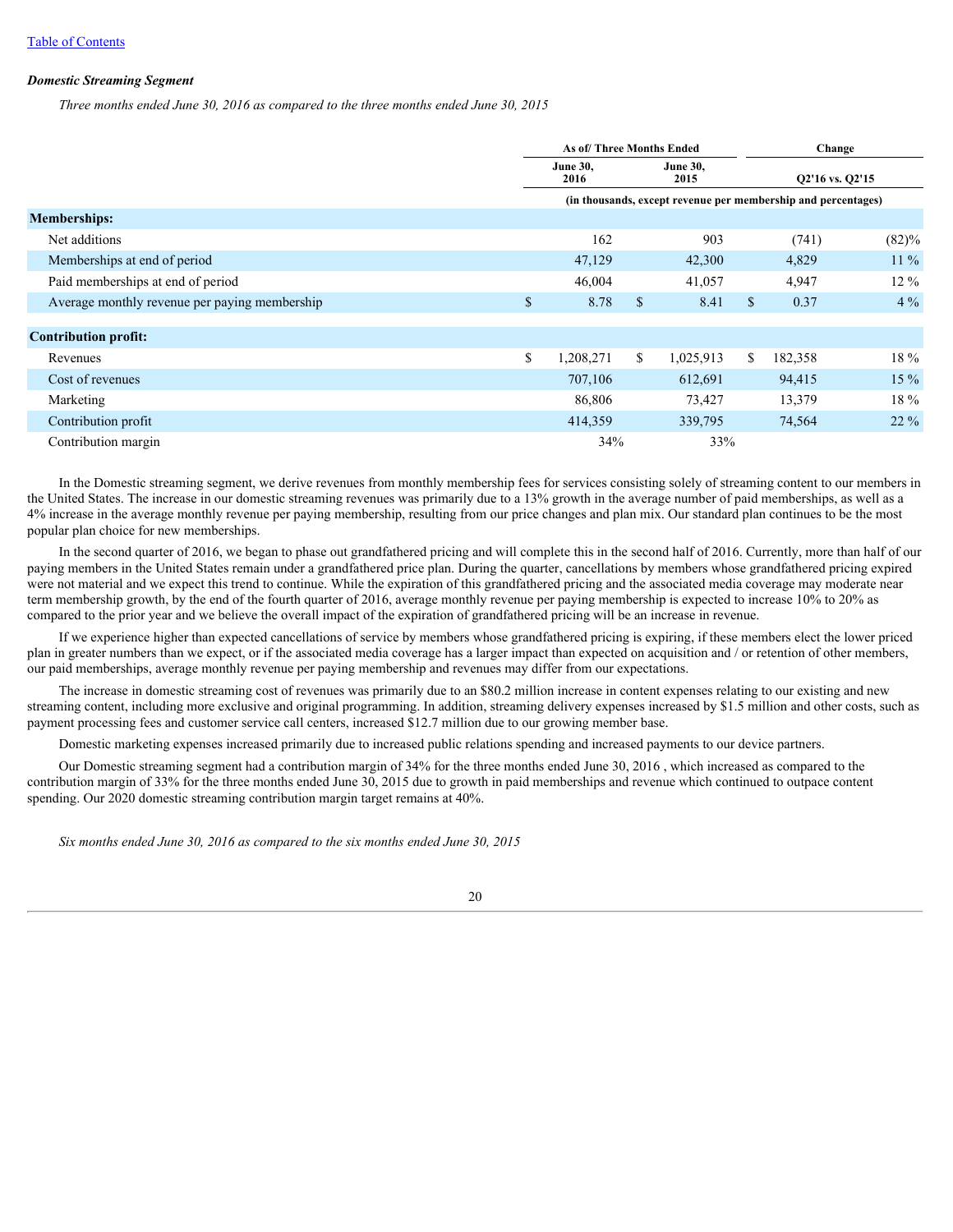|                                               |    | As of/Six Months Ended  |    |                         | Change                                                        |          |  |
|-----------------------------------------------|----|-------------------------|----|-------------------------|---------------------------------------------------------------|----------|--|
|                                               |    | <b>June 30,</b><br>2016 |    | <b>June 30,</b><br>2015 | <b>YTD'16 vs. YTD'15</b>                                      |          |  |
|                                               |    |                         |    |                         | (in thousands, except revenue per membership and percentages) |          |  |
| <b>Memberships:</b>                           |    |                         |    |                         |                                                               |          |  |
| Net additions                                 |    | 2,391                   |    | 3,186                   | (795)                                                         | $(25)\%$ |  |
| Memberships at end of period                  |    | 47,129                  |    | 42,300                  | 4,829                                                         | $11\%$   |  |
| Paid memberships at end of period             |    | 46,004                  |    | 41,057                  | 4,947                                                         | $12\%$   |  |
| Average monthly revenue per paying membership | Ъ. | 8.74                    | -S | 8.41                    | 0.33                                                          | $4\%$    |  |
|                                               |    |                         |    |                         |                                                               |          |  |
| <b>Contribution profit:</b>                   |    |                         |    |                         |                                                               |          |  |
| Revenues                                      | S. | 2,369,512               |    | 2,010,445               | 359,067                                                       | 18 %     |  |
| Cost of revenues                              |    | 1,373,652               |    | 1,195,220               | 178,432                                                       | 15 %     |  |
| Marketing                                     |    | 168,748                 |    | 162,978                 | 5,770                                                         | $4\%$    |  |
| Contribution profit                           |    | 827,112                 |    | 652,247                 | 174,865                                                       | 27 %     |  |
| Contribution margin                           |    | 35%                     |    | 32%                     |                                                               |          |  |

The increase in our domestic streaming revenues was primarily due to a 14% growth in the average number of paid memberships as well as the 4% increase in average monthly revenue per paying membership resulting from our price changes and plan mix.

The increase in domestic streaming cost of revenues was primarily due to a \$143.7 million increase in content expenses relating to our existing and new streaming content, including more exclusive and original programming. In addition, streaming delivery expenses increased by \$12.2 million and other costs, such as payment processing fees and customer service call centers, increased \$22.5 million due to our growing member base.

Domestic marketing expenses increased primarily due to increased payments to our device partners.

Our Domestic streaming segment had a contribution margin of 35% for the six months ended June 30, 2016 , which increased as compared to the contribution margin of 32% for the six months ended June 30, 2015 due to growth in paid memberships and revenue which outpaced content and marketing spending.

# *International Streaming Segment*

*Three months ended June 30, 2016 as compared to the three months ended June 30, 2015*

|                                               |               | As of /Three Months Ended |              |                         | Change |                                                               |          |  |
|-----------------------------------------------|---------------|---------------------------|--------------|-------------------------|--------|---------------------------------------------------------------|----------|--|
|                                               |               | <b>June 30,</b><br>2016   |              | <b>June 30,</b><br>2015 |        | Q2'16 vs. Q2'15                                               |          |  |
|                                               |               |                           |              |                         |        | (in thousands, except revenue per membership and percentages) |          |  |
| <b>Memberships:</b>                           |               |                           |              |                         |        |                                                               |          |  |
| Net additions                                 |               | 1,515                     |              | 2,374                   |        | (859)                                                         | $(36)\%$ |  |
| Memberships at end of period                  |               | 36,048                    |              | 23,251                  |        | 12,797                                                        | 55 %     |  |
| Paid memberships at end of period             |               | 33,892                    |              | 21,649                  |        | 12,243                                                        | 57 %     |  |
| Average monthly revenue per paying membership | $\mathcal{D}$ | 7.67                      | Ж.           | 7.40                    |        | 0.27                                                          | $4\%$    |  |
| <b>Contribution profit (loss):</b>            |               |                           |              |                         |        |                                                               |          |  |
| Revenues                                      | \$.           | 758,201                   | <sup>S</sup> | 454,763                 | -S     | 303,438                                                       | $67\%$   |  |
| Cost of revenues                              |               | 698,162                   |              | 422,966                 |        | 275,196                                                       | 65 %     |  |
| Marketing                                     |               | 129,223                   |              | 123,713                 |        | 5,510                                                         | $4\%$    |  |
| Contribution loss                             |               | (69, 184)                 |              | (91, 916)               |        | 22,732                                                        | 25 %     |  |
| Contribution margin                           |               | (9)%                      |              | (20)%                   |        |                                                               |          |  |

In the International streaming segment, we derive revenues from monthly membership fees for services consisting solely of streaming content to our members outside the United States. We launched our streaming service in Canada in September 2010 and have expanded our services internationally as shown below.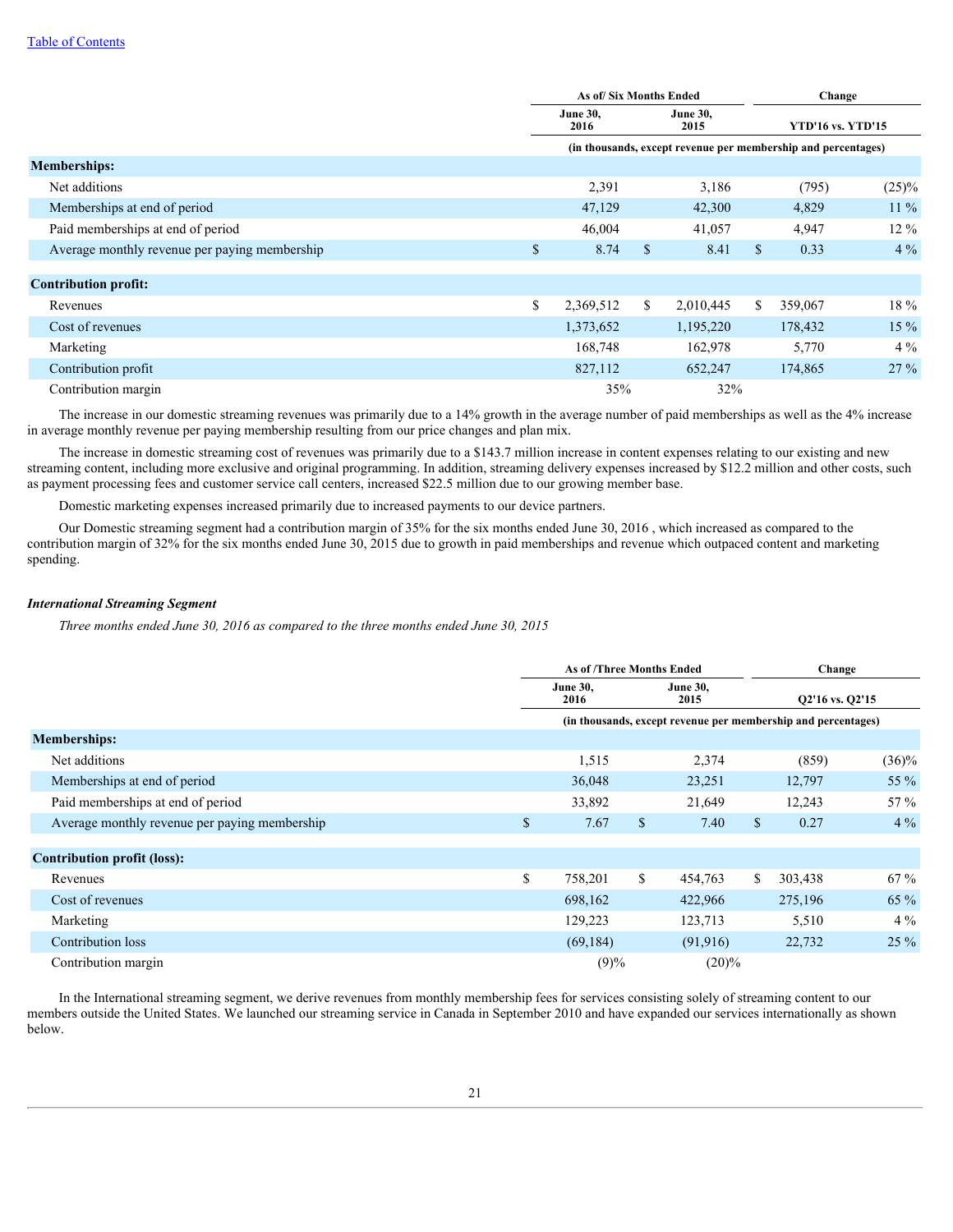

The increase in our international revenues was due to a 61% increase in the average number of paid international memberships, in addition to a 4% increase in the average monthly revenue per paying membership. The increase in the average monthly revenue per paying membership was due primarily to price changes and plan mix offset by unfavorable fluctuations in foreign exchange rates. We estimate that international revenues in the second quarter of 2016 would have been approximately \$37 million higher if foreign exchange rates had remained consistent with the foreign exchange rates from the second quarter of 2015. If foreign currency exchange rates fluctuate more than expected, revenues and average revenue per paying membership may differ from our expectations. Average paid international streaming memberships accounted for 42% of global average paid streaming memberships for the three months ended June 30, 2016 , as compared to 33% of global average paid streaming memberships for the same period in 2015.

While the expiration of grandfathered pricing and associated media coverage may moderate near term membership growth, by the end of the fourth quarter of 2016, average monthly revenue per paying membership is expected to increase by 10% to 20% as compared to the prior year and we believe the overall impact of the expiration of grandfathered pricing will be an increase in revenue. If we experience higher than expected cancellations of service by members whose grandfathered pricing is expiring, if these members elect the lower priced plan in greater numbers than we expect, or if the associated media coverage has a larger impact than expected on acquisition and / or retention of other members, our paid memberships, average monthly revenue per paying membership and revenue may differ from our expectations.

The increase in international cost of revenues was primarily due to a \$242.0 million increase in content expenses relating to our existing and new streaming content, including more exclusive and original programming. Other costs increased \$33.2 million primarily due to increases in our streaming delivery expenses, costs associated with our customer service call centers and payment processing fees, all driven by our growing member base.

International marketing expenses for the three months ended June 30, 2016 increased as compared to the three months ended June 30, 2015 mainly due to expenses for territories launched in the last twelve months.

International contribution losses grew for the three months ended June 30, 2016 as compared to the three months ended June 30, 2015 , due to increased spending for our international expansion.

*Six months ended June 30, 2016 as compared to the six months ended June 30, 2015*

22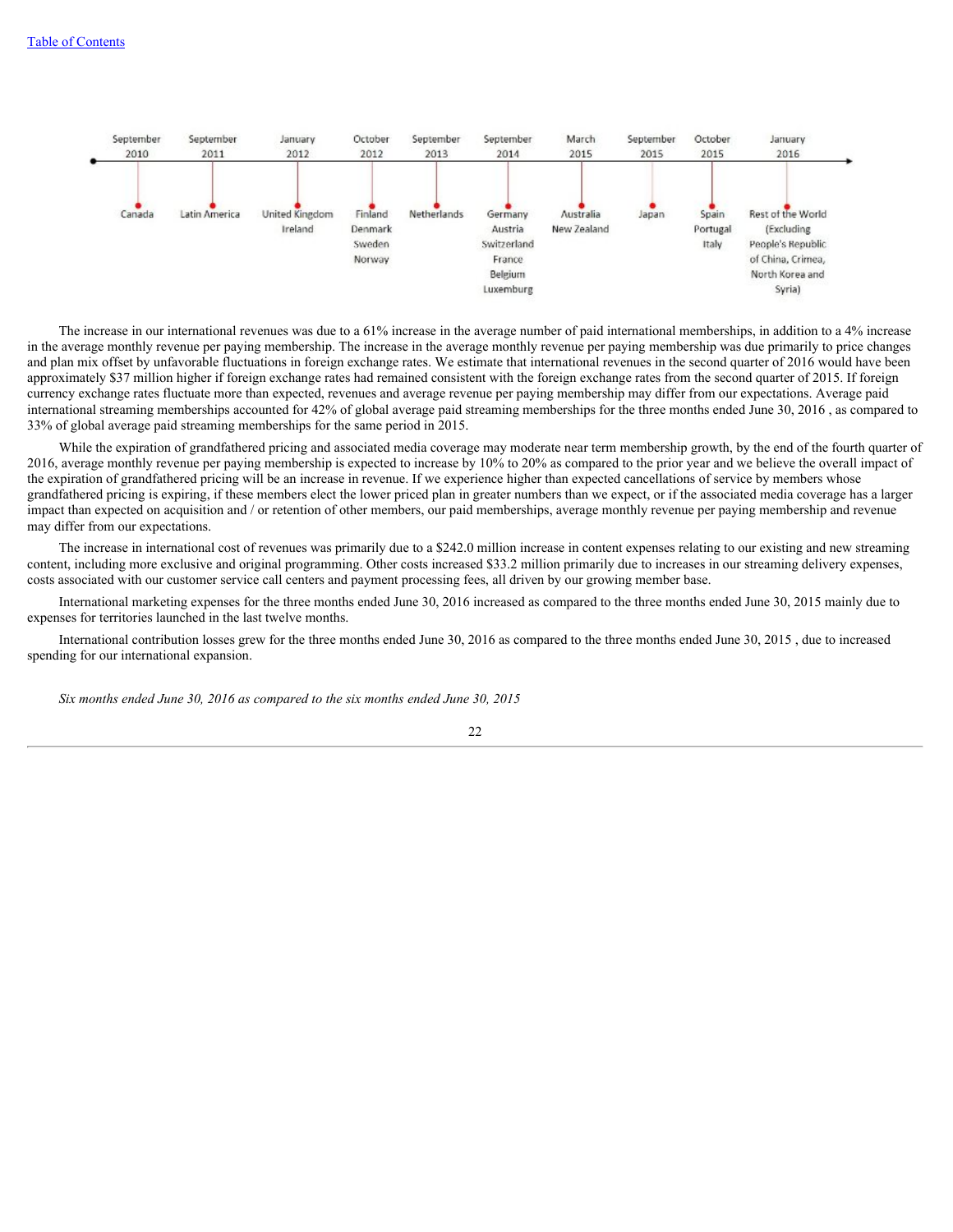The increase in our international revenues was due to the 63% growth in our average number of paid international memberships. The average monthly revenue per paying membership remained flat.

The increase in international cost of revenues was primarily due to a \$461.7 million increase in content expenses relating to our existing and new streaming content, including more exclusive and original programming. Other costs increased \$68.1 million primarily due to increases in our streaming delivery expenses, costs associated with our customer service call centers and payment processing fees, all driven by our growing member base, partially offset by decreases resulting from exchange rate fluctuations.

International marketing expenses for the six months ended June 30, 2016 increased mainly due to expenses for territories launched in the last twelve months.

International contribution losses grew for the six months ended June 30, 2016 as compared to the six months ended June 30, 2015 , due to increased spending for our international expansion and the impact of foreign currency exchange rate fluctuations.

# *Domestic DVD Segment*

*Three months ended June 30, 2016 as compared to the three months ended June 30, 2015*

|                                               |               | As of/ Three Months Ended                                     |     |                         |  | Change          |          |  |  |  |  |
|-----------------------------------------------|---------------|---------------------------------------------------------------|-----|-------------------------|--|-----------------|----------|--|--|--|--|
|                                               |               | <b>June 30,</b><br>2016                                       |     | <b>June 30,</b><br>2015 |  | Q2'16 vs. Q2'15 |          |  |  |  |  |
|                                               |               | (in thousands, except revenue per membership and percentages) |     |                         |  |                 |          |  |  |  |  |
| <b>Memberships:</b>                           |               |                                                               |     |                         |  |                 |          |  |  |  |  |
| Net losses                                    |               | (211)                                                         |     | (250)                   |  | 39              | 16 %     |  |  |  |  |
| Memberships at end of period                  |               | 4,530                                                         |     | 5,314                   |  | (784)           | $(15)\%$ |  |  |  |  |
| Paid memberships at end of period             |               | 4,435                                                         |     | 5,219                   |  | (784)           | $(15)\%$ |  |  |  |  |
| Average monthly revenue per paying membership | D.            | 10.18                                                         | -S  | 10.23                   |  | (0.05)          | $-$ %    |  |  |  |  |
|                                               |               |                                                               |     |                         |  |                 |          |  |  |  |  |
| <b>Contribution profit:</b>                   |               |                                                               |     |                         |  |                 |          |  |  |  |  |
| Revenues                                      | $\mathcal{L}$ | 138,732                                                       | - S | 164,018                 |  | (25, 286)       | $(15)\%$ |  |  |  |  |
| Cost of revenues                              |               | 67,830                                                        |     | 86,095                  |  | (18,265)        | (21)%    |  |  |  |  |
| Contribution profit                           |               | 70,902                                                        |     | 77,923                  |  | (7,021)         | (9)%     |  |  |  |  |
| Contribution margin                           |               | 51%                                                           |     | 48%                     |  |                 |          |  |  |  |  |

In the Domestic DVD segment, we derive revenues from our DVD-by-mail membership services. The price per plan for DVD-by-mail varies from \$4.99 to \$15.99 per month according to the plan chosen by the member. DVD-by-mail plans differ by the number of DVDs that a member may have out at any given point. Members electing access to high definition Blu-ray discs, in addition to standard definition DVDs, pay a surcharge ranging from \$2 to \$4 per month for our most popular plans.

The decrease in our domestic DVD revenues was due to a 15% decrease in the average number of paid memberships.

The decrease in domestic DVD cost of revenues was primarily due to a \$5.4 million decrease in content expenses and an \$8.8 million decrease in delivery expenses resulting from an 18% decrease in the number of DVDs mailed to members. The decrease in shipments was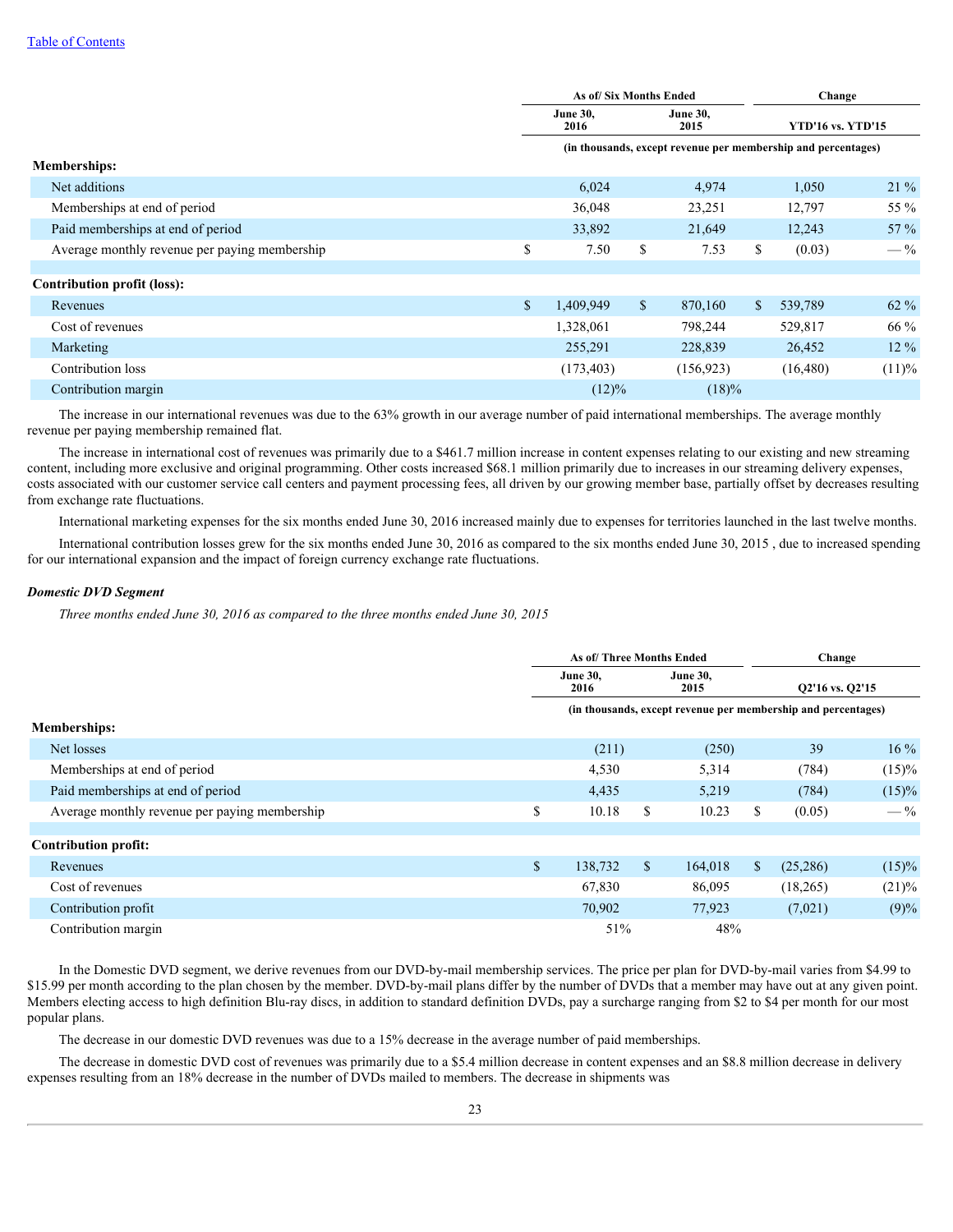driven by a decline in the number of DVD memberships and reduced usage by those members. Other costs, primarily those associated with processing and customer service expenses, decreased \$4.1 million primarily due to a decrease in hub operation expenses resulting from the decline in DVD shipments.

Our Domestic DVD segment contribution margin increased for the three months ended June 30, 2016 , as compared to the three months ended June 30, 2015 , as revenues decreased at a slower pace than cost of revenues.

*Six months ended June 30, 2016 as compared to the six months ended June 30, 2015*

|                                               |               |                         | As of/Six Months Ended |                         |  | Change                                                        |          |  |
|-----------------------------------------------|---------------|-------------------------|------------------------|-------------------------|--|---------------------------------------------------------------|----------|--|
|                                               |               | <b>June 30,</b><br>2016 |                        | <b>June 30,</b><br>2015 |  | <b>YTD'16 vs. YTD'15</b>                                      |          |  |
|                                               |               |                         |                        |                         |  | (in thousands, except revenue per membership and percentages) |          |  |
| <b>Memberships:</b>                           |               |                         |                        |                         |  |                                                               |          |  |
| Net losses                                    |               | (374)                   |                        | (453)                   |  | (79)                                                          | (17)%    |  |
| Memberships at end of period                  |               | 4,530                   |                        | 5,314                   |  | (784)                                                         | $(15)\%$ |  |
| Paid memberships at end of period             |               | 4,435                   |                        | 5,219                   |  | (784)                                                         | $(15)\%$ |  |
| Average monthly revenue per paying membership | <sup>\$</sup> | 10.21                   |                        | 10.30                   |  | (0.09)                                                        | (1)%     |  |
|                                               |               |                         |                        |                         |  |                                                               |          |  |
| <b>Contribution profit:</b>                   |               |                         |                        |                         |  |                                                               |          |  |
| Revenues                                      | $\mathcal{S}$ | 283,479                 | - \$                   | 337,218                 |  | (53, 739)                                                     | $(16)\%$ |  |
| Cost of revenues                              |               | 140,925                 |                        | 174,689                 |  | (33,764)                                                      | (19)%    |  |
| Contribution profit                           |               | 142,554                 |                        | 162,529                 |  | (19, 975)                                                     | $(12)\%$ |  |
| Contribution margin                           |               | 50%                     |                        | 48%                     |  |                                                               |          |  |

The decrease in our domestic DVD revenues was due to a 15% decrease in the average number of paid memberships.

The decrease in domestic DVD cost of revenues was primarily due to a \$12.3 million decrease in content expenses and a \$15.0 million decrease in delivery expenses resulting from a 17% decrease in the number of DVDs mailed to members. The decrease in shipments was driven by a decline in the number of DVD memberships and reduced usage by those members. Other costs, primarily those associated with processing and customer service expenses, decreased \$6.5 million primarily due to a decrease in hub operation expenses resulting from the decline in DVD shipments.

Our Domestic DVD segment contribution margin increased for the six months ended June 30, 2016 , compared to the same period in 2015, as revenues decreased at a slower pace than cost of revenues.

#### *Consolidated Operating Expenses*

#### *Technology and Development*

Technology and development expenses consist of payroll and related costs incurred in making improvements to our service offerings, including testing, maintaining and modifying our user interface, our recommendation, merchandising and streaming delivery technology and infrastructure. Technology and development expenses also include costs associated with computer hardware and software.

*Three months ended June 30, 2016 as compared to the three months ended June 30, 2015*

|                             |                  | <b>Three Months Ended</b>          | Change          |  |
|-----------------------------|------------------|------------------------------------|-----------------|--|
|                             | June 30,<br>2016 | <b>June 30,</b><br>2015            | Q2'16 vs. Q2'15 |  |
|                             |                  | (in thousands, except percentages) |                 |  |
| Technology and development  | 207,300          | 155,061                            | 34%<br>52,239   |  |
| As a percentage of revenues | 10%              | 9%                                 |                 |  |

The increase in technology and development expenses was primarily due to a \$40.6 million increase in personnel-related costs, including stock-based compensation expense, resulting from an increase in compensation for existing employees and a 21% growth in average headcount supporting continued improvements in our streaming service and our international expansion. In addition, third party expenses, including costs associated with cloud computing, increased \$5.7 million.

*Six months ended June 30, 2016 as compared to the six months ended June 30, 2015*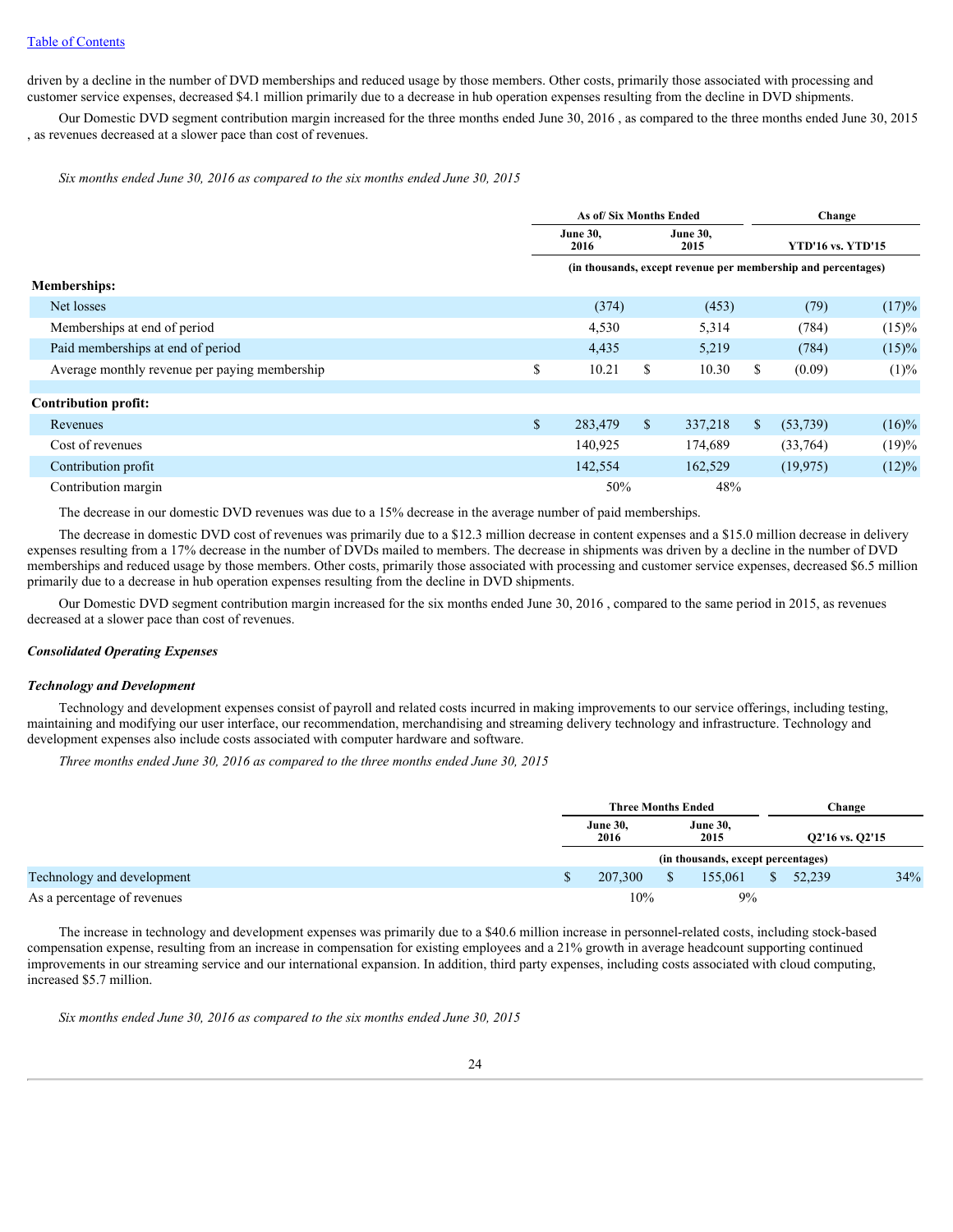|                             | <b>Six Months Ended</b> |                                    | Change                   |     |
|-----------------------------|-------------------------|------------------------------------|--------------------------|-----|
|                             | <b>June 30,</b><br>2016 | <b>June 30,</b><br>2015            | <b>YTD'16 vs. YTD'15</b> |     |
|                             |                         | (in thousands, except percentages) |                          |     |
| Technology and development  | 410,808                 | 298,167                            | 112,641                  | 38% |
| As a percentage of revenues | 10%                     | 9%                                 |                          |     |

The increase in technology and development expenses was primarily due to a \$86.6 million increase in personnel-related costs, including stock-based compensation expense, resulting from an increase in compensation for our existing employees and a 20% growth in average headcount supporting continued improvements in our streaming service and our international expansion. In addition, third party expenses, including costs associated with cloud computing, increased \$13.4 million.

# *General and Administrative*

General and administrative expenses consist of payroll and related expenses for corporate personnel, as well as professional fees and other general corporate expenses.

*Three months ended June 30, 2016 as compared to the three months ended June 30, 2015*

|                             | <b>Three Months Ended</b> |                         |                                    | Change |  |
|-----------------------------|---------------------------|-------------------------|------------------------------------|--------|--|
|                             | <b>June 30,</b><br>2016   | <b>June 30,</b><br>2015 | Q2'16 vs. Q2'15                    |        |  |
|                             |                           |                         | (in thousands, except percentages) |        |  |
| General and administrative  | 138,407                   | 95,906                  | 42,501                             | 44%    |  |
| As a percentage of revenues | $7\%$                     | 6%                      |                                    |        |  |

General and administrative expenses increased primarily due to a \$38.9 million increase in personnel-related costs, including stock-based compensation expense, resulting from a 37% increase in average headcount primarily to support our international and original content expansion, and an increase in compensation for existing employees.

*Six months ended June 30, 2016 as compared to the six months ended June 30, 2015*

|                             | <b>Six Months Ended</b> |  |                                    | Change                   |     |  |
|-----------------------------|-------------------------|--|------------------------------------|--------------------------|-----|--|
|                             | June 30,<br>2016        |  | <b>June 30,</b><br>2015            | <b>YTD'16 vs. YTD'15</b> |     |  |
|                             |                         |  | (in thousands, except percentages) |                          |     |  |
| General and administrative  | 265,632                 |  | 187,395                            | 78,237                   | 42% |  |
| As a percentage of revenues | $7\%$                   |  | 6%                                 |                          |     |  |

General and administrative expenses increased in the six months ended June 30, 2016 , compared to the corresponding period in the prior year due primarily to an \$75.1 million increase in personnel-related costs, including stock-based compensation expense, resulting from a 45% increase in average headcount primarily to support our international and original content expansion, and an increase in compensation for existing employees.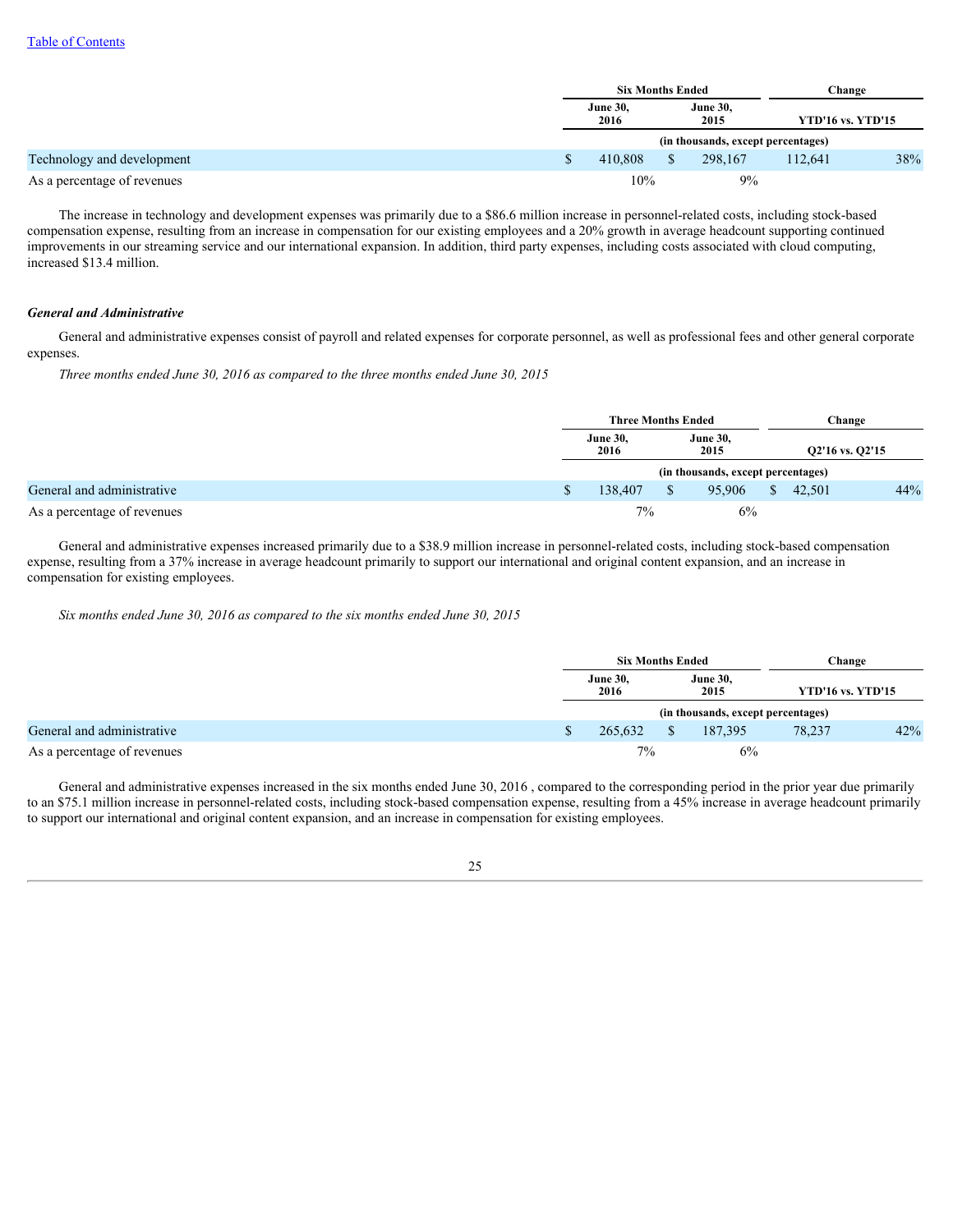#### *Interest Expense*

Interest expense consists primarily of the interest associated with our outstanding long-term debt obligations, including the amortization of debt issuance costs, as well as interest on our lease financing obligations.

*Three months ended June 30, 2016 as compared to the three months ended June 30, 2015*

|                             | <b>Three Months Ended</b> |  |                                    | Change |                 |      |
|-----------------------------|---------------------------|--|------------------------------------|--------|-----------------|------|
|                             | June 30,<br>2016          |  | <b>June 30,</b><br>2015            |        | Q2'16 vs. Q2'15 |      |
|                             |                           |  | (in thousands, except percentages) |        |                 |      |
| Interest expense            | (35, 455)                 |  | (35,217)                           |        | (238)           | (1)% |
| As a percentage of revenues | (2)%                      |  | (2)%                               |        |                 |      |

*Six months ended June 30, 2016 as compared to the six months ended June 30, 2015*

|                             | <b>Six Months Ended</b> |  |                                    | Change                   |       |  |
|-----------------------------|-------------------------|--|------------------------------------|--------------------------|-------|--|
|                             | <b>June 30,</b><br>2016 |  | June 30,<br>2015                   | <b>YTD'16 vs. YTD'15</b> |       |  |
|                             |                         |  | (in thousands, except percentages) |                          |       |  |
| Interest expense            | (70, 992)               |  | (61, 954)                          | (9,038)                  | (15)% |  |
| As a percentage of revenues | $(2)\%$                 |  | $(2)\%$                            |                          |       |  |

Interest expense consisted primarily of interest on our Notes of \$33.8 million and \$67.7 million for the three and six months ended June 30, 2016 , respectively. The increase in interest expense for the six months ended June 30, 2016 as compared to the same period in 2015 was due primarily to the 5.50% and 5.875% Senior Notes, which were issued in February 2015, bearing interest for the full six month period ended June 30, 2016 and only a portion of the six month period ended June 30, 2015.

#### *Interest and Other Income (Expense)*

Interest and other income (expense) consists primarily of interest earned on cash, cash equivalents and short-term investments and foreign exchange gains and losses on foreign currency denominated balances.

*Three months ended June 30, 2016 as compared to the three months ended June 30, 2015*

|                                     | <b>Three Months Ended</b> |                                    | Change          |        |
|-------------------------------------|---------------------------|------------------------------------|-----------------|--------|
|                                     | <b>June 30,</b><br>2016   | <b>June 30,</b><br>2015            | Q2'16 vs. Q2'15 |        |
|                                     |                           | (in thousands, except percentages) |                 |        |
| Interest and other income (expense) | 16,317                    | 872                                | 15,445          | 1,771% |
| As a percentage of revenues         | $1\%$                     | NM                                 |                 |        |

*Six months ended June 30, 2016 as compared to the six months ended June 30, 2015*

|                                     | <b>Six Months Ended</b> |                                    | Change                   |      |  |
|-------------------------------------|-------------------------|------------------------------------|--------------------------|------|--|
|                                     | <b>June 30,</b><br>2016 | <b>June 30,</b><br>2015            | <b>YTD'16 vs. YTD'15</b> |      |  |
|                                     |                         | (in thousands, except percentages) |                          |      |  |
| Interest and other income (expense) | 42,280                  | (31, 421)                          | 73,701                   | 235% |  |
| As a percentage of revenues         | $1\%$                   | (1)%                               |                          |      |  |

Interest and other income (expense) increased for the three and six months ended June 30, 2016, due to foreign exchange gains of \$14.0 million and \$38.2 million, respectively, compared to losses of \$0.7 million and \$34.4 million, respectively, for the corresponding periods in 2015. In both the three and six months ended June 30, 2016 , the foreign exchange gain was primarily driven by favorable exchange gains resulting primarily from the remeasurement of significant content liabilities denominated in currencies other than the functional currencies, such as the British pound, in our European and U.S. entities.

#### *Provision for Income Taxes*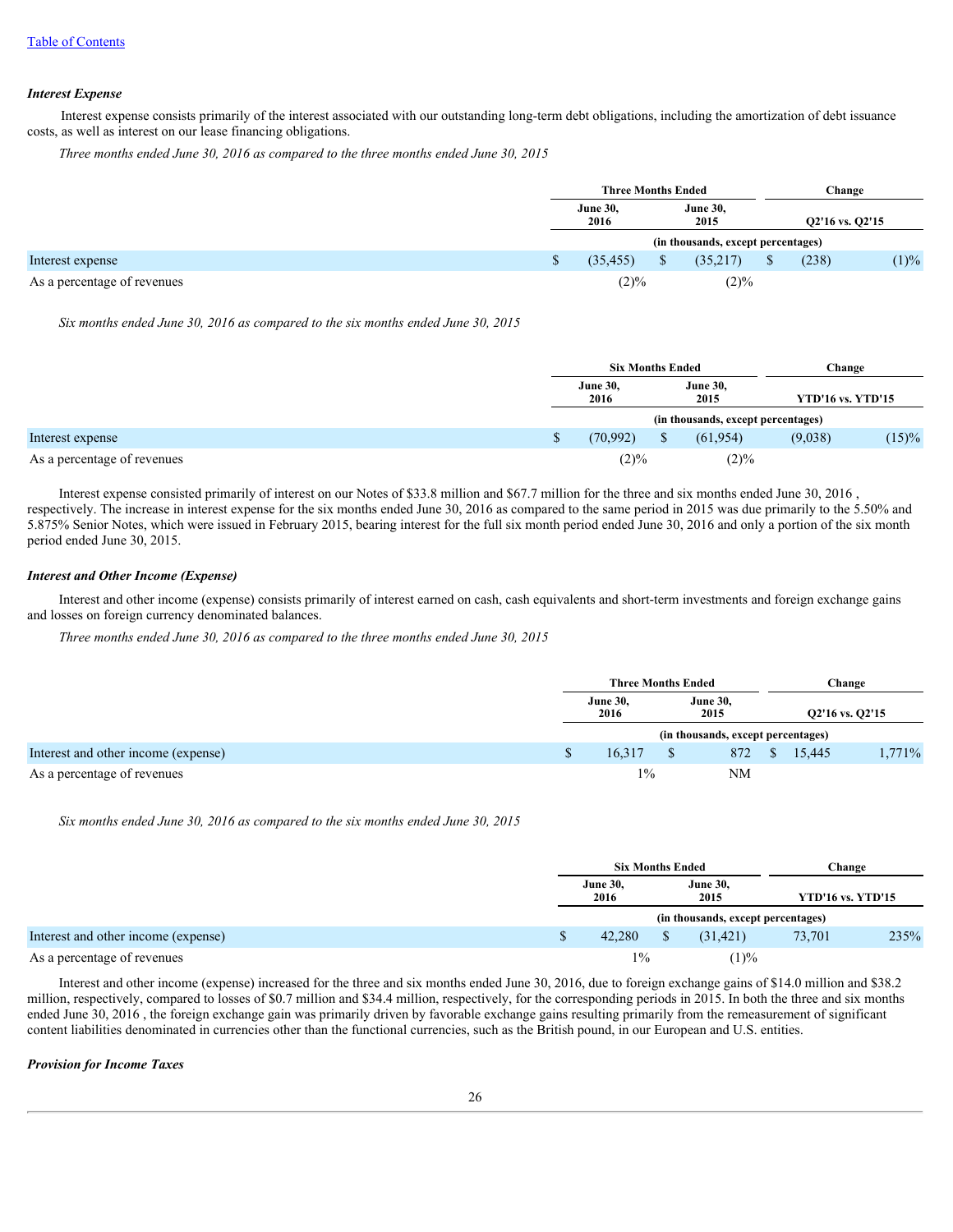The effective tax rates for the three months ended June 30, 2016 and 2015 were 20% and 35%, respectively. The effective tax rate for the three months ended June 30, 2016 , differed from the Federal statutory rate primarily due to Federal and California research and development ("R&D") credits partially offset by state taxes, foreign taxes and non-deductible expenses. The effective tax rate for the three months ended June 30, 2015 , differed from the Federal statutory rate primarily due to state taxes, foreign taxes and non-deductible expenses, partially offset by the California R&D credit.

The effective tax rates for the six months ended June 30, 2016 and 2015 were 25% and 37%, respectively. The effective tax rates for the six months ended June 30, 2016 , differed from the Federal statutory rate primarily due to Federal and California research and development credits partially offset by state taxes, foreign taxes and non-deductible expenses. The effective tax rate for the six months ended June 30, 2015 , differed from the Federal statutory rate primarily due to state taxes, foreign taxes and non-deductible expenses, partially offset by the California R&D credit. The decrease in our effective tax rate for the three and six months ended June 30, 2016, as compared to the same periods in 2015 was attributable primarily to the permanent reinstatement of the Federal R&D credit in the fourth quarter of 2015.

## *Liquidity and Capital Resources*

Cash, cash equivalents and short-term investments decreased \$476.5 million from \$2,310.7 million as of December 31, 2015 to \$1,834.2 million as of June 30, 2016. In February 2015, we issued \$1,500.0 million of long-term debt. The decrease in cash, cash equivalents and short-term investments in the six months ended June 30, 2016 was due to cash used in operations. Long-term debt, net of debt issuance costs, was \$2,373.1 million and \$2,371.4 million as of June 30, 2016 , and December 31, 2015, respectively. See Note 5 to the consolidated financial statements for additional information.

Our primary uses of cash include the acquisition, licensing and production of content, streaming delivery, marketing programs and personnel-related costs. Investments in original content, and in particular content that we produce and own, require more cash upfront relative to licensed content. We expect to significantly increase our investments in global streaming content, particularly in original content, which will impact our liquidity and may result in future negative free cash flows even after we achieve material global profitability.

Although we currently anticipate that cash flows from operations, together with our available funds, will continue to be sufficient to meet our cash needs for at least the next twelve months, to fund our continued content investments, we are likely to raise additional capital in future periods. Our ability to obtain this or any additional financing that we may choose to, or need to, obtain will depend on, among other things, our development efforts, business plans, operating performance and the condition of the capital markets at the time we seek financing. We may not be able to obtain such financing on terms acceptable to us or at all. If we raise additional funds through the issuance of equity or debt securities, those securities may have rights, preferences or privileges senior to the rights of our common stock, and our stockholders may experience dilution.

As of June 30, 2016 , \$240.6 million of cash and cash equivalents were held by our foreign subsidiaries. If these funds are needed for our operations in the U.S., we would be required to accrue and pay U.S. income taxes and foreign withholding taxes on the portion associated with undistributed earnings for certain foreign subsidiaries.

# *Free Cash Flow*

We define free cash flow as cash provided by (used in) operating and investing activities excluding the non-operational cash flows from purchases, maturities and sales of short-term investments. We believe free cash flow is an important liquidity metric because it measures, during a given period, the amount of cash generated that is available to repay debt obligations, make investments in content and for certain other activities or the amount of cash used in operations, including investments in global streaming content. Free cash flow is considered a non-GAAP financial measure and should not be considered in isolation of, or as a substitute for, net income, operating income, cash flow (used in) provided by operating activities, or any other measure of financial performance or liquidity presented in accordance with GAAP.

In assessing liquidity in relation to our results of operations, we compare free cash flow to net income, noting that the three major recurring differences are excess content payments over expense, non-cash stock-based compensation expense and other working capital differences. The excess content payments over expense is variable based on the payment terms of our content agreements and is expected to increase as we enter into more agreements with upfront cash payments, such as licensing and production of original content. In the first half of 2016, the ratio of content payments over content expense was between 1.3 and 1.4. Working capital differences include deferred revenue, taxes and semi-annual interest payments on our outstanding debt. Our receivables from members generally settle quickly and deferred revenue is a source of cash flow.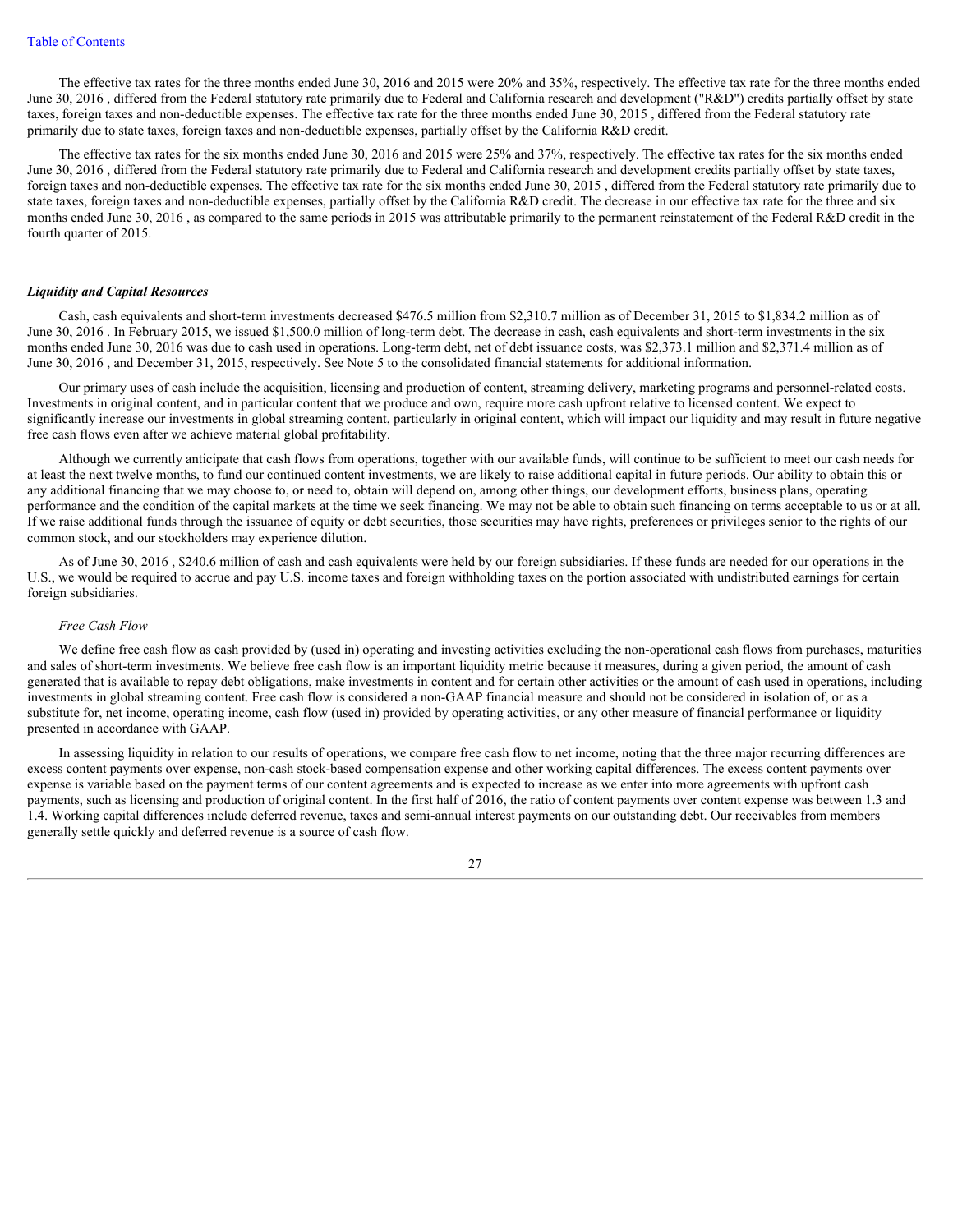*Three months ended June 30, 2016 as compared to the three months ended June 30, 2015*

|                                           | <b>Three Months Ended</b> |                         |  |  |  |
|-------------------------------------------|---------------------------|-------------------------|--|--|--|
|                                           | <b>June 30,</b><br>2016   | <b>June 30,</b><br>2015 |  |  |  |
|                                           | (in thousands)            |                         |  |  |  |
| Net cash used in operating activities     | $(226,293)$ \$            | (181, 343)              |  |  |  |
| Net cash used in investing activities     | (2,896)                   | (48, 330)               |  |  |  |
| Net cash provided by financing activities | 17,612                    | 62,547                  |  |  |  |
|                                           |                           |                         |  |  |  |
|                                           |                           |                         |  |  |  |

| <b>Non-GAAP</b> free cash flow reconciliation: |            |            |
|------------------------------------------------|------------|------------|
| Net cash used in operating activities          | (226, 293) | (181, 343) |
| Acquisition of DVD content assets              | (17, 924)  | (19,786)   |
| Purchases of property and equipment            | (10, 814)  | (27, 538)  |
| Change in other assets                         | 907        | (639)      |
| Non-GAAP free cash flow                        | (254, 124) | (229, 306) |
|                                                |            |            |

Cash used in operating activities increased \$45.0 million to \$226.3 million for the three months ended June 30, 2016 , compared to the same period of 2015. The significant net cash used in operations is due primarily to the increase in investments in streaming content that requires more upfront payments. The payments for streaming content assets increased \$467.8 million or 43%. In addition, we had increased payments associated with higher operating expenses. The increased use of cash was partially offset by a \$460.5 million or 28% increase in revenues.

Cash used in investing activities decreased \$45.4 million, primarily due to a decrease in the purchases of short-term investments, net of proceeds and maturities of \$25.3 million, coupled with a decrease in the purchases of property and equipment of \$16.7 million.

Cash provided by financing activities decreased \$44.9 million in the quarter ended June 30, 2016 , primarily due to the decrease in cash received from the issuance of common stock, and a decrease in the excess tax benefits from stock-based compensation.

Free cash flow was \$294.9 million lower than net income for the three months ended June 30, 2016 primarily due to \$377.9 million of cash payments for streaming content assets over streaming amortization expense, partially offset by \$44.1 million of non-cash stock-based compensation expense and \$38.9 million favorable other working capital differences.

Free cash flow was \$255.6 million lower than net income for the three months ended June 30, 2015, primarily due to \$262.9 million of cash payments for streaming content assets over streaming amortization expense coupled with \$21.3 million non-favorable other working capital differences, partially offset by \$28.6 million of non-cash stock-based compensation expense.

*Six months ended June 30, 2016 as compared to the six months ended June 30, 2015*

|                                                     |          |                         | <b>Six Months Ended</b> |  |  |
|-----------------------------------------------------|----------|-------------------------|-------------------------|--|--|
|                                                     |          | <b>June 30,</b><br>2016 | <b>June 30,</b><br>2015 |  |  |
|                                                     |          | (in thousands)          |                         |  |  |
| Net cash used in operating activities               | <b>S</b> | $(454,883)$ \$          | (308, 725)              |  |  |
| Net cash provided by (used in) investing activities |          | 1,367                   | (91, 152)               |  |  |
| Net cash provided by financing activities           |          | 32,519                  | 1,584,981               |  |  |
|                                                     |          |                         |                         |  |  |
| <b>Non-GAAP free cash flow reconciliation:</b>      |          |                         |                         |  |  |
| Net cash used in operating activities               |          | (454, 883)              | (308, 725)              |  |  |
| Acquisition of DVD content assets                   |          | (41, 131)               | (42, 692)               |  |  |
| Purchases of property and equipment                 |          | (19,239)                | (40, 574)               |  |  |
| Change in other assets                              |          | 551                     | (414)                   |  |  |
| Non-GAAP free cash flow                             |          | $(514,702)$ \\$         | (392, 405)              |  |  |
|                                                     |          |                         |                         |  |  |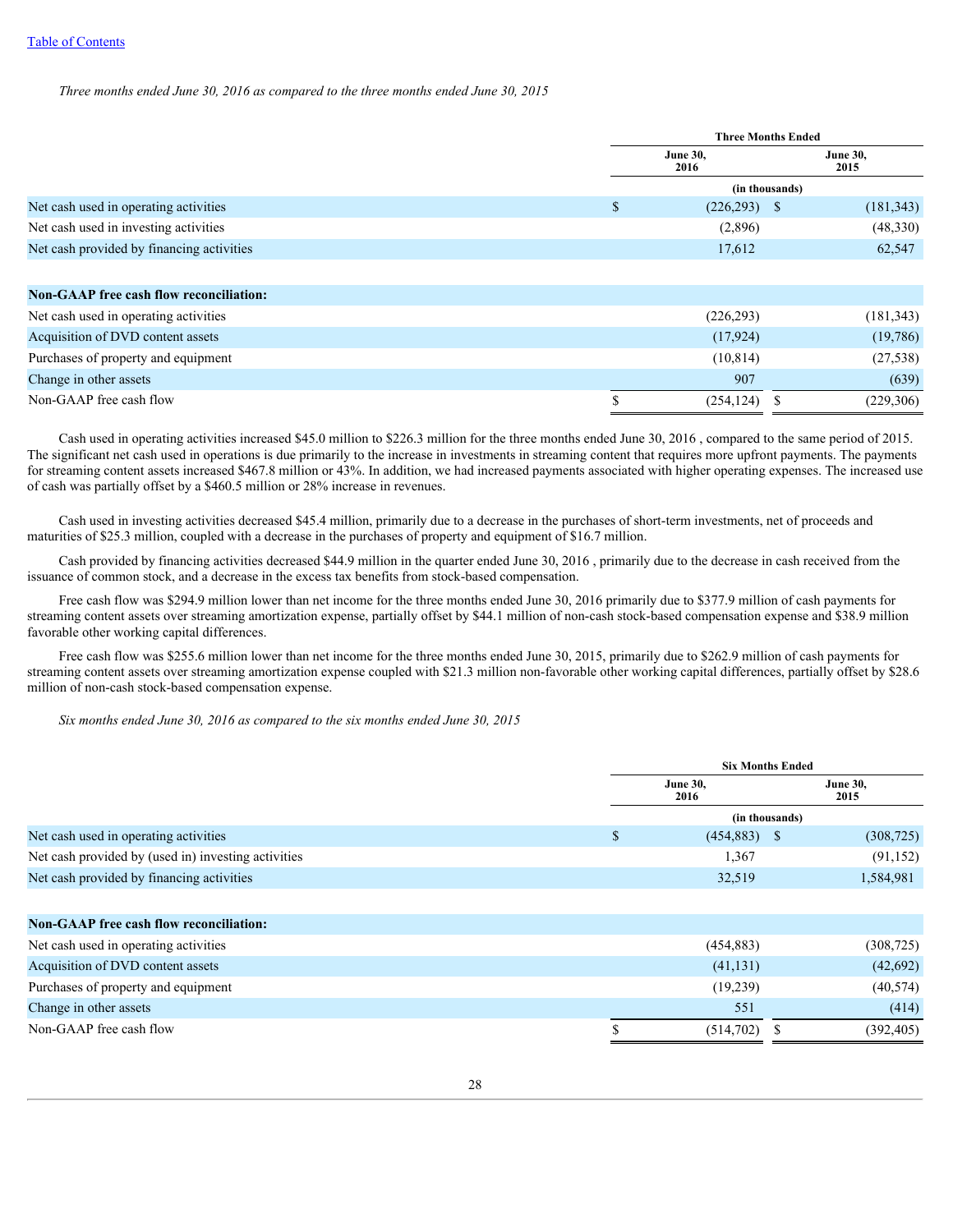Cash used in operating activities increased \$146.2 million, primarily due to increased payments for streaming content assets of \$864.7 million or 41%, as well as increased payments associated with higher operating expenses. The increased use of cash was partially offset by a \$845.1 million or 26% increase in revenues.

Cash provided by investing activities increased \$92.5 million, primarily due to a decrease in the purchases of short-term investments, net of proceeds and maturities of \$68.7 million, coupled with a decrease in the purchases of property and equipment of \$21.3 million.

Cash provided by financing activities decreased \$1,552.5 million, primarily due to the prior year proceeds of \$1,482.4 million, net, from the issuance of the 5.50% Notes and the 5.875% Notes in the six months ended June 30, 2015.

Free cash flow was \$583.1 million lower than net income for the six months ended June 30, 2016 primarily due to \$730.2 million of cash payments for streaming content assets over amortization expense, partially offset by \$86.5 million of non-cash stock-based compensation expense and \$60.6 million favorable other working capital differences.

Free cash flow was \$442.4 million lower than net income for the six months ended June 30, 2015 primarily due to \$527.3 million of cash payments for streaming content assets over streaming amortization expense, partially offset by \$56.0 million of non-cash stock-based compensation expense and \$28.9 million favorable other working capital differences.

#### *Contractual Obligations*

For the purpose of this table, contractual obligations for purchases of goods or services are defined as agreements that are enforceable and legally binding and that specify all significant terms, including: fixed or minimum quantities to be purchased; fixed, minimum or variable price provisions; and the approximate timing of the transaction. The expected timing of the payment of the obligations discussed below is estimated based on information available to us as of June 30, 2016 . Timing of payments and actual amounts paid may be different depending on the time of receipt of goods or services or changes to agreed-upon amounts for some obligations. The following table summarizes our contractual obligations as of June 30, 2016 :

|                                         |            |                     | <b>Payments due by Period</b> |           |                      |
|-----------------------------------------|------------|---------------------|-------------------------------|-----------|----------------------|
| Contractual obligations (in thousands): | Total      | Less than<br>1 year | 1-3 years                     | 3-5 years | More than<br>5 years |
| Streaming content obligations (1)       | 13,194,009 | 5,544,875           | 6,305,936                     | ,220,827  | 122,371              |
| Debt $(2)$                              | 3,358,125  | 135,375             | 270,750                       | 770,750   | 2,181,250            |
| Lease obligations (3)                   | 561,787    | 47,458              | 122,261                       | 108,724   | 283,344              |
| Other purchase obligations (4)          | 310,804    | 163,551             | 54,150                        | 39,170    | 53,933               |
| Total                                   | 17,424,725 | 5,891,259           | 6,753,097                     | 2,139,471 | 2,640,898            |
|                                         |            |                     |                               |           |                      |

(1) As of June 30, 2016 , streaming content obligations were comprised of \$3.2 billion included in "Current content liabilities" and \$2.7 billion of "Non-current content liabilities" on the Consolidated Balance Sheets and \$7.3 billion of obligations that are not reflected on the Consolidated Balance Sheets as they do not yet meet the criteria for recognition.

Streaming content obligations increased \$2.3 billion from \$10.9 billion as of December 31, 2015 to \$13.2 billion as of June 30, 2016 , primarily due to multi-year commitments primarily associated with the continued expansion of our exclusive and original programming.

Streaming content obligations include amounts related to the acquisition, licensing and production of streaming content. An obligation for the production of content includes non-cancelable commitments under creative talent and employment agreements. An obligation for the acquisition and licensing of content is incurred at the time we enter into an agreement to obtain future titles. Once a title becomes available, a content liability is recorded on the Consolidated Balance Sheets. Certain agreements include the obligation to license rights for unknown future titles, the ultimate quantity and/or fees for which are not yet determinable as of the reporting date. Traditional film output deals, like the U.S. output deal with Disney, or certain TV series license agreements where the number of seasons to be aired is unknown, are examples of these types of agreements. The contractual obligations table above does not include any estimated obligation for the unknown future titles, payment for which could range from less than one year to more than five years. However, these unknown obligations are expected to be significant and we believe could include approximately \$3 billion to \$5 billion over the next three years, with the payments for the vast majority of such amounts expected to occur after the next twelve months. The foregoing range is based on considerable management judgments and the actual amounts may differ. Once we know the title that we will receive and the license fees, we include the amount in the contractual obligations table above.

(2) Long-term debt obligations include our Notes consisting of principal and interest payments, see Note 5 to the consolidated financial statements for further details.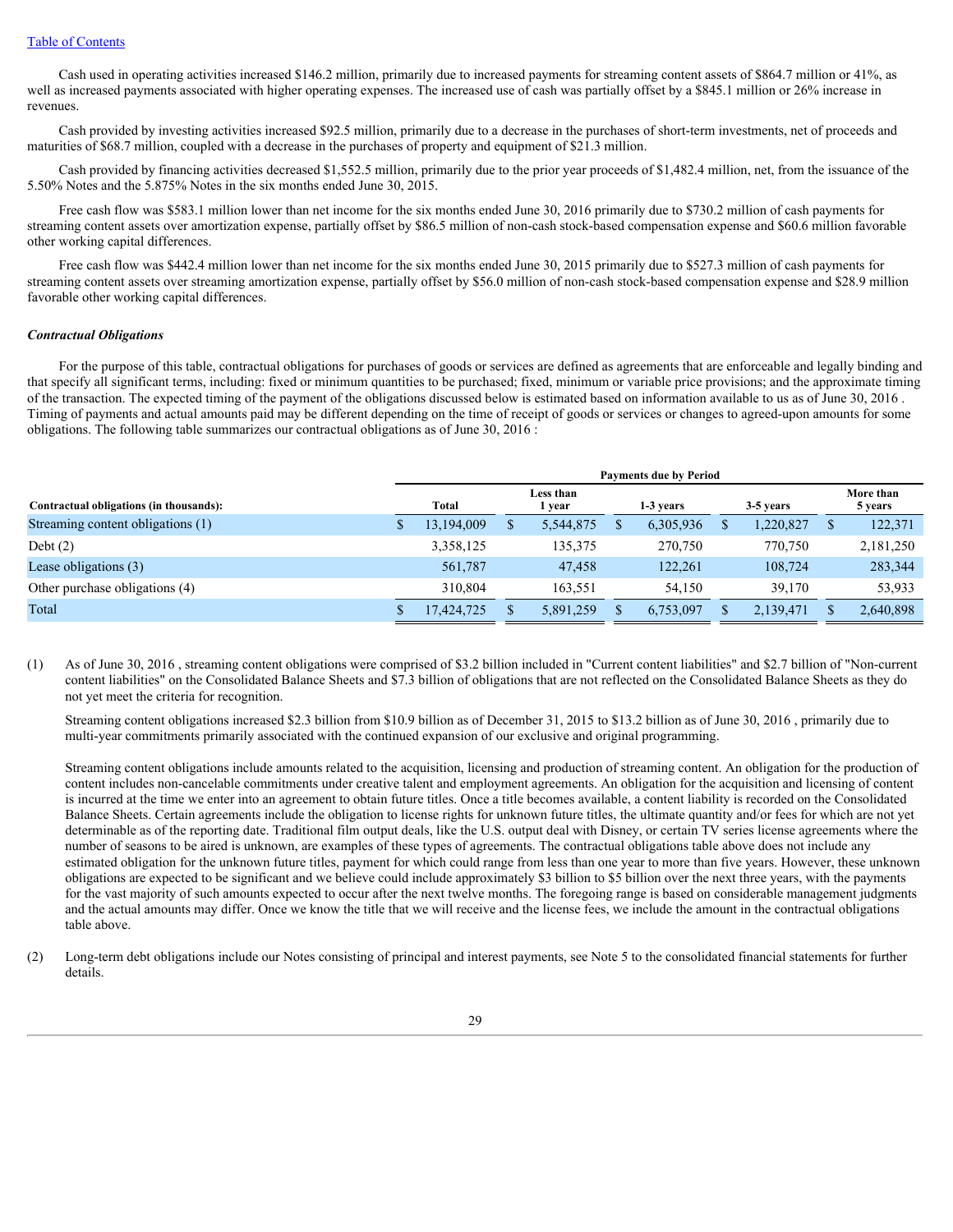- (3) Lease obligations include lease financing obligations of \$19.8 million related to our current Los Gatos, California headquarters for which we are the deemed owner for accounting purposes, commitments of \$470.9 million for our expanded headquarters in Los Gatos, California, and our new office space in Los Angeles, California and other commitments of \$71.10 million for facilities under non-cancelable operating leases. These leases have expiration dates varying through approximately 2028.
- (4) Other purchase obligations include all other non-cancelable contractual obligations. These contracts are primarily related to streaming delivery, DVD content acquisition, and miscellaneous open purchase orders for which we have not received the related services or goods.

As of June 30, 2016 , we had gross unrecognized tax benefits of \$22.4 million of which \$4.0 million was recorded in "Accrued Expenses" on the Consolidated Balance Sheets. For the remaining \$18.4 million, we are unable to make a reasonably reliable estimate of the timing of payments in individual years due to uncertainties in the timing of tax audit outcomes, therefore, such amounts are not included in the above contractual obligation table.

#### *Off-Balance Sheet Arrangements*

We do not have transactions with unconsolidated entities, such as entities often referred to as structured finance or special purpose entities, whereby we have financial guarantees, subordinated retained interests, derivative instruments, or other contingent arrangements that expose us to material continuing risks, contingent liabilities, or any other obligation under a variable interest in an unconsolidated entity that provides financing, liquidity, market risk, or credit risk support to us.

#### *Indemnification*

The information set forth under Note 6 to the consolidated financial statements under the caption "Indemnification" is incorporated herein by reference.

#### *Critical Accounting Policies and Estimates*

The preparation of consolidated financial statements in conformity with accounting principles generally accepted in the United States of America requires management to make estimates and assumptions that affect the reported amounts of assets and liabilities, disclosures of contingent assets and liabilities at the date of the financial statements, and the reported amounts of revenues and expenses during the reported periods. The Securities and Exchange Commission ("SEC") has defined a company's critical accounting policies as the ones that are most important to the portrayal of a company's financial condition and results of operations, and which require a company to make its most difficult and subjective judgments. Based on this definition, we have identified the critical accounting policies and judgments addressed below. We base our estimates on historical experience and on various other assumptions that we believe to be reasonable under the circumstances. Actual results may differ from these estimates.

#### *Streaming Content*

We acquire, license and produce content, including original programing, in order to offer our members unlimited viewing of TV shows and films. The content licenses are for a fixed fee and specific windows of availability. Payment terms for certain content licenses and the production of content require more upfront cash payments relative to the amortization expense. Payments for content, including additions to streaming assets and the changes in related liabilities, are classified within "Net cash used in operating activities" on the Consolidated Statements of Cash Flows.

For licenses we capitalize the fee per title and record a corresponding liability at the gross amount of the liability when the license period begins, the cost of the title is known and the title is accepted and available for streaming. The portion available for streaming within one year is recognized as "Current content assets, net" and the remaining portion as "Non-current content assets, net" on the Consolidated Balance Sheets.

For productions we capitalize costs associated with the production, including development cost and direct costs. We include these amounts in "Non-current content assets, net" on the Consolidated Balance Sheets. Participations and residuals are expensed in line with the amortization of production costs.

Based on factors including historical and estimated viewing patterns, we amortize the content assets (licensed and produced) in "Cost of revenues" on the Consolidated Statements of Operations, over the shorter of each title's contractual window of availability or estimated period of use, beginning with the month of first availability. The amortization period typically ranges from six months to five years. For most of our content, we amortize on a straight-line basis. For certain content where we expect more upfront viewing, due to the additional merchandising and marketing efforts, we amortize on an accelerated basis. We review factors that impact the amortization of the content assets on a regular basis, including changes in merchandising and marketing efforts. Our estimates related to these factors require considerable management judgment. Changes in our estimates could have a significant impact on our future results of operations.

Our business model is subscription based as opposed to a model generating revenues at a specific title level. Therefore, content assets, both licensed and produced are reviewed in aggregate at the operating segment level when an event or change in circumstances indicates a change in the expected usefulness or that the fair value may be less than amortized cost. To date, we have not identified any such event or changes in circumstances. If such changes are identified in the future, these aggregated content assets will be stated at the lower of unamortized

30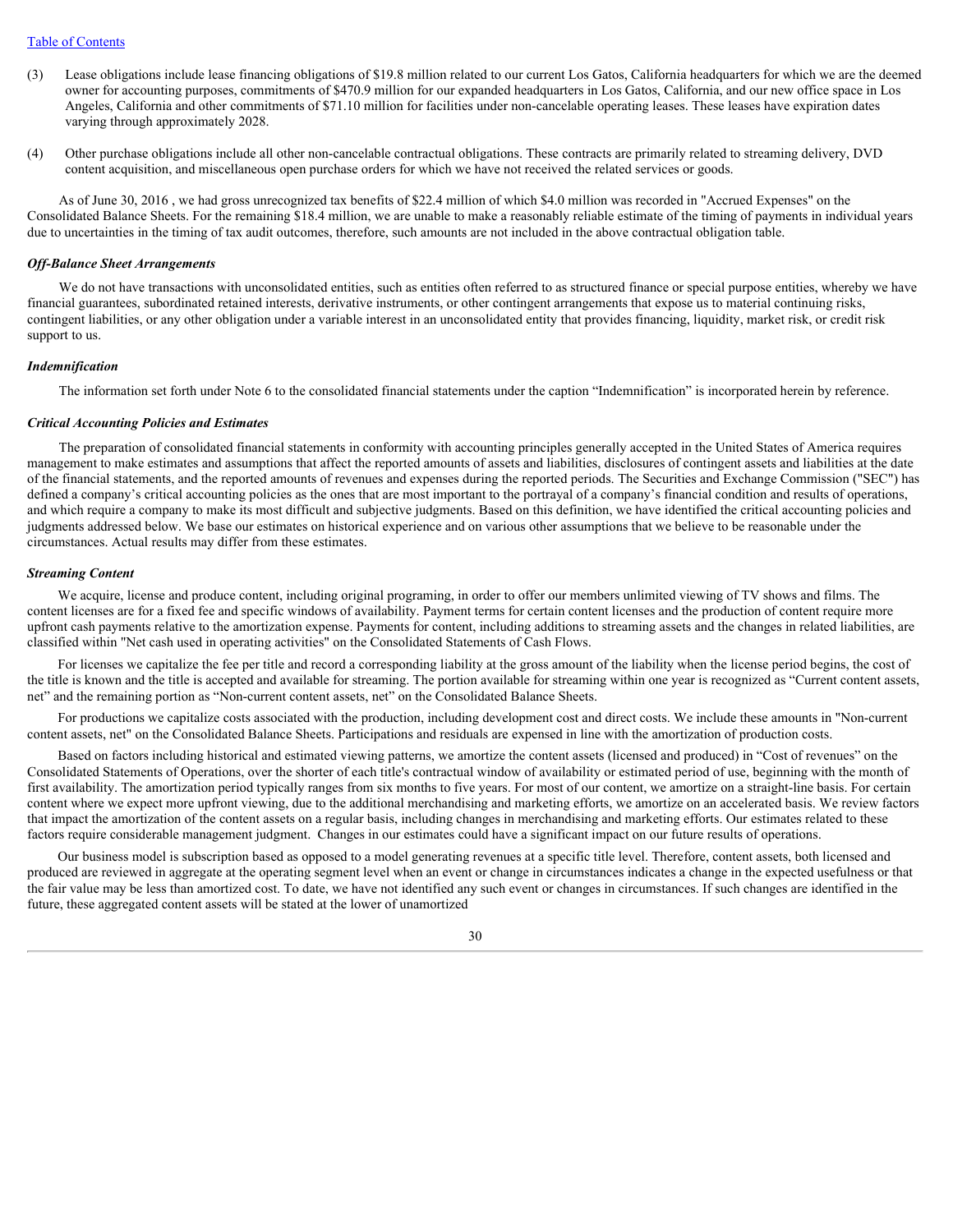cost, net realizable value or fair value. In addition, unamortized costs for assets that have been, or are expected to be, abandoned are written off. No material writedown from unamortized cost was recorded in any of the periods presented.

We have entered into certain licenses with collective management organizations, and are currently involved in negotiations with others who hold certain rights to music and other entertainment works "publicly performed" in connection with streaming content into various territories. Accruals for estimated license fees are recorded and then adjusted based on any changes in estimates. These amounts are included in the streaming content obligations. The results of these negotiations are uncertain and may be materially different from management's estimates.

#### *Income Taxes*

We record a provision for income taxes for the anticipated tax consequences of our reported results of operations using the asset and liability method. Deferred income taxes are recognized by applying enacted statutory tax rates applicable to future years to differences between the financial statement carrying amounts of existing assets and liabilities and their respective tax bases as well as net operating loss and tax credit carryforwards. The effect on deferred tax assets and liabilities of a change in tax rates is recognized in income in the period that includes the enactment date. The measurement of deferred tax assets is reduced, if necessary, by a valuation allowance for any tax benefits for which future realization is uncertain. There was no valuation allowance as of June 30, 2016 or December 31, 2015.

Although we believe our assumptions, judgments and estimates are reasonable, changes in tax laws or our interpretation of tax laws and the resolution of any tax audits could significantly impact the amounts provided for income taxes in our consolidated financial statements.

In evaluating our ability to recover our deferred tax assets, in full or in part, we consider all available positive and negative evidence, including our past operating results, and our forecast of future earnings, future taxable income and prudent and feasible tax planning strategies. The assumptions utilized in determining future taxable income require significant judgment and are consistent with the plans and estimates we are using to manage the underlying businesses. Actual operating results in future years could differ from our current assumptions, judgments and estimates. However, we believe that it is more likely than not that substantially all deferred tax assets recorded on our Consolidated Balance Sheets will ultimately be realized. In the event we were to determine that we would not be able to realize all or part of our net deferred tax assets in the future, an adjustment to the deferred tax assets would be charged to earnings in the period in which we make such determination.

We did not recognize certain tax benefits from uncertain tax positions within the provision for income taxes. We may recognize a tax benefit only if it is more likely than not the tax position will be sustained on examination by the taxing authorities, based on the technical merits of the position. The tax benefits recognized in the financial statements from such positions are then measured based on the largest benefit that has a greater than 50% likelihood of being realized upon settlement. At June 30, 2016 , our estimated gross unrecognized tax benefits were \$22.4 million of which \$17.4 million , if recognized, would favorably impact our future earnings. Due to uncertainties in any tax audit outcome, our estimates of the ultimate settlement of our unrecognized tax positions may change and the actual tax benefits may differ significantly from the estimates. See Note 9 to the consolidated financial statements for further information regarding income taxes.

#### *Stock-Based Compensation*

We grant fully vested non-qualified stock options to our employees on a monthly basis. As a result of immediate vesting, stock-based compensation expense is fully recognized on the grant date, and no estimate is required for post-vesting option forfeitures. Stock-based compensation expense at the grant date is based on the total number of options granted and an estimate of the fair value of the awards.

We calculate the fair value of our stock option grants using a lattice-binomial model. This model requires the input of highly subjective assumptions. Changes in the subjective input assumptions can materially affect the estimate of fair value of options granted and our results of operations could be impacted.

- *Expected Volatility:* The Company calculates expected volatility based solely on implied volatility. We believe that implied volatility of publicly traded options in our common stock is more reflective of market conditions and, given consistently high trade volumes of the options, can reasonably be expected to be a better indicator of expected volatility than historical volatility of our common stock. An increase/decrease of 10% in our computation of expected volatility would increase/decrease the total stock-based compensation expense by approximately \$3.4 million for the three months ended June 30, 2016 .
- *Suboptimal Exercise Factor:* Our computation of the suboptimal exercise factor is based on historical and estimated option exercise behavior. An increase/decrease in the suboptimal exercise factor of 10% would increase/decrease the total stock-based compensation expense by approximately \$1.6 million for the three months ended June 30, 2016 .

# *Recent Accounting Pronouncements*

The information set forth under Note 1 to the consolidated financial statements under the caption "Basis of Presentation and Summary of Significant Accounting Policies" is incorporated herein by reference.

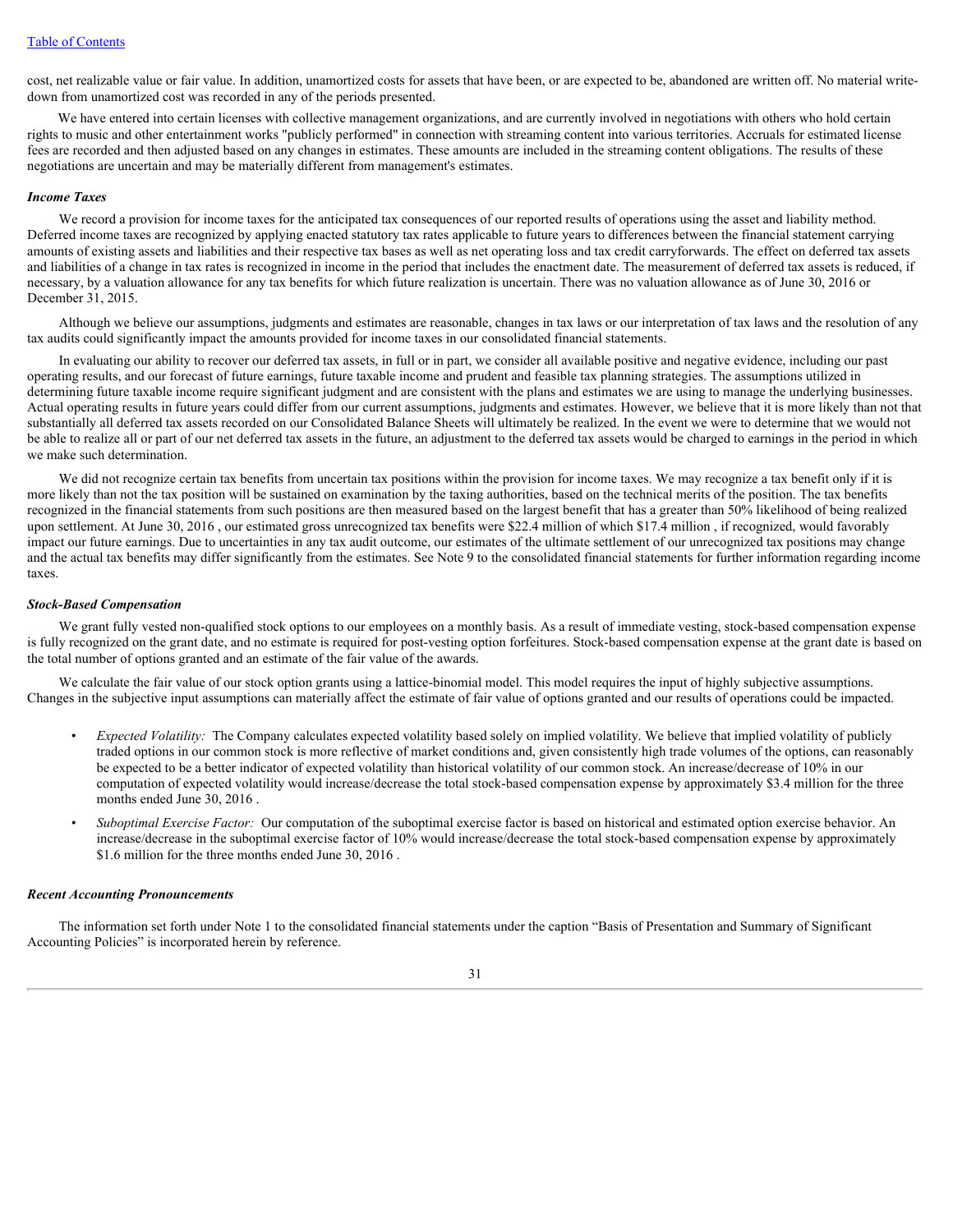#### **Item 3. Quantitative and Qualitative Disclosures About Market Risk**

For financial market risks related to changes in interest rates, reference is made to Item 7A "Quantitative and Qualitative Disclosures About Market Risk" contained in Part II of our Annual Report on Form 10-K for the year ended December 31, 2015 . Our exposure to market risk has not changed significantly since December 31, 2015 .

# *Foreign Currency Risk*

International revenues and cost of revenues account for 35% and 47%, respectively of consolidated amounts for the first half of 2016. The majority of international revenues and a smaller portion of expenses are denominated in currencies other than the U.S. dollar and we therefore have foreign currency risk related to these currencies, which are primarily the euro, the British pound, the Canadian dollar, the Australian dollar, the Japanese yen and the Brazilian real.

Accordingly, changes in exchange rates, and in particular a weakening of foreign currencies relative to the U.S. dollar may negatively affect our revenue and contribution profit (loss) of our International streaming segment as expressed in U.S. dollars. In the first half of 2016, we believe our international revenues would have been approximately \$119 million higher had foreign currency exchange rates remained consistent with those for the first half of 2015.

We have also experienced and will continue to experience fluctuations in our net income as a result of gains (losses) on the settlement and the remeasurement of monetary assets and liabilities denominated in currencies that are not the functional currency. In the first half of 2016, we recognized a \$38.2 million foreign exchange gain which resulted primarily from the remeasurement of significant content liabilities denominated in currencies, such as the British pound, that are not the functional currencies of our European and U.S. entities.

We do not use foreign exchange contracts or derivatives to hedge any foreign currency exposures. The volatility of exchange rates depends on many factors that we cannot forecast with reliable accuracy. Our continued international expansion increases our exposure to exchange rate fluctuations and as a result such fluctuations could have a significant impact on our future results of operations.

#### **Item 4. Controls and Procedures**

#### *Evaluation of Disclosure Controls and Procedures*

Our management, with the participation of our Chief Executive Officer and Chief Financial Officer, evaluated the effectiveness of our disclosure controls and procedures (as defined in Rules 13a-15(e) and 15d-15(e) under the Securities Exchange Act of 1934, as amended) as of the end of the period covered by this Quarterly Report on Form 10-Q. Based on that evaluation, our Chief Executive Officer and Chief Financial Officer concluded that our disclosure controls and procedures as of the end of the period covered by this Quarterly Report on Form 10-Q were effective in providing reasonable assurance that information required to be disclosed by us in reports that we file or submit under the Securities Exchange Act of 1934, as amended, is (i) recorded, processed, summarized and reported within the time periods specified in the Securities and Exchange Commission's rules and forms and (ii) accumulated and communicated to our management, including our Chief Executive Officer and Chief Financial Officer, as appropriate, to allow timely decisions regarding required disclosures.

Our management, including our Chief Executive Officer and Chief Financial Officer, does not expect that our disclosure controls and procedures or our internal controls will prevent all error and all fraud. A control system, no matter how well conceived and operated, can provide only reasonable, not absolute, assurance that the objectives of the control system are met. Further, the design of a control system must reflect the fact that there are resource constraints, and the benefits of controls must be considered relative to their costs. Because of the inherent limitations in all control systems, no evaluation of controls can provide absolute assurance that all control issues and instances of fraud, if any, within the Company have been detected.

#### *Changes in Internal Control Over Financial Reporting*

There were no changes in our internal control over financial reporting that occurred during the quarter ended June 30, 2016 , that have materially affected, or are reasonably likely to materially affect, our internal control over financial reporting.

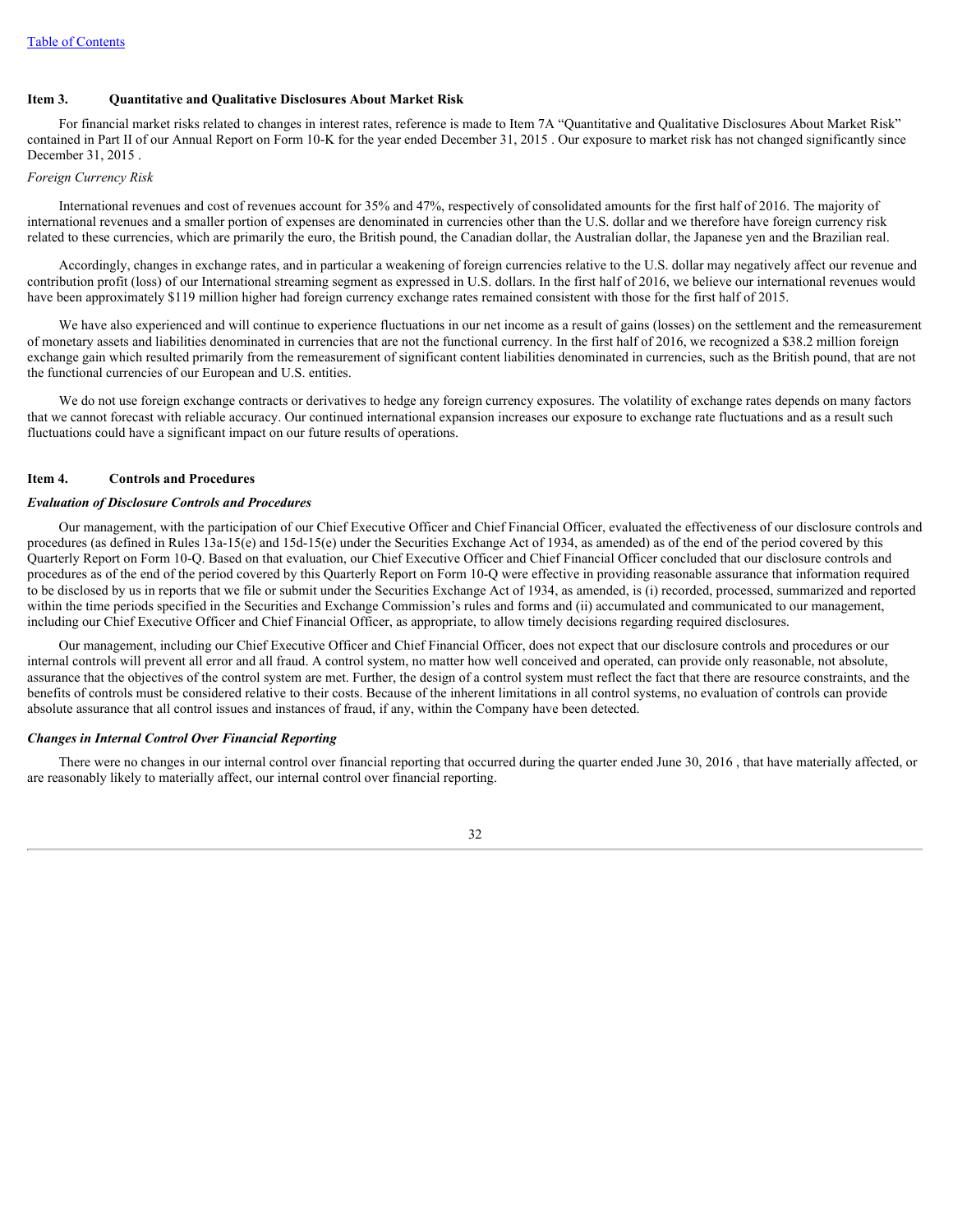# **PART II. OTHER INFORMATION**

# **Item 1. Legal Proceedings**

The information set forth under Note 6 in the notes to the consolidated financial statements under the caption "Legal Proceedings" is incorporated herein by reference.

# **Item 1A. Risk Factors**

There have been no material changes from the risk factors as previously disclosed under the heading "Risk Factors" in the Company's Annual Report on Form 10-K for the year ended December 31, 2015 .

# **Item 6. Exhibits**

(a) Exhibits:

See Exhibit Index immediately following the signature page of this Quarterly Report on Form 10-Q.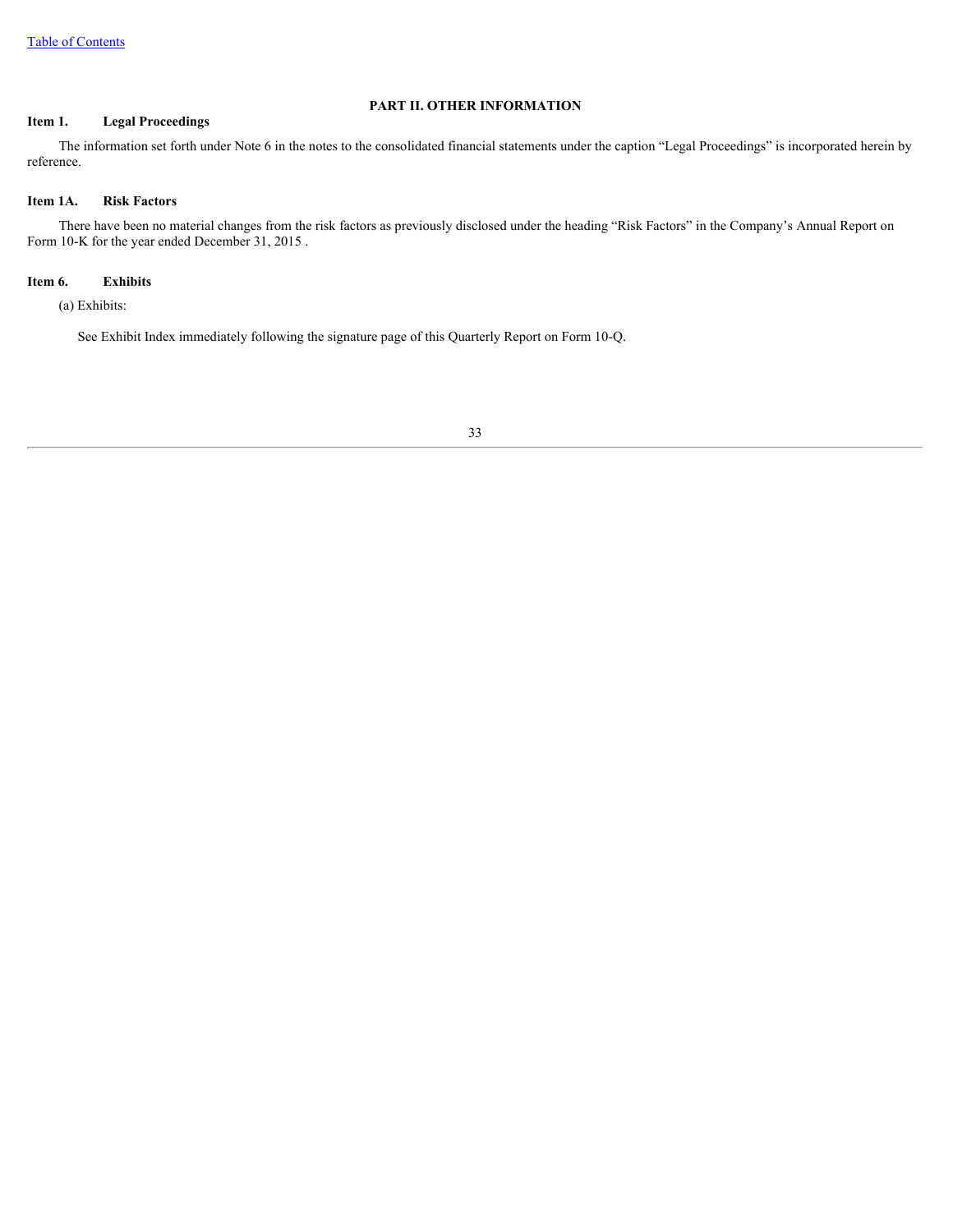# **SIGNATURES**

Pursuant to the requirements of the Securities Exchange Act of 1934, the registrant has duly caused this report to be signed on its behalf by the undersigned thereunto duly authorized.

|                      | NETFLIX, INC. |                                                                                                      |  |
|----------------------|---------------|------------------------------------------------------------------------------------------------------|--|
| Dated: July 19, 2016 | By:           | <b>REED HASTINGS</b><br>/s/                                                                          |  |
|                      |               | <b>Reed Hastings</b><br><b>Chief Executive Officer</b><br>(Principal executive officer)              |  |
| Dated: July 19, 2016 | By:           | /s/ D AVID W ELLS                                                                                    |  |
|                      |               | <b>David Wells</b><br><b>Chief Financial Officer</b><br>(Principal financial and accounting officer) |  |
|                      |               |                                                                                                      |  |

34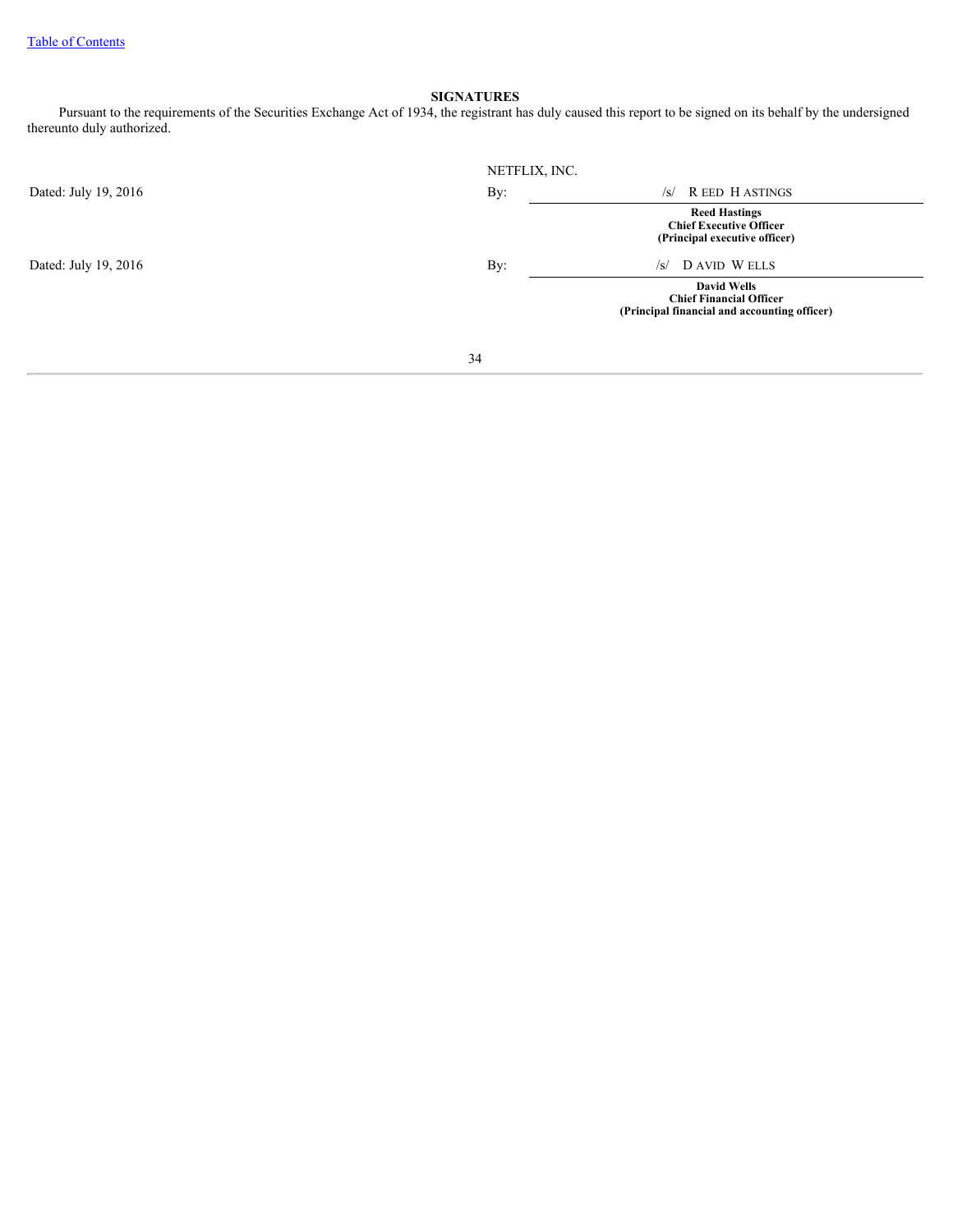# **EXHIBIT INDEX**

| Exhibit<br>Number | <b>Exhibit Description</b>                                                                                                                                                                                                                                                                                                                                                                                                                                                                                                                                                         |         |           | <b>Incorporated by Reference</b> |                    | Filed<br>Herewith |
|-------------------|------------------------------------------------------------------------------------------------------------------------------------------------------------------------------------------------------------------------------------------------------------------------------------------------------------------------------------------------------------------------------------------------------------------------------------------------------------------------------------------------------------------------------------------------------------------------------------|---------|-----------|----------------------------------|--------------------|-------------------|
|                   |                                                                                                                                                                                                                                                                                                                                                                                                                                                                                                                                                                                    | Form    | File No.  | <b>Exhibit</b>                   | <b>Filing Date</b> |                   |
| 3.1               | Restated Certificate of Incorporation                                                                                                                                                                                                                                                                                                                                                                                                                                                                                                                                              | $10-Q$  | 001-35727 | 3.1                              | July 17, 2015      |                   |
| 3.2               | Amended and Restated Bylaws                                                                                                                                                                                                                                                                                                                                                                                                                                                                                                                                                        | $8-K$   | 000-49802 | 3.1                              | March 20, 2009     |                   |
| 4.1               | Form of Common Stock Certificate                                                                                                                                                                                                                                                                                                                                                                                                                                                                                                                                                   | $S-1/A$ | 333-83878 | 4.1                              | April 16, 2002     |                   |
| 4.2               | Indenture, dated as of February 1, 2013, by and between the Company<br>and Wells Fargo Bank, National Association, as Trustee.                                                                                                                                                                                                                                                                                                                                                                                                                                                     | $8-K$   | 001-35727 | 4.1                              | February 1, 2013   |                   |
| 4.3               | Indenture, dated as of February 19, 2014, by and between the Company<br>and Wells Fargo Bank, National Association, as Trustee.                                                                                                                                                                                                                                                                                                                                                                                                                                                    | $8-K$   | 001-35727 | 4.1                              | February 19, 2014  |                   |
| 4.4               | Indenture, dated as of February 5, 2015, by and between the Company<br>and Wells Fargo Bank, National Association, as Trustee.                                                                                                                                                                                                                                                                                                                                                                                                                                                     | 8-K     | 001-35727 | 4.1                              | February 5, 2015   |                   |
| 4.4               | Indenture, dated as of February 5, 2015, by and between the Company<br>and Wells Fargo Bank, National Association, as Trustee.                                                                                                                                                                                                                                                                                                                                                                                                                                                     | $8-K$   | 001-35727 | 4.2                              | February 5, 2015   |                   |
| 10.1 <sup>†</sup> | Form of Indemnification Agreement entered into by the registrant with<br>each of its executive officers and directors                                                                                                                                                                                                                                                                                                                                                                                                                                                              | $S-1/A$ | 333-83878 | 10.1                             | March 20, 2002     |                   |
| $10.2\dagger$     | Amended and Restated 2002 Stock Plan                                                                                                                                                                                                                                                                                                                                                                                                                                                                                                                                               | Def 14A | 000-49802 | A                                | March 31, 2006     |                   |
| $10.3\dagger$     | 2011 Stock Plan                                                                                                                                                                                                                                                                                                                                                                                                                                                                                                                                                                    | Def 14A | 000-49802 | A                                | April 20, 2011     |                   |
| $10.4\dagger$     | Amended and Restated Executive Severance and Retention Incentive<br>Plan                                                                                                                                                                                                                                                                                                                                                                                                                                                                                                           | $10-K$  | 001-35727 | 10.7                             | February 1, 2013   |                   |
| 10.5              | Registration Rights Agreement, dated as of February 19, 2014, by and<br>among the Company and Morgan Stanley & Co. LLC, as representative<br>of the Initial Purchasers listed in Schedule 1 thereto                                                                                                                                                                                                                                                                                                                                                                                | 8-K     | 001-35727 | 10.1                             | February 19, 2014  |                   |
| $10.6\dagger$     | Performance Bonus Plan                                                                                                                                                                                                                                                                                                                                                                                                                                                                                                                                                             | Def 14A | 001-35727 | A                                | April 28, 2014     |                   |
| 10.7              | Registration Rights Agreement, dated as of February 5, 2015, by and<br>among the Company and Morgan Stanley & Co. LLC, as representative<br>of the Initial Purchasers listed in Schedule 1 thereto                                                                                                                                                                                                                                                                                                                                                                                 | $8-K$   | 001-35727 | 10.1                             | February 5, 2015   |                   |
| 10.8              | Registration Rights Agreement, dated as of February 5, 2015, by and<br>among the Company and Morgan Stanley & Co. LLC, as representative<br>of the Initial Purchasers listed in Schedule 1 thereto                                                                                                                                                                                                                                                                                                                                                                                 | 8-K     | 001-35727 | 10.2                             | February 5, 2015   |                   |
| 10.9              | Purchase Agreement between Morgan Stanley & Co. LLC, as<br>representative of several initial purchasers, and Netflix, Inc. dated<br>February 2, 2015                                                                                                                                                                                                                                                                                                                                                                                                                               | $10-Q$  | 001-35727 | 10.9                             | April 17, 2015     |                   |
| 31.1              | Certification of Chief Executive Officer Pursuant to Section 302 of the<br>Sarbanes-Oxley Act of 2002                                                                                                                                                                                                                                                                                                                                                                                                                                                                              |         |           |                                  |                    | X                 |
| 31.2              | Certification of Chief Financial Officer Pursuant to Section 302 of the<br>Sarbanes-Oxley Act of 2002                                                                                                                                                                                                                                                                                                                                                                                                                                                                              |         |           |                                  |                    | X                 |
| $32.1*$           | Certifications of Chief Executive Officer and Chief Financial Officer<br>Pursuant to Section 906 of the Sarbanes-Oxley Act of 2002                                                                                                                                                                                                                                                                                                                                                                                                                                                 |         |           |                                  |                    | X                 |
| 101               | The following financial information from Netflix, Inc.'s Quarterly<br>Report on Form 10-Q for the quarter ended June 30, 2016 filed with the<br>SEC on July 19, 2016, formatted in XBRL includes: (i) Consolidated<br>Statements of Operations for the Three and Six Months Ended June 30,<br>2016 and 2015, (ii) Consolidated Statements of Comprehensive Income<br>for the Three and Six Months Ended June 30, 2016 and 2015<br>(iii) Consolidated Balance Sheets as of June 30, 2016 and December 31,<br>2015, (iv) Consolidated Statements of Cash Flows for the Three and Six |         |           |                                  |                    |                   |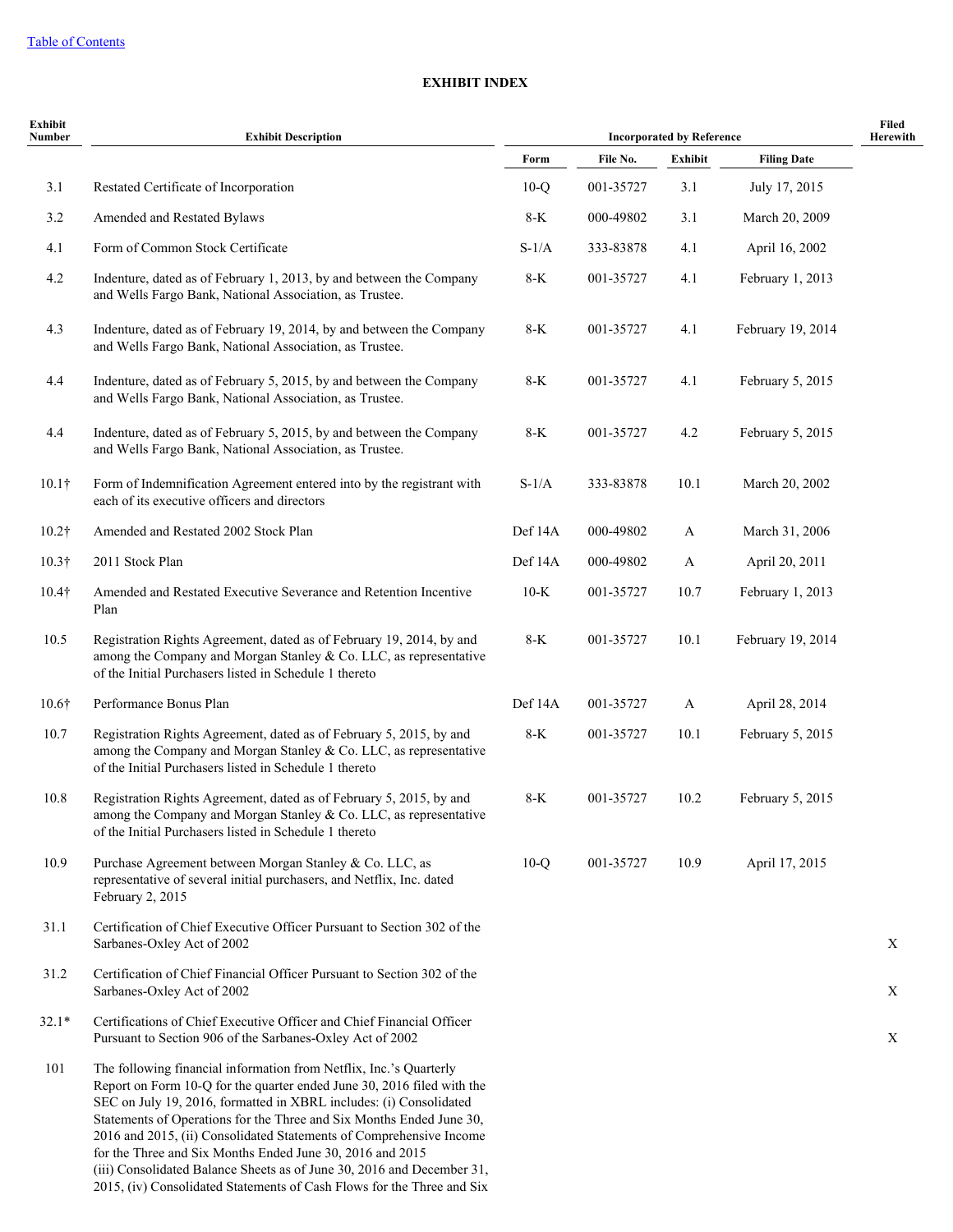- \* These certifications are not deemed filed by the SEC and are not to be incorporated by reference in any filing we make under the Securities Act of 1933 or the Securities Exchange Act of 1934, irrespective of any general incorporation language in any filings.
- † Indicates a management contract or compensatory plan.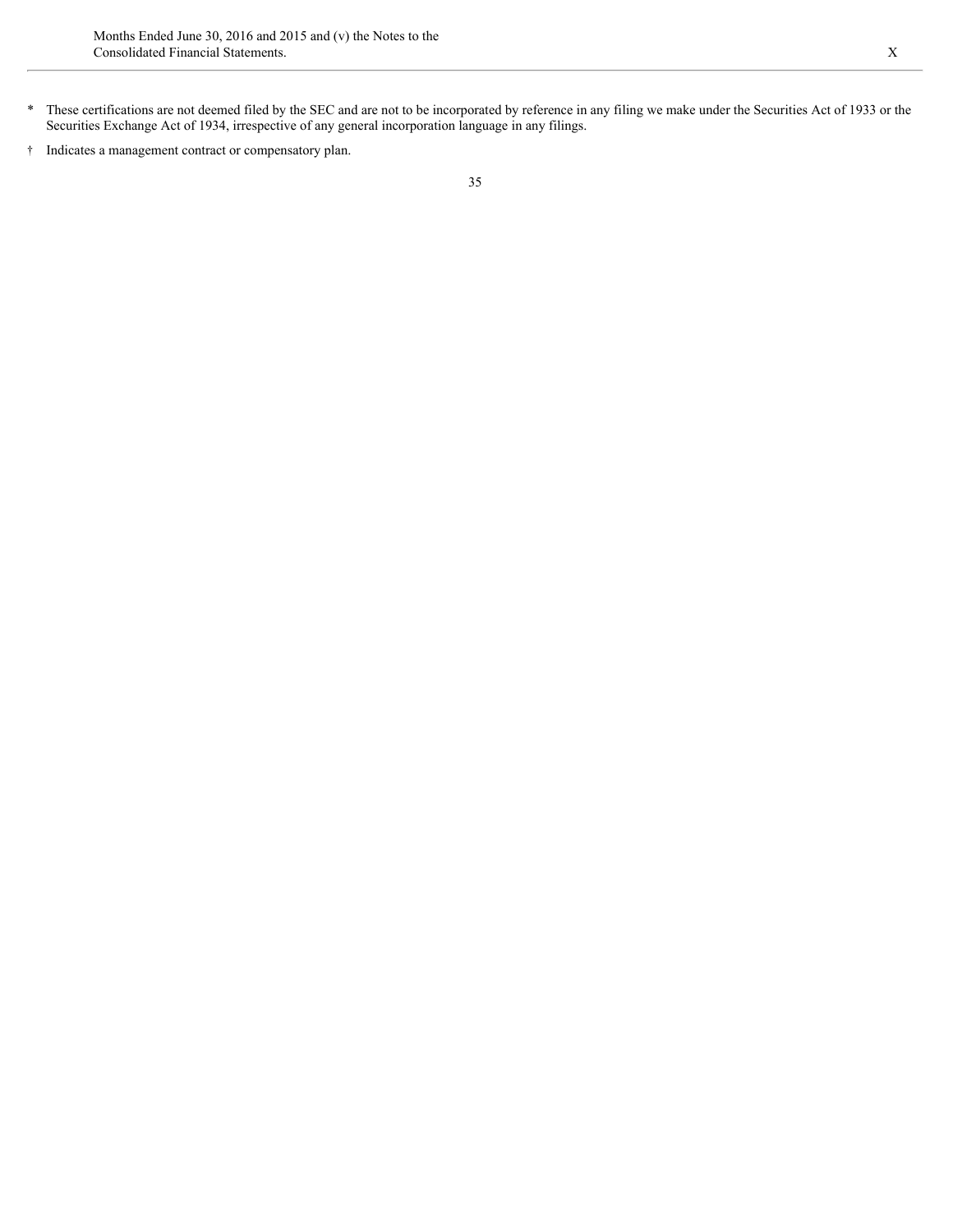# **CERTIFICATION OF CHIEF EXECUTIVE OFFICER PURSUANT TO SECTION 302 OF THE SARBANES-OXLEY ACT OF 2002**

I, Reed Hastings, certify that:

- 1. I have reviewed this Quarterly Report on Form 10-Q of Netflix, Inc.;
- 2. Based on my knowledge, this report does not contain any untrue statement of a material fact or omit to state a material fact necessary to make the statements made, in light of the circumstances under which such statements were made, not misleading with respect to the period covered by this report;
- 3. Based on my knowledge, the financial statements, and other financial information included in this report, fairly present in all material respects the financial condition, results of operations and cash flows of the registrant as of, and for, the periods presented in this report;
- 4. The registrant's other certifying officer and I are responsible for establishing and maintaining disclosure controls and procedures (as defined in Exchange Act Rules 13a-15(e) and 15d-15(e)) and internal control over financial reporting (as defined in Exchange Act Rules 13a-15(f) and 15d-15(f)) for the registrant and have:
	- a) designed such disclosure controls and procedures, or caused such disclosure controls and procedures to be designed under our supervision, to ensure that material information relating to the registrant, including its consolidated subsidiaries, is made known to us by others within those entities, particularly during the period in which this report is being prepared;
	- b) designed such internal control over financial reporting, or caused such internal control over financial reporting to be designed under our supervision, to provide reasonable assurance regarding the reliability of financial reporting and the preparation of financial statements for external purposes in accordance with generally accepted accounting principles;
	- c) evaluated the effectiveness of the registrant's disclosure controls and procedures and presented in this report our conclusions about the effectiveness of the disclosure controls and procedures, as of the end of the period covered by this report based on such evaluation; and
	- d) disclosed in this report any change in the registrant's internal control over financial reporting that occurred during the registrant's most recent fiscal quarter (the registrant's fourth fiscal quarter in the case of an annual report) that has materially affected, or is reasonably likely to materially affect, the registrant's internal control over financial reporting; and
- 5. The registrant's other certifying officer and I have disclosed, based on our most recent evaluation of internal control over financial reporting, to the registrant's auditors and the audit committee of registrant's board of directors (or persons performing the equivalent function):
	- a) all significant deficiencies and material weaknesses in the design or operation of internal control over financial reporting which are reasonably likely to adversely affect the registrant's ability to record, process, summarize and report financial information; and
	- b) any fraud, whether or not material, that involves management or other employees who have a significant role in the registrant's internal control over financial reporting.

Dated: July 19, 2016 **By:** *By: S* / R EED H ASTINGS

Reed Hastings Chief Executive Officer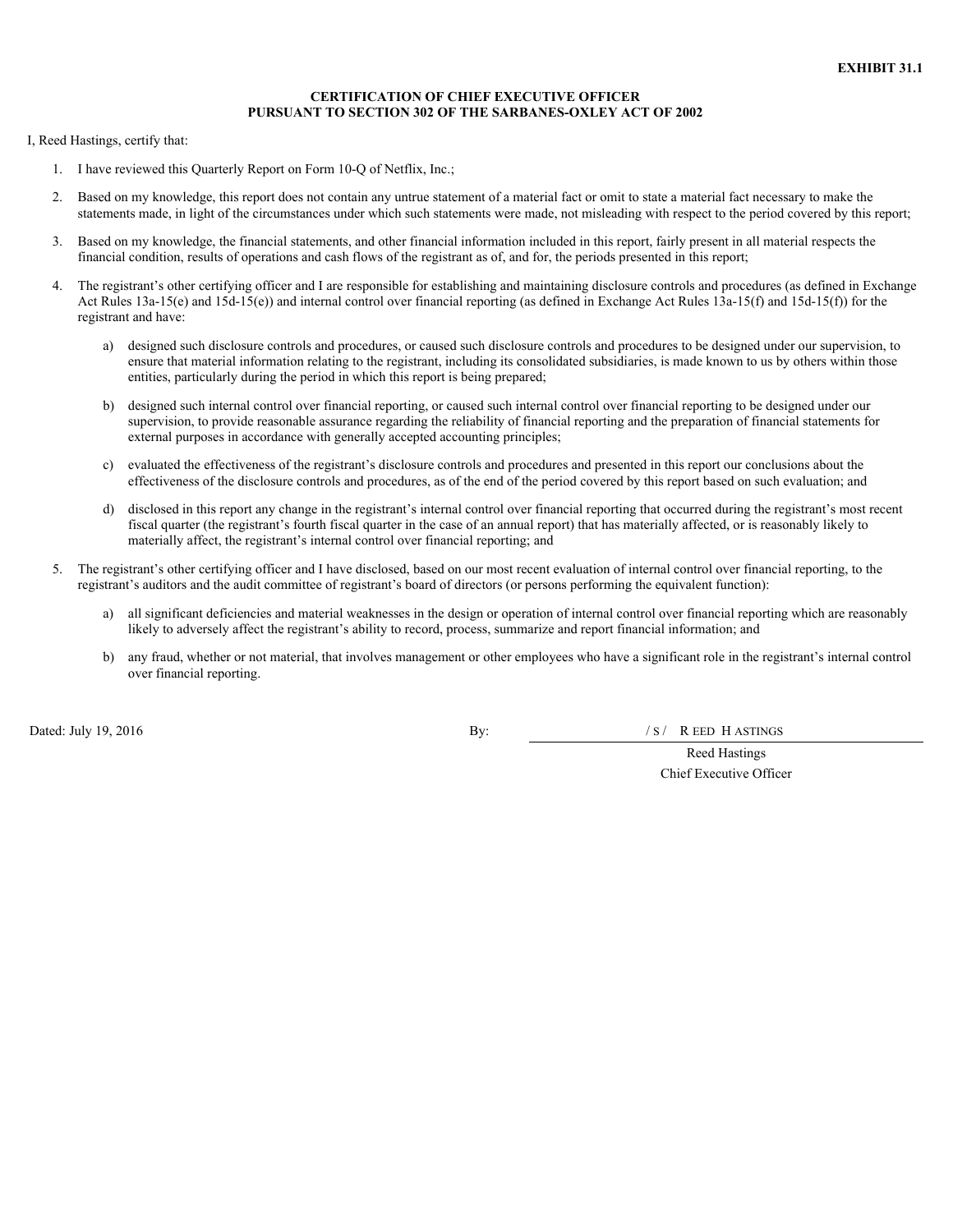# **CERTIFICATION OF CHIEF FINANCIAL OFFICER PURSUANT TO SECTION 302 OF THE SARBANES-OXLEY ACT OF 2002**

I, David Wells, certify that:

- 1. I have reviewed this Quarterly Report on Form 10-Q of Netflix, Inc.;
- 2. Based on my knowledge, this report does not contain any untrue statement of a material fact or omit to state a material fact necessary to make the statements made, in light of the circumstances under which such statements were made, not misleading with respect to the period covered by this report;
- 3. Based on my knowledge, the financial statements, and other financial information included in this report, fairly present in all material respects the financial condition, results of operations and cash flows of the registrant as of, and for, the periods presented in this report;
- 4. The registrant's other certifying officer and I are responsible for establishing and maintaining disclosure controls and procedures (as defined in Exchange Act Rules 13a-15(e) and 15d-15(e)) and internal control over financial reporting (as defined in Exchange Act Rules 13a-15(f) and 15d-15(f)) for the registrant and have:
	- a) designed such disclosure controls and procedures, or caused such disclosure controls and procedures to be designed under our supervision, to ensure that material information relating to the registrant, including its consolidated subsidiaries, is made known to us by others within those entities, particularly during the period in which this report is being prepared;
	- b) designed such internal control over financial reporting, or caused such internal control over financial reporting to be designed under our supervision, to provide reasonable assurance regarding the reliability of financial reporting and the preparation of financial statements for external purposes in accordance with generally accepted accounting principles;
	- c) evaluated the effectiveness of the registrant's disclosure controls and procedures and presented in this report our conclusions about the effectiveness of the disclosure controls and procedures, as of the end of the period covered by this report based on such evaluation; and
	- d) disclosed in this report any change in the registrant's internal control over financial reporting that occurred during the registrant's most recent fiscal quarter (the registrant's fourth fiscal quarter in the case of an annual report) that has materially affected, or is reasonably likely to materially affect, the registrant's internal control over financial reporting; and
- 5. The registrant's other certifying officer and I have disclosed, based on our most recent evaluation of internal control over financial reporting, to the registrant's auditors and the audit committee of registrant's board of directors (or persons performing the equivalent function):
	- a) all significant deficiencies and material weaknesses in the design or operation of internal control over financial reporting which are reasonably likely to adversely affect the registrant's ability to record, process, summarize and report financial information; and
	- b) any fraud, whether or not material, that involves management or other employees who have a significant role in the registrant's internal control over financial reporting.

Dated: July 19, 2016 **By:** / S / D AVID W ELLS

David Wells Chief Financial Officer